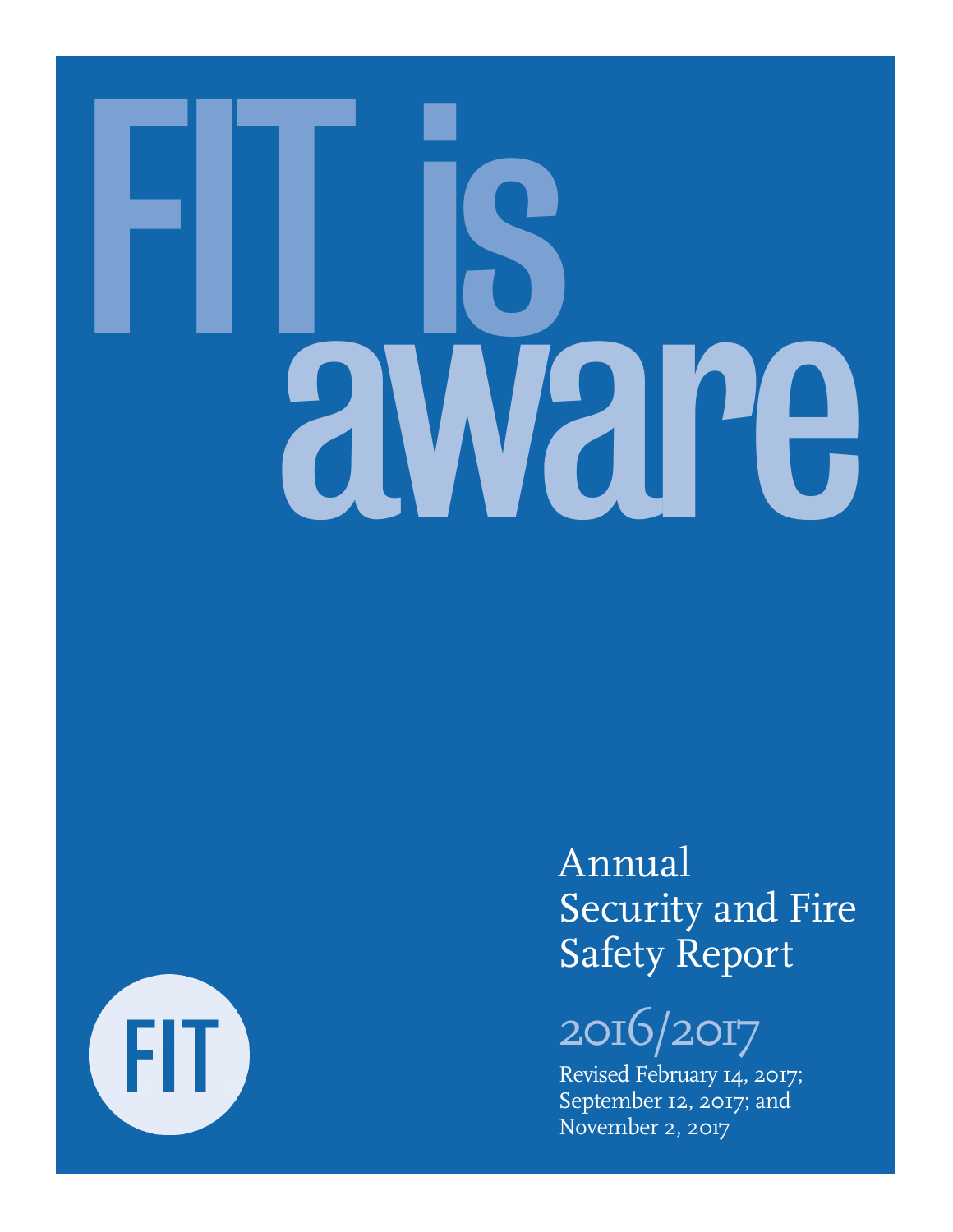# 2016 ANNUAL SECURITY AND FIRE SAFETY REPORT

# FASHION INSTITUTE OF TECHNOLOGY

The Fashion Institute of Technology, a State University of New York college of art and design, business, and technology, is a community of approximately 10,000 full- and part-time students.

At FIT, the safety and well-being of students, faculty, staff, and visitors is of paramount importance. FIT employs security measures to help ensure that members of the FIT community can learn and work in an environment free from threats to safety or well-being.

Each year, pursuant to the Jeanne Clery Disclosure of Campus Security Policy and Campus Crime Statistics Act (the "Clery Act"), FIT publishes this annual security report containing crime statistics, fire statistics, and statements of security policy. This report is prepared by FIT's Department of Public Safety, in consultation with various administrative departments at FIT. This report is required of all post-secondary institutions that participate in federal student aid programs. In this report, FIT publishes its statistics for certain offenses that occurred on campus, in certain off-campus buildings or property owned or controlled by FIT, and on public property within, or immediately adjacent to and accessible to on-campus property. The report also includes FIT's statistics on fire incidents in on-campus residence halls and information on safety and security topics including prevention, reporting, fire safety, services for victims, discipline, and other information. In addition to the information in this report, more on these topics can be found in FIT's College Policy Library, the Student Rights and Responsibilities Handbook, and FIT's Campus Safety and Security we b s it e .

FIT encourages all members of its community to read this report carefully and use the information to help foster a safe environment. FIT sends an e-mail to every enrolled student and current employee on an annual basis to notify them that the report is available to be viewed. The e-mail includes a brief summary of the contents of the report and the web address where the Annual Security and Fire Safety Report can be found. The report is available online at fit nyc.edu/ safety/ statistics/ clery-act-report.php. A paper copy of the report will be provided upon request by contacting Public Safety's administrative office at 212 217.4999. Statistics are also available through the U.S. Department of Education's Campus Safety and Security website, which compiles statistics submitted by all schools under the Clery Act. Pursuant to the Clery Act, FIT's Department of Public Safety also maintains a daily log of crimes and incidents that occur on campus, which may be accessed at the Public Safety Office in the Fred P. Pomerantz Art and Design Center, Room D442.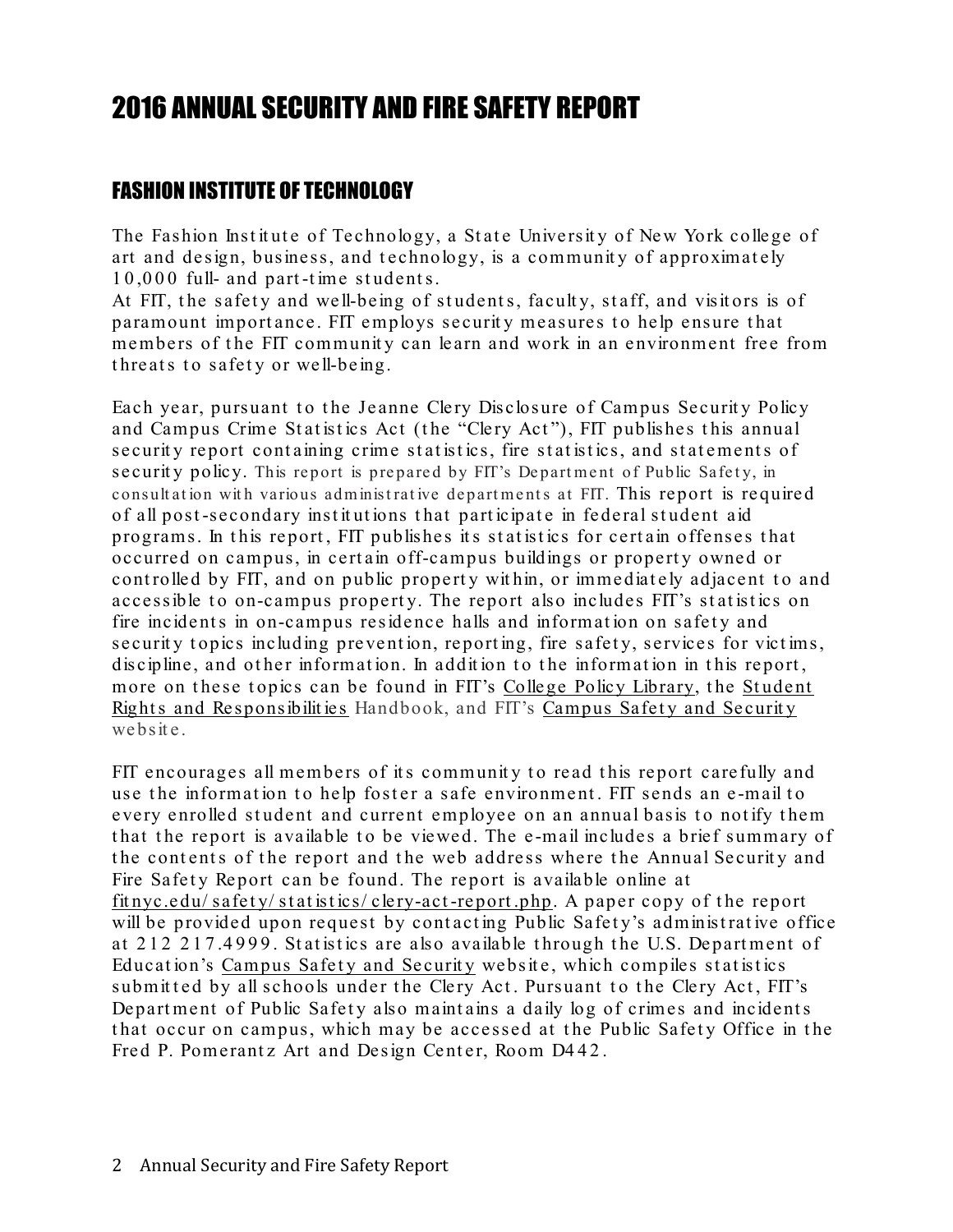# 3 Annual Security and Fire Safety Report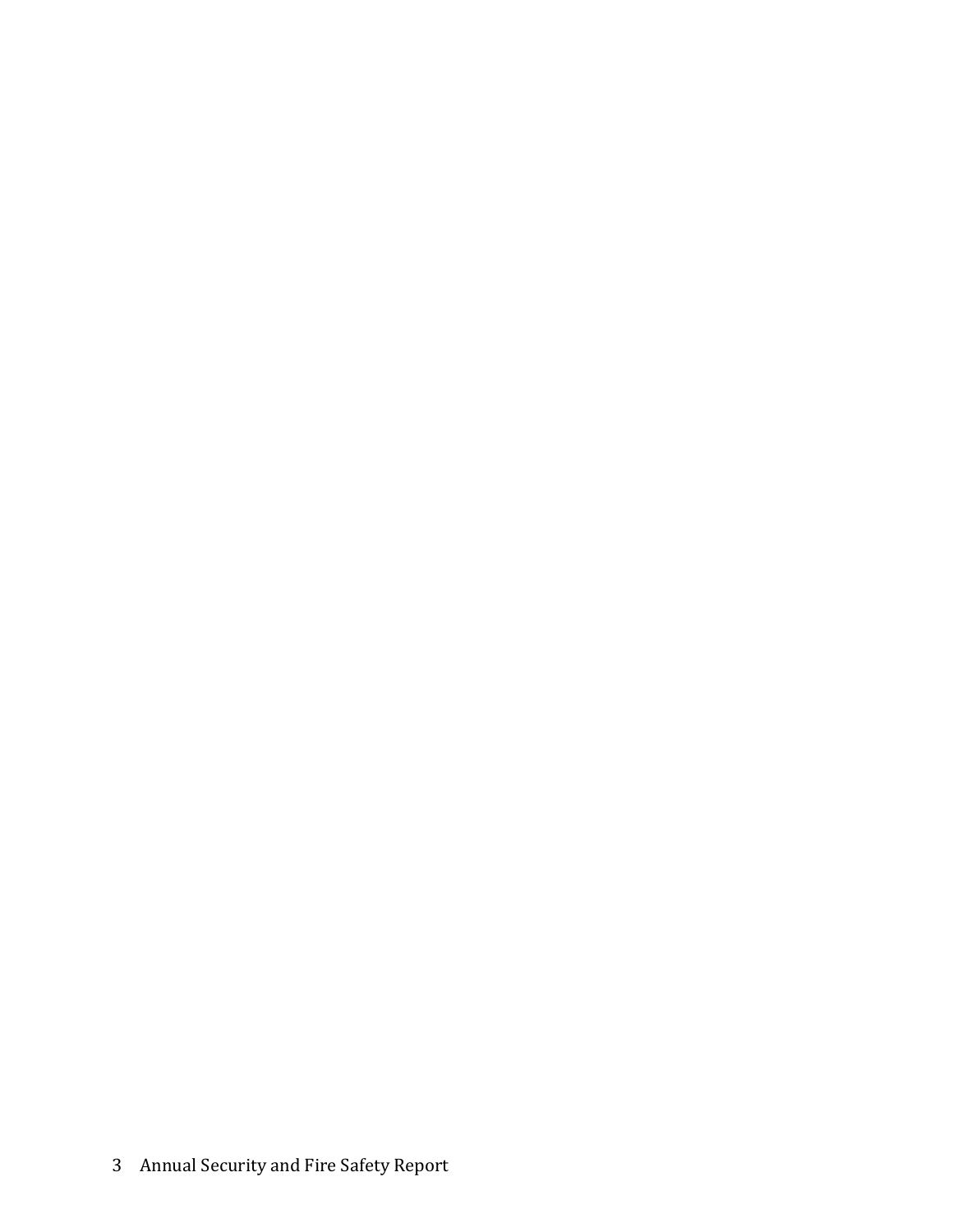# REPORTING CRIMES AND EMERGENCIES

### Options for Reporting

The Fashion Institute of Technology encourages students, faculty, and staff to report offenses promptly to any or all of the offices below:

- Department of Public Safety (Emergency) 212 217.7777
- Director of Public Safety, 212 217.4999
- Dean of Students,  $212217.3800$
- Director of Residential Life, 212 217.3900
- Title IX Coordinator,  $212217.3360$

FIT encourages accurate and prompt reporting of all crimes to Public Safety and to local law enforcement, when the victim of a crime elects to (or is unable to) make such a report .

In an emergency on the FIT campus, you may also use one of the red emergency phones located throughout campus buildings or one of the blue emergency phones located outside.

- **Red Emergency Phones:** The college has installed emergency telephones and intercoms in all facilities and residence halls. The moment any red emergency phone is removed from the cradle, or any red intercom call button is pressed, Public Safety can identify the caller's place of origin and dispatch pe rsonnel immediate ly to t he scene .
- **Blue Emergency Phones**: The college has installed blue emergency phones around campus that connect directly to FIT's Department of Public Safety and do not require dialing a number. You can find the phones in the following locations: 1) outside Dubinsky on 27th Street, 2) outside Pomerantz on 27th Street, 3) outside Goodman on 26th Street, 4) outside Pomerantz on 28th Street, 5) outside Dubinsky on 28th Street, and 6) outside Feldman on 28th Street.

If you have an off-campus emergency, call 9 1 1 .

### Anonymous Reporting

Persons wanting to anonymously report a crime or incident can do so by contacting FIT's Tip Line, 212 217.TIPS (212 217.8477). The reporting person's name, if provided, will be kept confidential, but the incident may be included in the annual crime statistic report without divulging the person's name or any other information that would infringe on confidentiality. However, please note that an allegation of sex or gender-based misconduct involving students or other members of the college community, even if made anonymously, will be reported to the Title IX coordinator.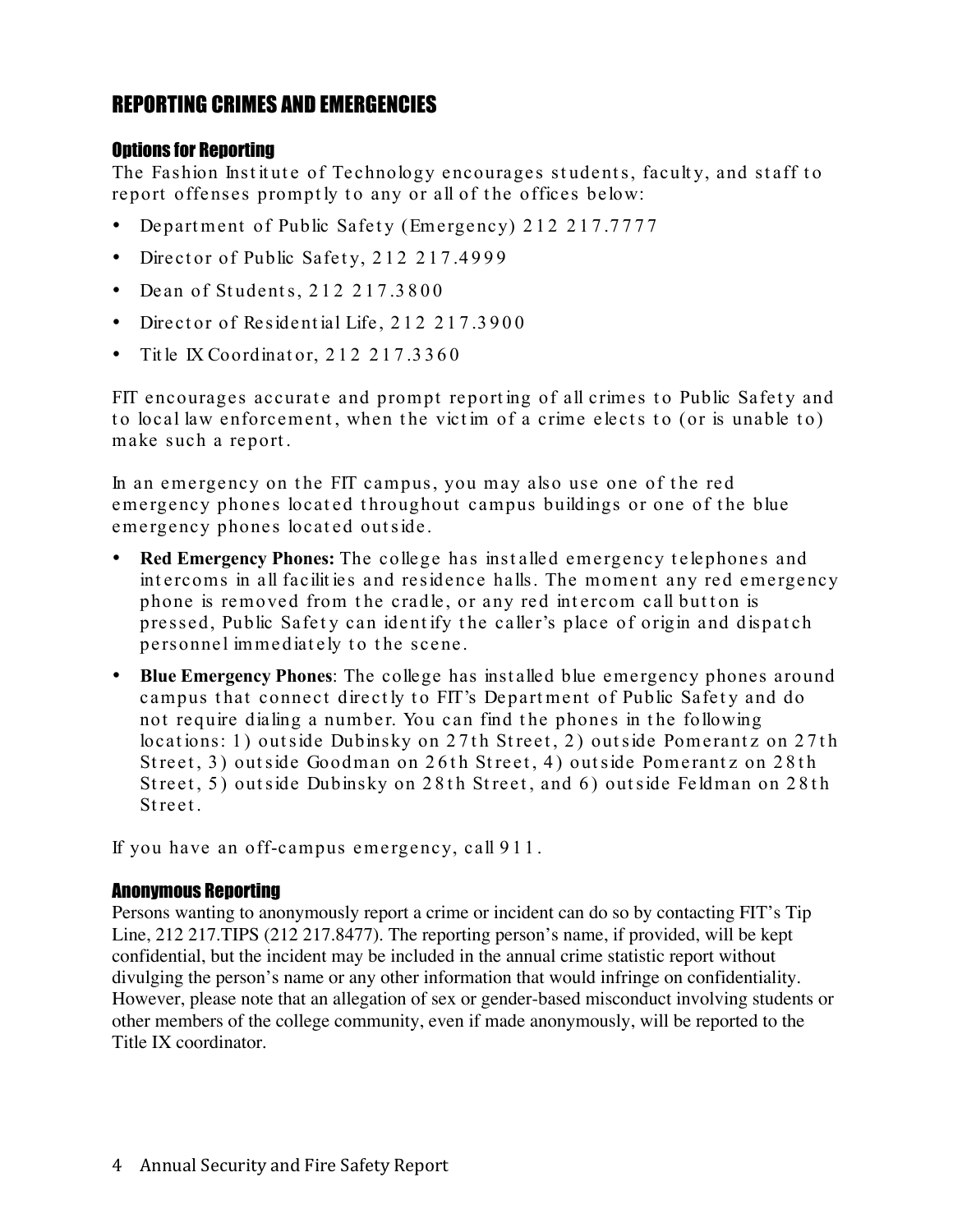### Additional Options for Reporting

FIT prefers that all crimes and emergencies be promptly reported to one of the authorities listed in the Options for Reporting section above. FIT recognizes, however, that depending on the circumstances, some members of the FIT community may choose to report to other persons or FIT officials. In addition to the authorities listed above, crimes may be reported to the following additional aut horit ies:

- Director of Athletics and athletic coaches, 212 217.4210
- Director of the Counseling Center, 212 217.4260
- Director of Health Services, 212 217.4190
- Office of Educational Opportunity Programs, 212 217.4170
- FIT-ABLE, 212 217.4090
- Director of Student Life, 212 217.4130
- Dean for International Programs, 212 217.5380

### Campus Security Authorities

A Campus Security Authority (CSA) under the Clery Act is, in addition to all members of the Department of Public Safety, an official of an institution who has significant responsibility for student and campus activities, including, but not limited to, student housing, student discipline, and campus judicial proceedings. An official is defined as any person who has the authority and the duty to take action or respond to particular issues on behalf of the institution. All of the authorities in this section on Reporting Crimes and Emergencies are considered CSAs under the Clery Act .

FIT collects information from CSAs for purposes of Clery Act reporting. Certain CSAs, such as the director of the Counseling Center, may be bound by various confident iality laws and ethical duties that prevent them from sharing certain information when they are working within the scope of their licensed duties. In these circumstances, these personnel are not considered CSAs and are not required to report crimes for Clery Act purposes.<sup>1</sup> FIT encourages its professional counselors, where appropriate, to inform persons being counseled of the procedure to anonymously report crimes for inclusion in Clery Act statistics (described in detail above).

<sup>&</sup>lt;sup>1</sup> FIT also has a Campus Ministry; persons who are associated with a religious order/ denomination, recognized by that order/ denomination as providing confidential counseling and functioning within that scope are also not CSAs per the Clery Act.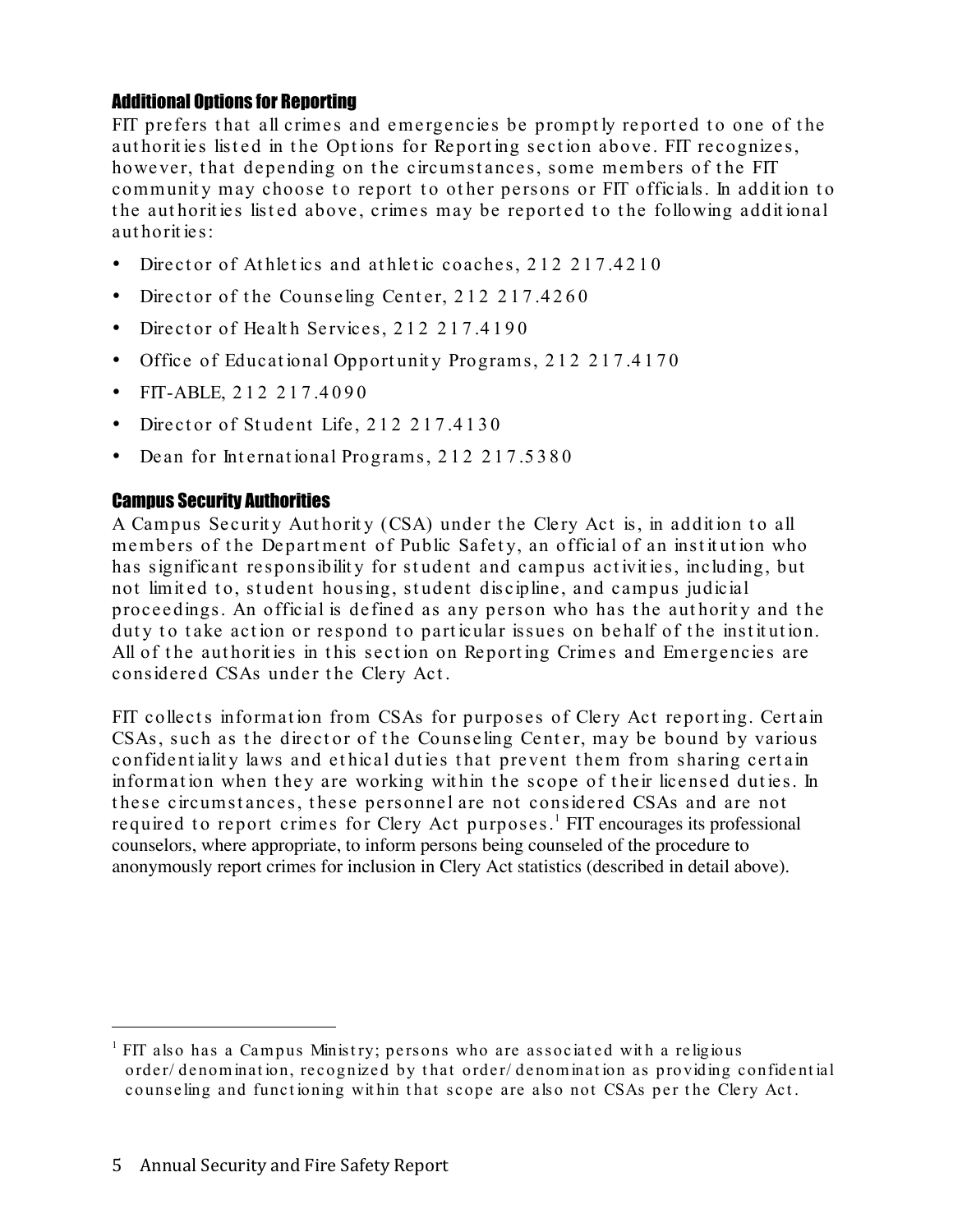# DEPARTMENT OF PUBLIC SAFETY AUTHORITY AND TRAINING

FIT's Department of Public Safety is staffed 24 hours a day, 7 days a week, 365 days a year. Its officers utilize foot patrol and approximately 100 closed-circuit security cameras to observe and report situations or activities that may pose a danger to persons or property. The Department of Public Safety staffs a central dispatch and monitoring center that serves as the hub for emergency call taking and dispatch to all college properties. Central dispatch utilizes a computer-aided dispatch system and communicates with public safety officers via a state-ofthe-art mobile radio system.

FIT Public Safety Officers are not armed and do not have police powers, but t hey will assist you. Alt hough t here is no formal agreement , FIT has a cooperative working relationship with the New York City Police Department in which NYPD officers periodically patrol campus roadways, maintain public order, engage in crime prevention, and provide for the enforcement of local and state laws.

FIT Public Safety officers respond to all complaints and emergencies occurring on campus. If warranted, FIT Public Safety will contact emergency services for police/ fire/ EMS response. All FIT Public Safety officers have received first aid, CPR and automated external defibrillator (AED) training in addition to instruction in campus public safety procedures.

Public Safety personnel at FIT are given classroom and on-site training once a year. This training includes security awareness presentation, role of the security supervisor, emergency situations, campus community relations, sexual harassment at the workplace, safe zone ally training, sexual assault prevention and educat ion, legal power of limit at ions, and report writ ing.

## SAFETY ON CAMPUS

### Security Awareness Programs

Safety and security awareness programs for both on and off campus are presented at student orientation each semester. In addition, FIT's Department of Public safety also presents campus safety and security programs to all resident assistants each semester to prepare them to assist residential students with safety concerns. Safety and security programs are also readily available to any employees upon request.

### Maintenance of Facilities

Security and safety issues are given high priority in the improvement and maintenance of facilities. The Department of Public Safety continuously conducts security surveys of existing facilities, with findings and recommendations forwarded to appropriate administrative areas for remedial act ion when necessary.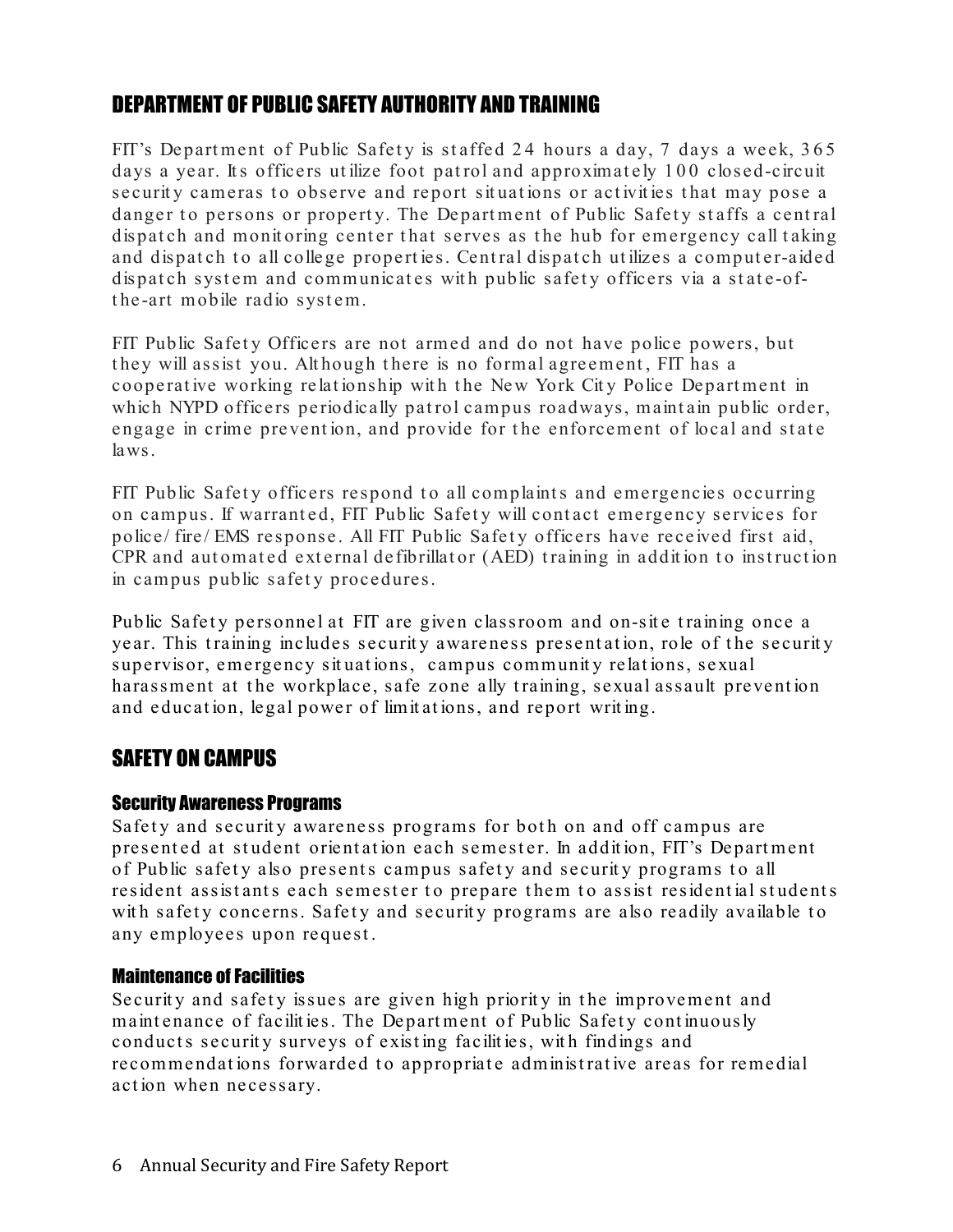### Crime Prevention Programs

Crime prevention is a high priority at FIT. Continuous proactive security patrols are performed by the Department of Public Safety throughout FIT's campus. The Department of Public Safety is an active participant in the FIT annual Health Fair and distributes literature regarding personal safety, protection of property, and cybercrime/ identity theft awareness. The Department of Public Safety also participates each year in FIT's Pledge Purple campaign, an awareness program to prevent domestic violence, and FIT's Sexual Assault Awareness Week.

### Safety Shuttle and Campus Escort Program

The Department of Public Safety operates a Safe Shuttle program. Students and staff traveling to and from Kaufman Hall can enjoy a safe ride in one of our complementary shuttles. The shuttle pickup and dropoff locations are in front of the Feldman Center on the main campus and in front of the 31st Street main entrance at Kaufman Hall. This service can be requested at any time by anyone from our campus community-student, staff, or faculty. In addition, a walking escort anywhere on campus or to Kaufman Hall performed by a uniformed officer can also be requested at any time (in person, by calling the nonemergency line at 212 217.4999, or by using one of the red or blue phones on campus).

### Academic and Administrative Buildings

Along with a strong presence in the streets, Public Safety personnel check all visit ors for valid and current FIT ident ificat ion cards at every building lobby. Individuals are not allowed into the facility without valid ID, unless they comply with visit or procedures.

In addition to its presence in the lobbies, the Department of Public Safety frequently inspects each building, floor by floor. This practice affords added safety to students, faculty, and staff. Public Safety also utilizes sophisticated electronic equipment 24 hours a day, seven days per week to videotape all entries into residence halls and academic buildings.

### Residence Halls

Each residence hall is staffed by Public Safety personnel 24 hours a day, seven days a week, when students are in residence. Personnel are trained to adhere to strict visitation policies regarding entrance into the halls. Supervisors routinely inspect and monitor individual security post assignments over the course of each shift to ensure that policies and procedures are followed. Public Safety works closely with members of the Department of Residential Life, whose members are also on duty 24 hours a day, seven days a week. Students may bring visitors to their rooms but they must first comply with the college's visit at ion policies. The visit or must be properly signed in and must have a valid photo ID that is left with the lobby security personnel until departure.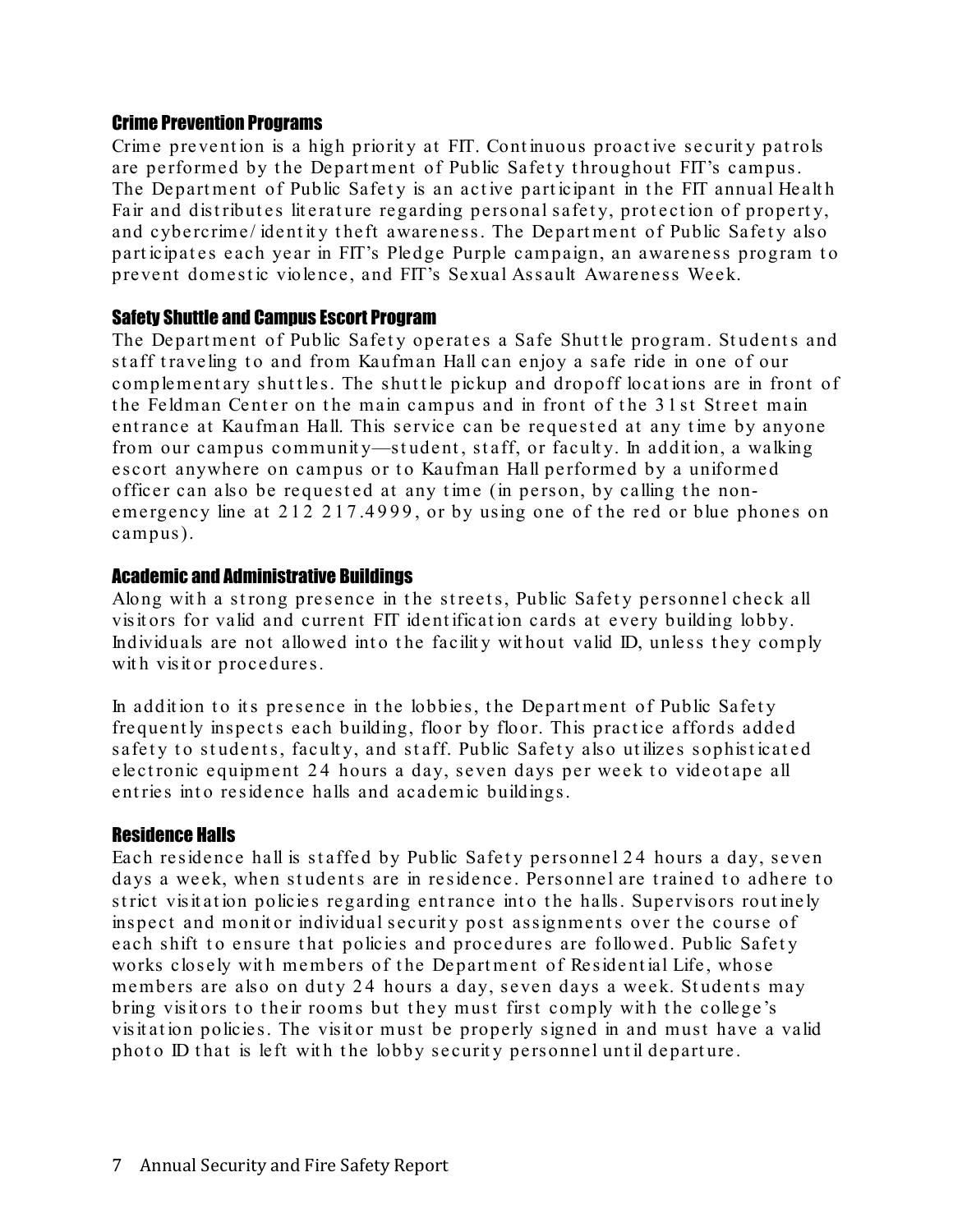Each resident of FIT housing is required to sign a housing contract and to adhere to its terms and conditions as well as to the policies and procedures of the FIT Resident Hall Residential Handbook. Together, these terms, policies, and procedures establish rules and standards by which all members of the community can live together safely and in a way that protects the rights of all FIT community members. Residents should familiarize themselves with these terms and policies and the consequences for violating them.

### West 27th Street

FIT's midtown Manhattan location is a busy one. To enhance safety, a gate is used to close 27th Street to regular vehicular traffic from 7 am to 6 pm, Monday through Friday, and speed bumps are located on the street to slow all permitted vehicular traffic. These conditions allow students to cross from academic buildings to their residences as safely as possible without having to worry about heavy midtown traffic.

### Lost and Found

To assist students in recovering lost or stolen property, Public Safety maintains a lost and found area in Room D4 4 2 . Many personal it ems are found and brought to the Public Safety office for safekeeping. If the owner can be det ermined, the person will be contacted to retrieve the property. Unclaimed personal propert y is kept for 3 0 days before it is dest royed, discarded, or donated to charitable organizations in the area. It is advisable to contact Public Safety as soon as personal property is discovered missing. Lost or stolen property inquiries can be made at any time. It is preferable that items be retrieved during normal business hours (8 am to 11 pm), but other arrangements can be made.

### Automatic Teller Machine

Sterling Bank, in cooperation with FIT, maintains an ATM in the lobby of the Marvin Feldman Center, for the convenience of the FIT community. The ATM is in a secure, well-lit lobby that is staffed 24 hours per day, seven days per week by Public Safety.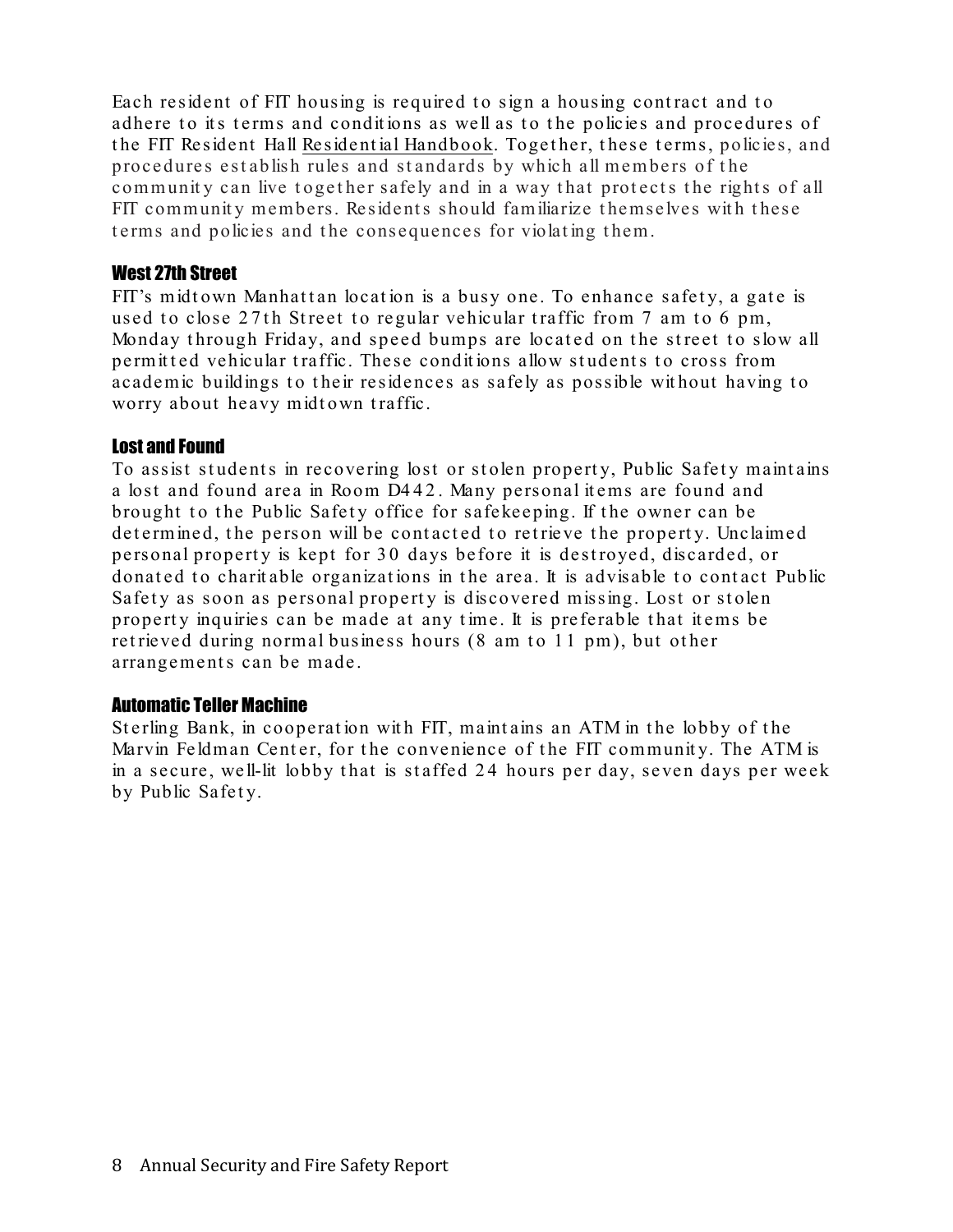# TIMELY WARNINGS AND EMERGENCY NOTIFICATIONS

### Timely Warnings

The Department of Public Safety will issue a timely warning to the campus community whenever a Clery-reportable incident has been reported to Public Safety that FIT deems to represent a serious or continuing threat to students and employees. The warning will be issued as soon as pertinent information is available and will include information about the crime and information that promotes safety and aids in prevention of similar crimes. Timely warnings may be sent by the president, the director of Public Safety, vice president for Administration and Finance, vice president for Communications and External Relations, and/ or the president's designee through the FIT Alert system (described below) and/ or through any other means designed to reach the FIT communit y.

### Emergency Notifications

Depending on the incident and situation. FIT has the capacity to send communit y message s via FIT Alert (described below) or t hrough any ot her means designed to reach the FIT community as quickly and broadly as possible depending on the situation (such as email, text messaging, the public address system, postings on the college's website, and the college's information phone line **212 217.7792**).

Taking into account the safety of the community, FIT will, without delay determine the content of the notification and initiate the notification system, unless issuing a not ificat ion will, in t he professional judgment of responsible authorities, compromise efforts to assist a victim or to contain, respond to, or otherwise mitigate the emergency. Depending on the situation, FIT may in some instances notify only the affected portion of the campus community rather than the entire community. Additional segments of the campus community may be not ified if a situation warrants as it develops.

The determination of whether an emergency or dangerous situation warranting a notification exists, as well as the content of the notice and the means to communicate it, may be made by the president, the director of Public Safety, vice president for Administration and Finance, vice president for Communications and External Relations, and/ or the president's designee and may depend on the circumstances of the emergency or situation.

Emergency response protocols are tested on at least a yearly basis, and members of the FIT community are sent information about procedures in conjunction with such tests. Public Safety keeps records of such tests.

### FIT Alert

All students and employees are automatically added to FIT Alert using FIT records using FIT email address (students and employees) and office extensions (employees), and alerts will be sent to those channels by default. Alerts can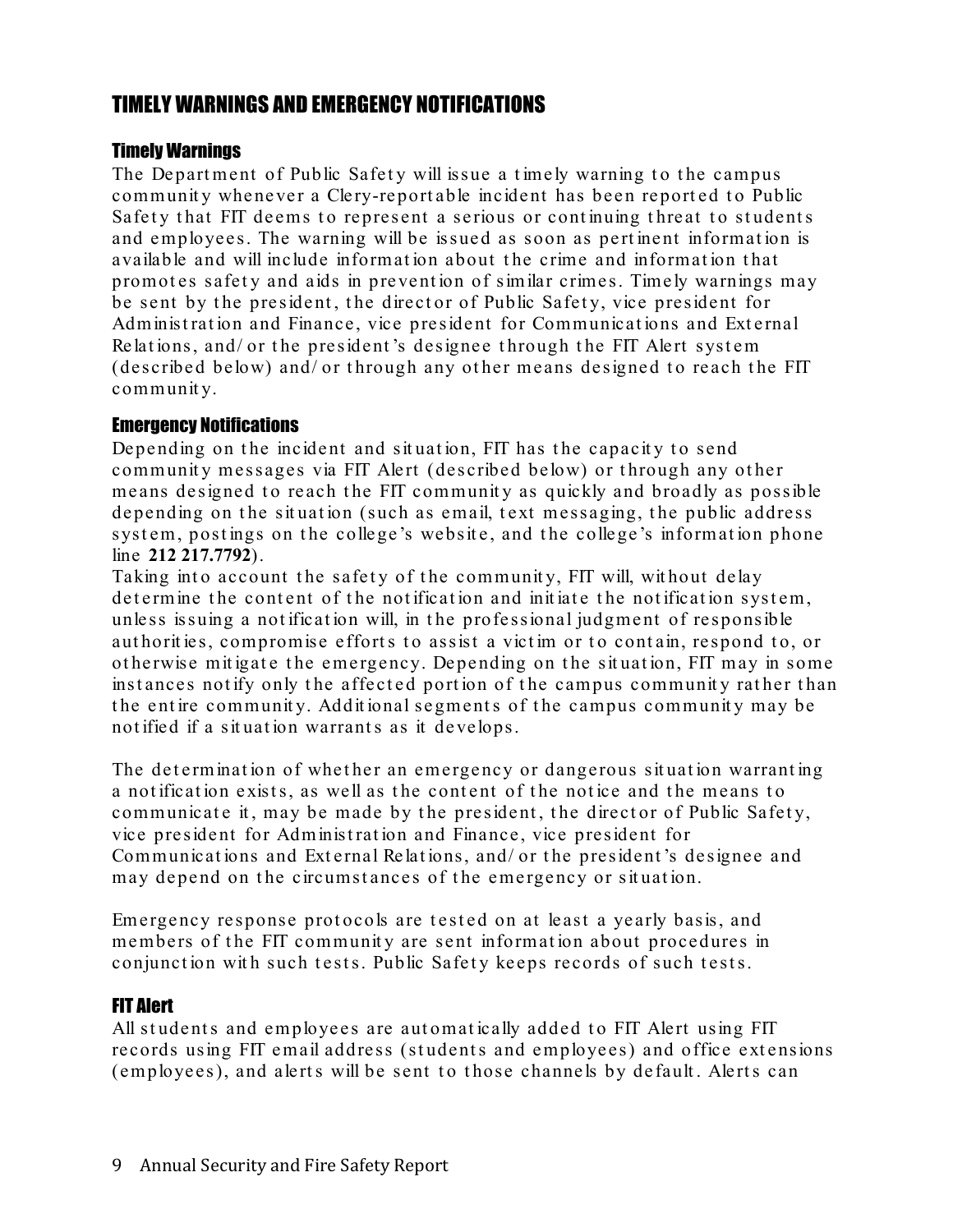come in the form of emails, text messages, and/ or phone calls. Students and employees are encouraged to log in to MyFIT to review their information in the alert system to ensure contact details are correct. You will also be able to add and/ or select additional communication channels. While parents, spouses, and other family members cannot enroll in the program, students and employees may add that contact information to their accounts. The system updates weekly. When individuals are no longer employed and students are no longer enrolled at the college, they will be automatically removed from the system.

# STUDENT RESOURCES

### Counseling Center

Regularly sponsored programs by the Counseling Center  $(212 217.4260)$  help height en students' alertness to the realities of crime and their vulnerability in an urban campus environment. The Counseling Center provides ongoing confident ial crisis int ervent ion, short-t erm counseling, advocacy, and referrals to carefully selected community resources that provide specialized or extended treatment to students who have been victimized by crime. Whenever necessary, Counseling Center staff members will provide timely, on-site emergency assistance to students. Regular services are provided throughout the year. The Counseling Center is located on the second floor of the David Dubinsky Student Center, Room A212B.

### Health Services

Health Services (212 217.4190) is staffed by doctors, registered nurses, and licensed nurse practitioners. It operates as an ambulatory care unit and can handle most medical emergencies occurring on campus.

Health Services is located on the fourth floor of the David Dubinsky Student Center, Room A402, and is open daily. When a member of the community is sick or injured, Public Safety responds with a wheelchair to transport the injured or sick person to Health Services. In cases of severe injury, Emergency Medical Services is called and the person may, if it is appropriate, be taken to an area hospit al.

# SEXUAL MISCONDUCT PREVENTION AND RESPONSE2

FIT prohibits all forms of sexual misconduct, including sexual assault, stalking, domestic violence, and intimate partner violence. FIT further prohibits sex- and gender-based discriminat ion and harassment . More informat ion is available in FIT's Sexual Misconduct Policy and FIT's Non-Discriminat ion and Ant i-Harassment Policy.

 $2$  In February 2017, this section on Sexual Misconduct Prevention and Response was updated throughout as a result of changes to policies and procedures in FIT's Sexual Misconduct Response policy made in December 2016.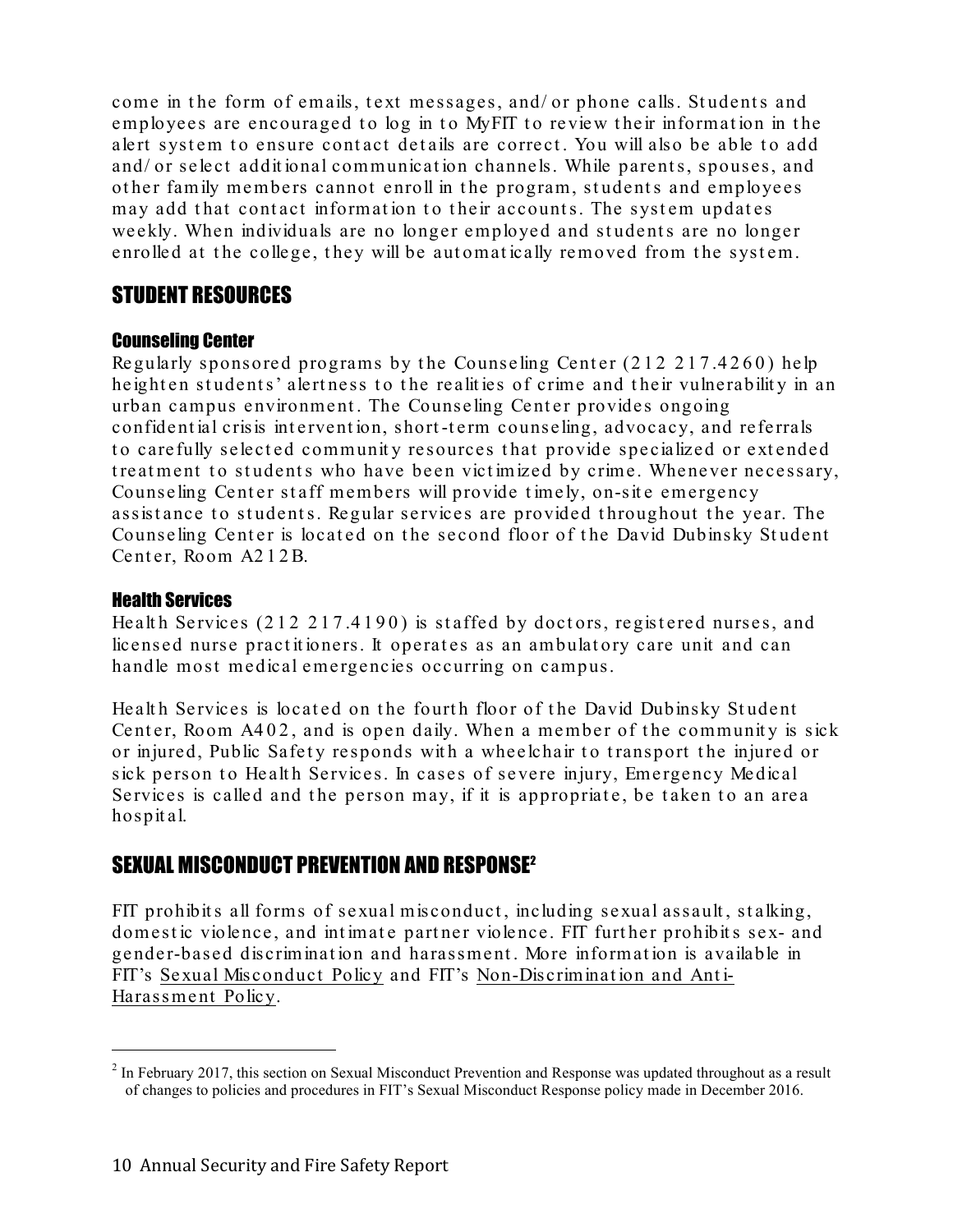### Sexual Misconduct Prevention

FIT has programs in place to help protect all members of the college community from sexual misconduct, including programs for prevention.

### Educational Programs

The Campus Anti-Violence Education Group strives to build awareness and educate the FIT campus community on issues that involve sexual and interpersonal violence prevention. To that end, the group serves as a resource net work committed to educational outreach and programming, consultation, and support. This campus-wide outreach includes programming during Domestic Violence Awareness month, Sexual Assault Awareness month, Women's History Month, the Clothesline Project, and Take Back the Night. We believe that cont inuous open and inclusive dialogue, ongoing educat ion, and a commit ment to building a safe campus are the key elements needed to develop a healthy campus environment .

FIT also provides training to members of the community who may have to respond to incidents of sexual violence. This campaign aims to educate the campus community about preventing sexual violence, how to report it, and what resources and remedies are available for vict ims/ survivors. Select employees in the Counseling Center, Health Services, Residential Life, Public Safety and Student Life, as well as campus student leaders, receive annual training as part of the campaign. These programs are also publicized to students during Student Orient at ion. Additionally, online training is provided for appropriate employees and must be renewed every two years.

### Risk Reduction—Sexual Assault

- Trust your instincts. Don't underestimate your own judgment. If you feel uncomfortable in someone's company, avoid being secluded with them and be firm if coercion is attempted. Attackers will more often prey on people who look vulnerable and seem easily manipulated.
- Bring a friend if you are going to a party or other event in a strange place. If you can't bring someone you know, give a friend your phone number and expected time you'll be home, and tell him or her that you'll check in. If you get a bad feeling about a person, part y, and/ or locat ion, eit her leave immediately or find a friend. Don't hesitate.
- Keep an eye on your drink. Date rapists can lace drinks with flavorless chemicals. Don't go back to a drink you've left unattended, and don't accept an open drink from a stranger unless you saw it being made.
- Walk with a friend if possible, especially if its at night or in a remote location. If you're going on a jog, bring a companion.
- Be aware of what 's going on around you. Don't wear headphones if you are walking alone at night or in an unsafe place.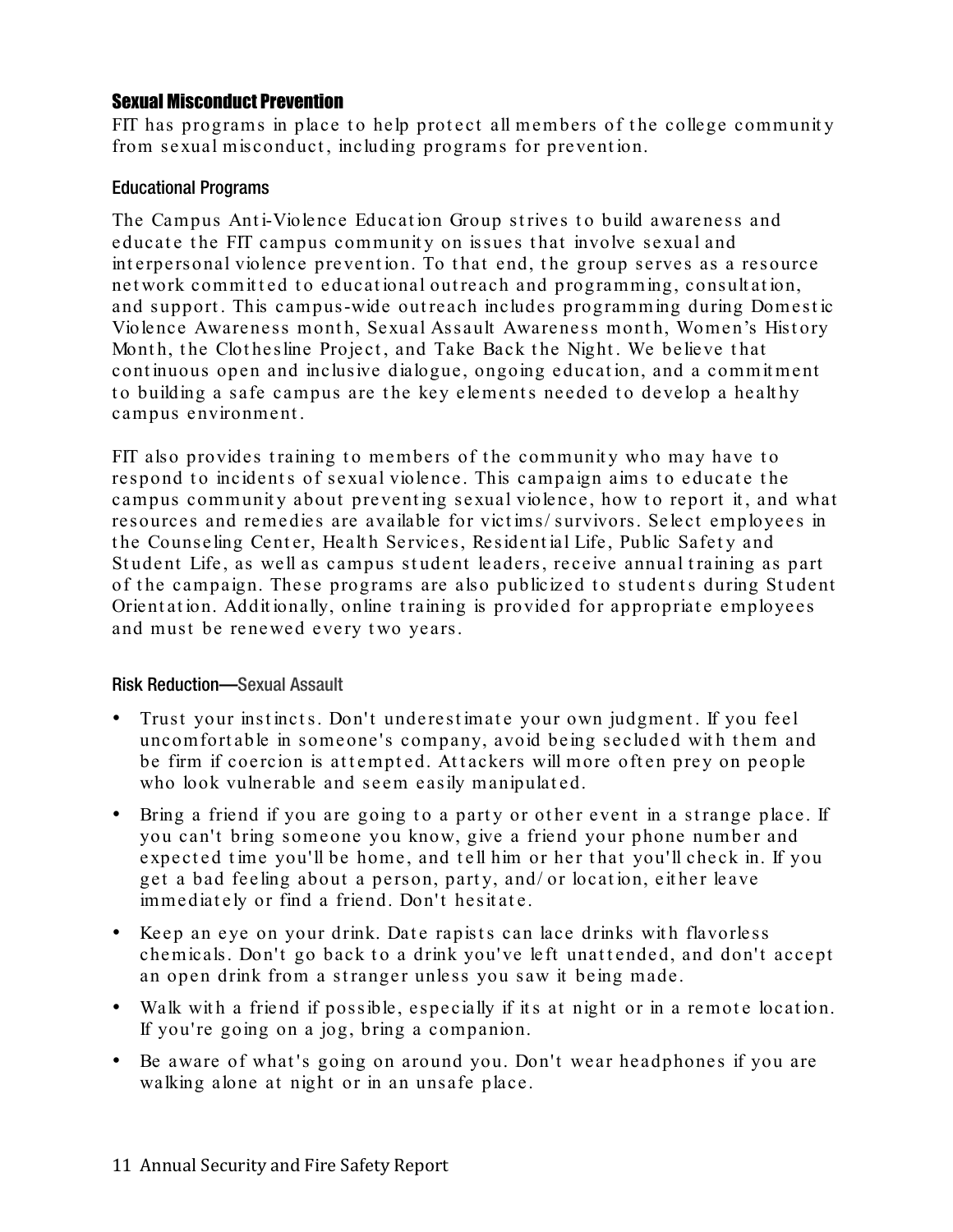- Stick to populated, well-lit areas if you need to walk alone. Avoid poorly lit areas.
- Move with confidence. Someone who looks purposeful and physically capable is a less appealing target. Struggle and yell if attacked.
- Carry a cell phone. The phone is helpful for dialing emergency numbers in case you are attacked. Have emergency numbers on speed dial so that you can dial quickly.
- If walking on a sidewalk, walk next to the street, not next to the buildings, where someone can hide in a doorway, alleyway, etc.
- If you are followed or attacked, scream. Don't be afraid to scream because you will feel silly; in some countries we have been socialized not to make a scene. If this is rape or potential rape, make the biggest scene you can. Scream loudly, I'm being raped! This is wrong! This is rape! Screaming that you are being raped will appeal much more to a bystanders sympathies than simply yelling Help. Also, calling out a rapist by saying, "This is wrong! This is rape!" and identifying their actions could shame and/ or surprise them into  $letting you go.$

### Risk Reduction—Stalking

- Watch for any unwanted contact or pursuit that would cause a reasonable person to feel fear. Typical stalking behaviors include phone calls at all hours of the day or night and anonymous calls in which the caller just hangs up.
- Be attuned to repeated but seemingly casual meetings. A friend, an expartner, or a stranger waiting uninvited outside a home or workplace is a t ypical st alking behavior.
- Listen for threats, even heavily veiled ones, against someone specific, including friends, family members, pets, or possessions.
- Consider unwanted written messages and unexpected gifts as possible signs of stalking.
- Be aware of defamation of character, another tool in the stalker's arsenal. A st alker may spread rumors in social circles or post lies online.
- Stalking is a crime. You do not have to put up with behavior that makes you feel afraid or uncomfortable. If you believe you are being stalked, report it.
- Tell the stalker once and only once to stop the behavior. Be firm and direct. Do not try to be nice or spare the feelings of the stalker.
- Avoid all contact with the stalker. Any response you make, positive or negative, may be perceived as encouragement.
- Behavior that is ignored is more likely to stop. However, it may get worse before it stops completely.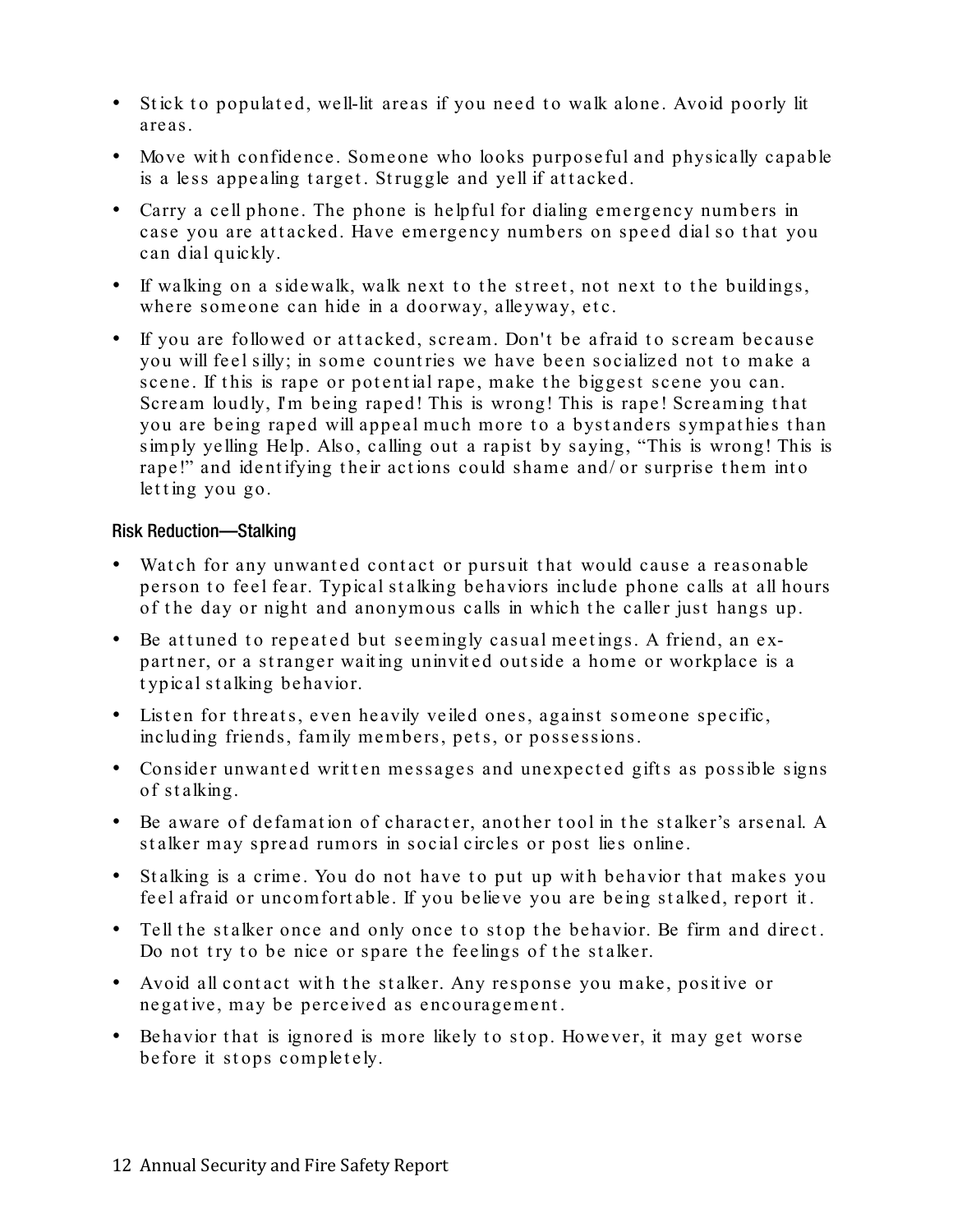- Turn to family, friends, neighbors, and coworkers for support. Do not listen to people who think you are inventing or exaggerating the stalking events or that the stalker is merely an overzealous romantic.
- Let people know about the situation so they can help you. Provide them with a photo and/ or a description of the suspect.

### Risk Reduction—Domestic/Intimate Partner Violence

- Recognizing abuse is the first step toward getting help. Not all abuse involves hitting or threats of physical violence. Remember that someone who is scared, denied access to money, or put down is being abused as well. It might be you, your parent, your brother, your child, a friend.
- Domestic violence and abuse can happen to anyone, regardless of physical stature, income, or gender, yet the problem is often overlooked, excused, or denied. This is especially true when the abuse is psychological, rather than physical.
- Domestic abuse often escalates from threats and verbal abuse to physical violence. And while physical injury may be the most obvious danger, the emot ional and psychological consequences are also severe. The abuser may also threaten or hurt those around the abused. Emotionally abusive relationships can destroy your self-worth, lead to anxiety and depression, and make you feel helpless and alone.
- Defining an Abuser
	- o There are many signs of an abusive relationship. The most telling sign is fear of a partner. If someone feels they have to constantly watch what they say and do in order to avoid a blow-up, it's likely the relationship is unhealthy and abusive. Other signs of an abusive relationship include when someone tries to belittle, control, or isolate his or her partner from family members and friends. An abuser doesn't "play fair." Abusers use fear, guilt, shame, and intimidation to wear their target down and control him or her. The abused person may have feelings of self-loathing, helplessness, and desperation.
	- o Abusers can control their behavior; they do it all the time.
	- o Abusers choose whom to abuse. They don't insult, threaten, or assault everyone in their life who angers or annoys them. They usually abuse the people closest to them, the ones they claim to love.
	- o Abusers choose when and where to abuse. They control themselves until no one else is around to see their behavior. In public, they may act like everything is fine but lash out as soon as you're alone.
	- o Abusers are able to stop their abusive behavior when it benefits them. Most abusers are able to immediately stop their abusive behavior when it's to their advantage to do so (for example, when the police show up or their boss calls).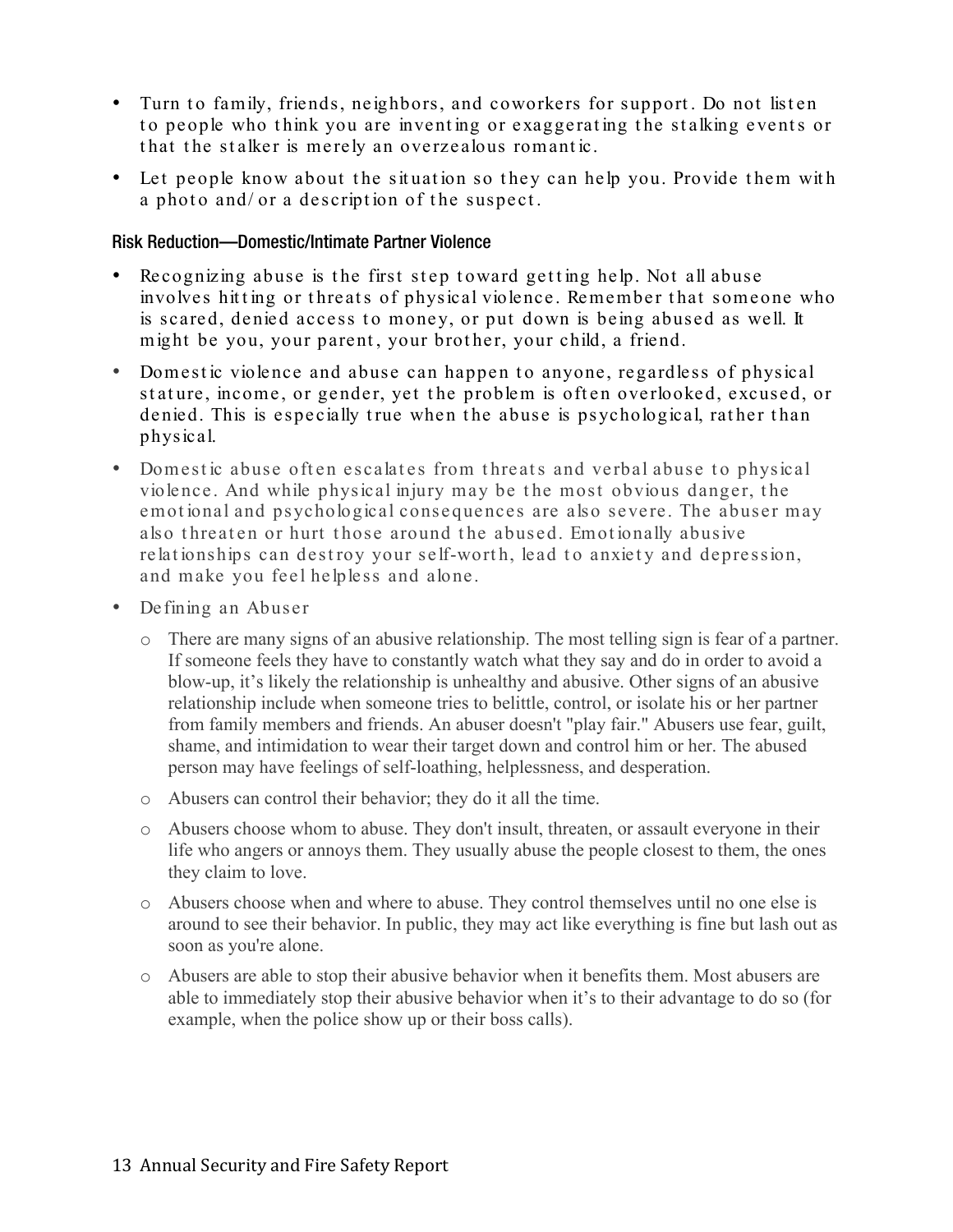- o Violent abusers usually direct their blows where the marks won't show. Rather than act out in a mindless rage, many physically violent abusers carefully aim their kicks and punches where the bruises can't be seen.
- People who are being abused may:
	- o seem afraid of or anxious to please their partner;
	- o go along with everything their partner says and does;
	- o check in often with their partner to report where they are and what they're doing;
	- o receive frequent, harassing phone calls from their partner;
	- o talk about their partner's temper, jealousy, or possessiveness;
	- o have very low self-esteem, even if they used to be confident;
	- o show major personality changes (e.g., an outgoing person becomes withdrawn); and/or
	- o be depressed, anxious, or suicidal.
- People who are being physically abused may:
	- o have frequent injuries, which they explain as "accidents";
	- o often miss work, school, or social occasions without explanation; and/or
	- o wear clothing designed to hide bruises or scars (e.g., long sleeves in summer or sunglasses indoors).
- People who are being isolated by their abuser may:
	- o be restricted from seeing family and friends;
	- o rarely go out in public without their partner; and/or
	- o have limited access to money, credit cards, or the car.
- If you suspect that someone you know is being abused, speak up! If you're hesitating thinking that it's none of your business, that you might be wrong, or that the person might not want to talk about it, keep in mind that expressing your concern will let the person know you care. It may even save his or her life.
	- o DO: Ask if something is wrong. Express concern. Listen and validate. Offer help. Refer for assistance and support.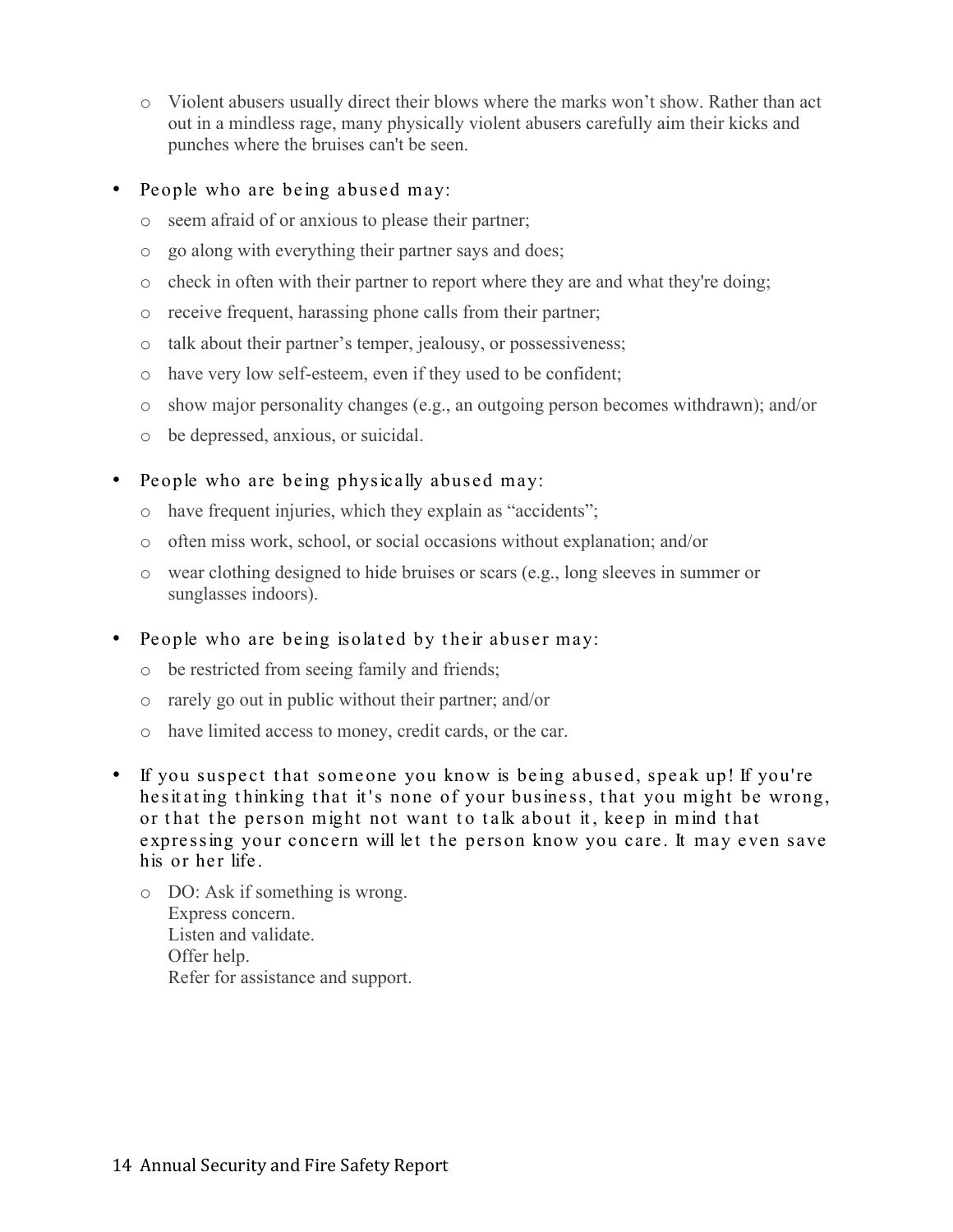- o DON'T: Wait for him or her to come to you. Judge or blame. Pressure her or him. Give advice. Place conditions on your support.
- Talk to the person in private and let her or him know you're concerned. Remember, abusers are very good at controlling and manipulating their victims. People who have been emotionally abused or battered are depressed, scared, ashamed, and confused. They need help to get out of the relationship, but they've often been isolated from family and friends. By picking up on the warning signs and offering support, you can help them escape an abusive sit uat ion and begin healing.

### Sexual Misconduct Reporting

### Filing a Report On-Campus – Student

Any student who experiences conduct that the student believes is in violation of Tit le IX and t he Sexual Misconduct Response policy may (a) report that conduct to and file a copy of the Complaint Intake and Information Sheet with the Title IX Coordinator; or  $(b)$  report that conduct to a responsible employee.

A responsible employee is an FIT employee who has a duty to report incidents of sexual misconduct or who a st udent could reasonably believe has t his authority or duty. This definition encompasses virtually every FIT employee, including all faculty, staff, and administrators with the exception of professional counselors (and those who act under their supervision) working in FIT's Counseling Center and medical providers working in FIT's Health Services. A responsible employee must report all relevant details about the learned incident to the Title IX Coordinator or other offices designed to streamline the accepting of reports such as Public Safety or the Dean of Students. Please note that these responsible employees cannot guarantee confidentiality, but will maintain the student's privacy to the greatest extent possible. Students seeking to report confidentially should contact FIT's Counseling Center and/ or FIT Health Services.

The student may also report to Public Safety or local law enforcement for legal action if the conduct violates New York State or local laws. FIT can assist students in making such a report, if the student so chooses. Both of these processes can happen simultaneously. Students also have the right to decline to notify law enforcement.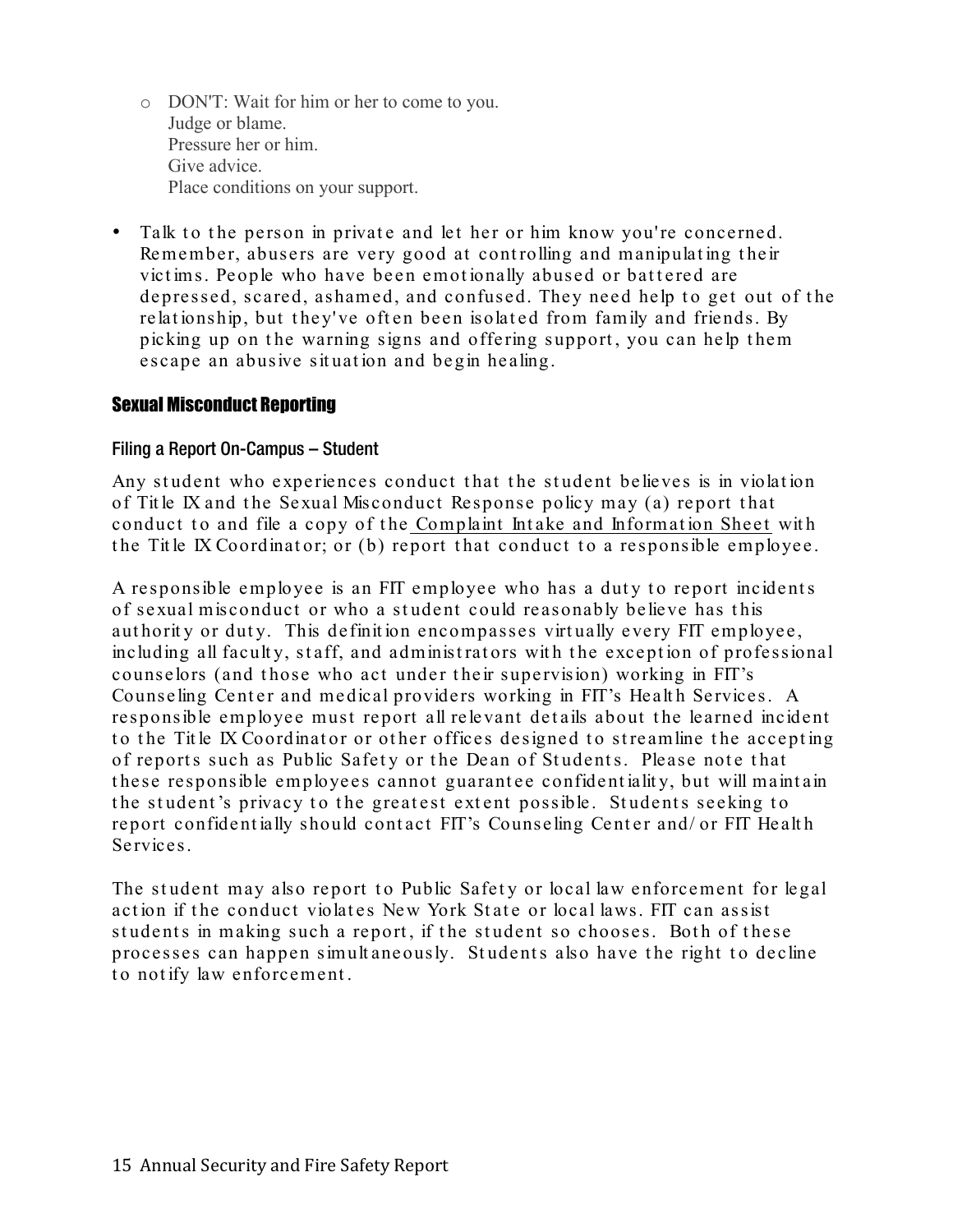### Filing a Report On-Campus – Employee and Third Parties

Any employee and Third Parties who experience conduct that they believe is in violation of Title IX and this policy may report that conduct to the Title IX Coordinator, Public Safety, Employee Assistance Program, or the Department of Human Resources and Labor Relat ions.

Employees and Third Parties may also report to Public Safety or local law enforcement for legal action if the conduct violates New York State or local laws. FIT can assist employees and third parties in making such a report, if the non-student so chooses. Both of these processes can happen simultaneously. Employees and third parties also have the right to decline to notify law enforcement.

### Filing a Report Off-Campus

Complainants also have the option of filing a report off-campus with a number of New York State and Community Resources. However, disclosures to such organizations do not provide any notice to FIT about a potential violation of this policy. For this reason, individuals are encouraged to additionally contact an oncampus support resource that is not bound by confident iality so that FIT receives notice of such violation and can take the appropriate action.

### **Confidentiality**

The college recognizes that confidentiality is particularly important to victims of sexual misconduct. A victim who has made a report to a non-confidential resource at FIT may make a request for privacy, but must understand that FIT cannot guarantee complete confident iality because of its responsibility to safeguard all members of the community and its obligations under the law, including Tit le IX. In all circumst ances, however, FIT will make all reasonable efforts to limit information to those who need to know to address the allegations. FIT understands that it may be difficult for a victim to come forward, and there are several options available for individuals who wish to maintain confidentiality while getting the support they need.

Cert ain employees on campus and off-campus professionals have different abilities to maintain confidentiality:

• **Confidential Resources**: Medical providers, licensed ment al healt h counselors, clergy, and off-campus counselors and advocates are not required to re-disclose any information provided by a reporting individual except in the cases where there is an imminent health or safety risk, in some circumstances involving a child, or a lawfully issued subpoena. Confidential resources on the FIT campus are the FIT Counseling Center, FIT Health Services, and FIT's anonymous tips line (all described above in this report).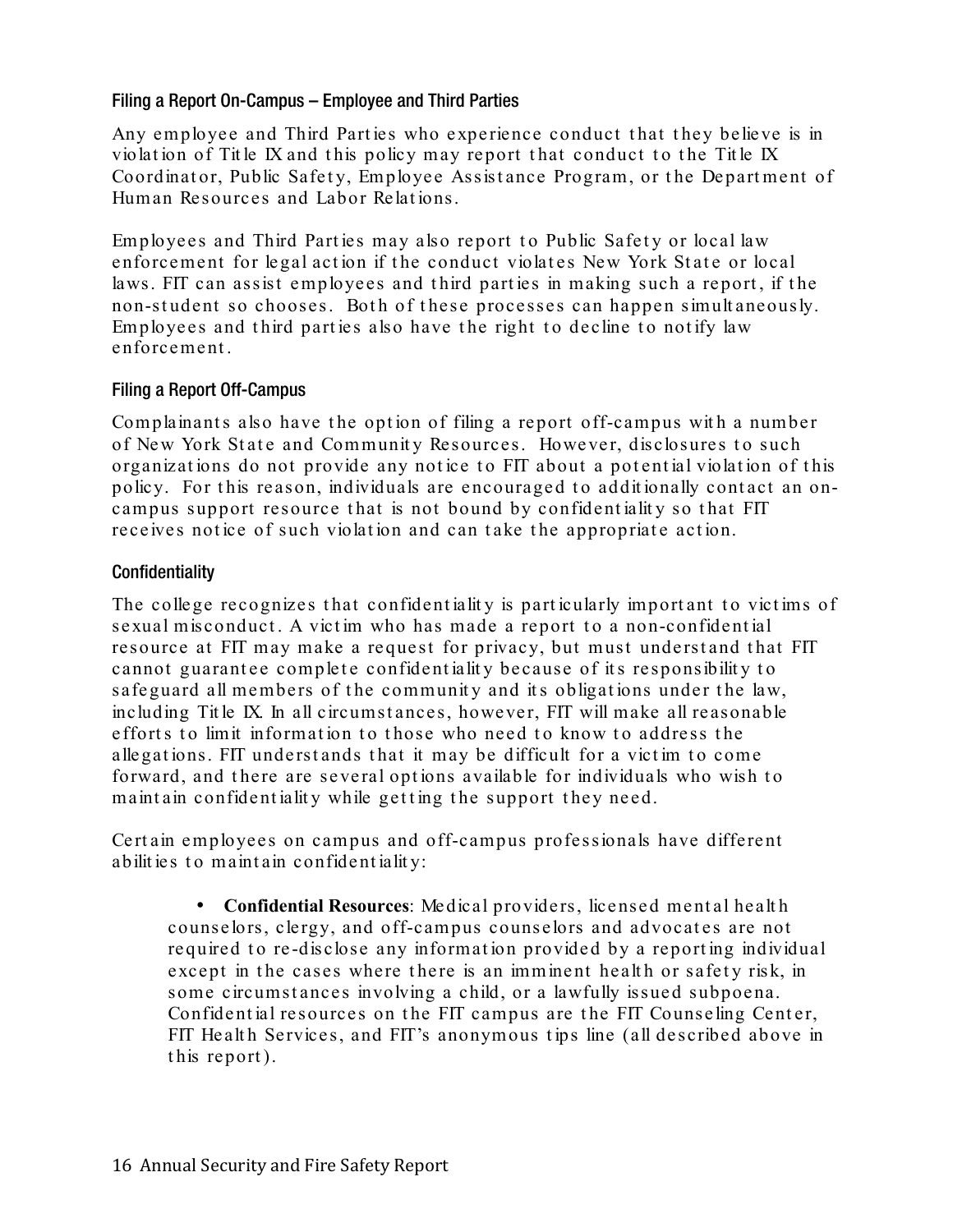• **Non-Confidential Resources**: All ot her FIT employees are required t o report all relevant information to the Title IX Coordinator. A report to any FIT employee, including faculty, chairpersons, and department heads, constitutes a report to FIT. FIT is obligated to take appropriate steps to address the situation, and the Title IX Coordinator will confer with the vict im before det ermining whether to conduct an investigation. While not bound by confident ialit y, t hese employees will be discreet and will respect the privacy of those involved.

• Note on Public Awareness Events: FIT is not obligated to conduct an invest igat ion based on informat ion disclosed during public awareness events such as candlelight vigils, protests, or "Take Back the Night" events.

### Treatment and Preservation of Evidence

Individuals may contact Public Safety and/ or local law enforcement and seek medical treatment following an incident that poses a threat to safety or physical well-being or following a potential crime. Treatment and preservation of evidence are crucial to a criminal investigation, and are best gathered as soon as possible after an incident, and may be helpful in obtaining an order of protection. Victims wishing to contact local law enforcement may contact the NYPD's  $10^{th}$  Precinct at: 230 West  $20^{th}$  Street, New York, NY or by calling 212 741.8211 or 911.

An individual who may be a vict im of sexual misconduct as a consequence of alcohol and/ or other drugs should have a toxicology examination at the hospital as quickly as possible as drugs may remain in a person's system for only a short time. Most hospitals have rape victim protocols that are very supportive of victims. Victims are able to receive a sexual assault forensic examination (commonly referred to as a "rape kit") within 96 hours of an assault. You are encouraged to let hospital personnel know if you do not want your insurance policy holder to be notified about your access to these services. The New York State Office of Victim Services may be able to assist in compensating victims/ survivors for health care and counseling services, including emergency funds. More information may be found here:

https://ovs.ny.gov/sites/default/files/brochure/ovsrightsofcvbooklet.pdf, or by calling 1 -800 -247 -8035.

### Protection and Accommodations

The college may issue a no-contact order or a persona non grata letter and/or may assist victims in obtaining an order of protection/ restraining order. FIT may also implement accommodations and protective measures in areas such as changes in housing, academics, transportation, employment, etc. Any protective measures and accommodations that are provided to a victim are kept confident ial to the extent that maintaining such confident iality does not impair the ability to provide the accommodation or protective measure. The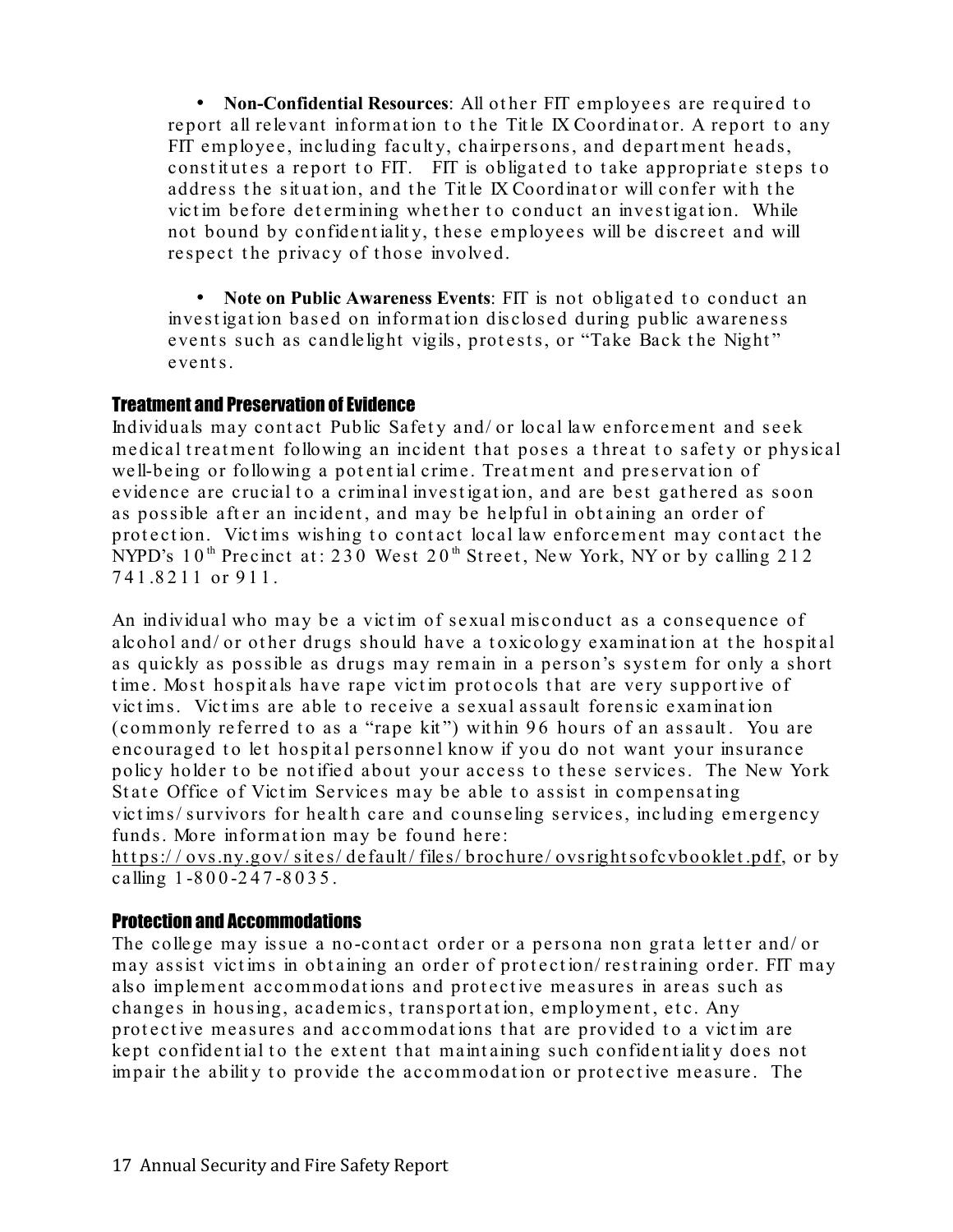Title IX Coordinator is responsible for determining appropriate protections and accommodations. More details on these accommodations can be found in the Sexual Misconduct Response Policy.

### Student Resources and Written Notification

The college provides written notification to students and employees who are victims of sexual misconduct about existing counseling; mental health, health, legal, visa, and immigration assistance; victim advocacy; student financial aid; and other services available to victims, including accommodations and protective measures, both at FIT and in the community. This information is provided regardless of where the misconduct occurred and regardless of whether a victim notifies Public Safety or local law enforcement. More details on these resources can also be found in the Sexual Misconduct Response Policy. International students and scholars who have been victims of sexual and interpersonal violence with questions about their immigration and visa status are encouraged to contact:

For students: International Student Services Business & Liberal Arts Center, Room B103 212 217.3700 212 217.3701 fax fit  $o$  is a  $@$  fit nyc.edu

**For employees:** Human Resources 333 Seventh Avenue,  $16<sup>th</sup>$  Floor 212 217.3650 212 217.3651 fax humanresources1 @fit nyc.edu

### Sexual Misconduct Disciplinary Action

The status of the Respondent will determine the disciplinary procedures used in response to a complaint or report of sexual misconduct. For example, if the Respondent is a student, the disciplinary procedures used will be those delineated for students in the Sexual Misconduct Response policy. If the Respondent is an employee, the appropriate disciplinary procedures will be determined by the Vice President for Human Resource Management and Labor Relations. Some claims of gender discrimination may be more appropriately handled under FIT's Nondiscriminat ion and Ant i-Harassment Policy. FIT will make the determination as to which policy is most appropriate.

### Student as Respondent

**Pre-Adjudication:** The Title IX Coordinator will review the report and conduct an initial assessment to determine if the case falls under the guidelines of this policy and its procedures. Following the initial assessment, the Title IX Coordinator may take any of the following actions: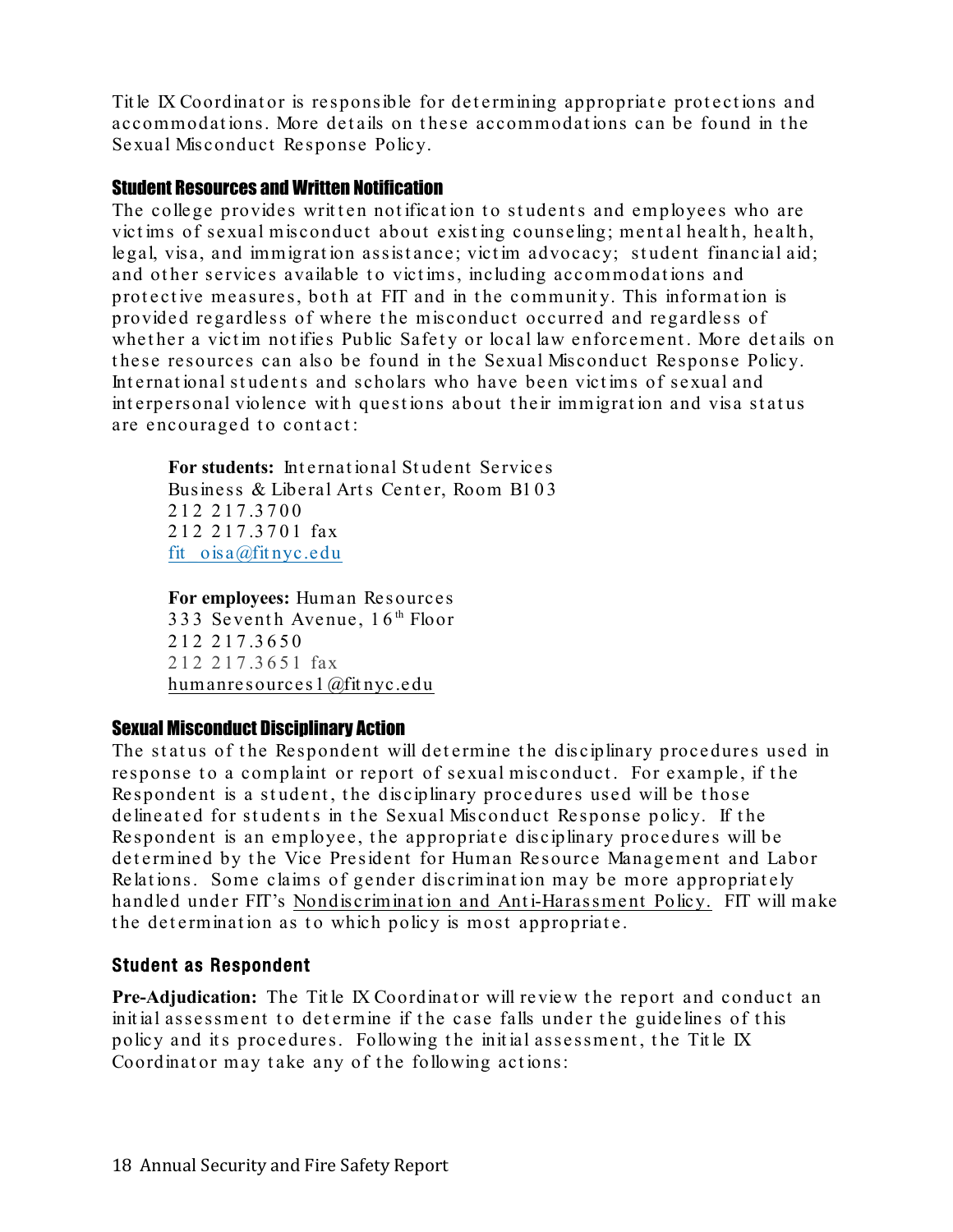- If the Title IX Coordinator determines that the report, even if substantiated, would not rise to the level of a policy violation, or, after consultation with the Complainant about the Complainant's preferences regarding participation, the Title IX Coordinator determines that there will be insufficient information to investigate the matter, the Title IX Coordinat or may dismiss t he report . The Tit le IX Coordinat or will inform the parties involved of dismissal with rationale for the dismissal in writing.
- If the Title IX Coordinator determines at any point prior to Adjudication that a matter may be resolved through an informal process, the Coordinator may begin that process by first discussing the possibility with the Complainant. At no time will the Title IX Coordinator attempt to mediate a complaint of sexual misconduct. In addition, the Title IX Coordinator will only attempt to resolve a matter informally with the consent of the Complainant.
- If the Title IX Coordinator determines that the report is outside the scope of this policy, the Title IX Coordinator may refer the report to another office for review. The Title IX Coordinator will inform the parties of the t ransfer in writ ing.
- If the Title IX Coordinator determines that the report would, if substantiated, constitute a violation or the Sexual Misconduct policy, the Title IX Coordinator will initiate an investigation and determine appropriate interim measures and accommodations. The Title IX Coordinator will inform the parties involved of the commencement of the investigation in writ ing.
- Informal Resolution At the request of either the Complainant or the Respondent any time prior to adjudication, the Title IX Coordinator will assess whether a matter may be resolved through an informal process. If t he Tit le IX Coordinat or det ermines an informal process may be appropriate, the Coordinator may begin that process after obtaining permission to do so by both the Complainant and the Respondent. At no time will the Title IX Coordinator attempt to mediate a complaint of Sexual Assault – Contact or Sexual Assault - Penetration.

### **Investigation**

• Initial Meeting: The Title IX Coordinator will interview the parties to the report separately and advise them of their rights at the outset of the investigation including their right to have a non-legal advisor or legal counsel present at any meeting or hearing. Each party will be notified prior to any meeting they are eligible to attend. The Title IX Coordinator will interview witnesses as necessary. Witnesses may not bring a non-legal advisor or legal counsel. At the conclusion of each interview, the Title IX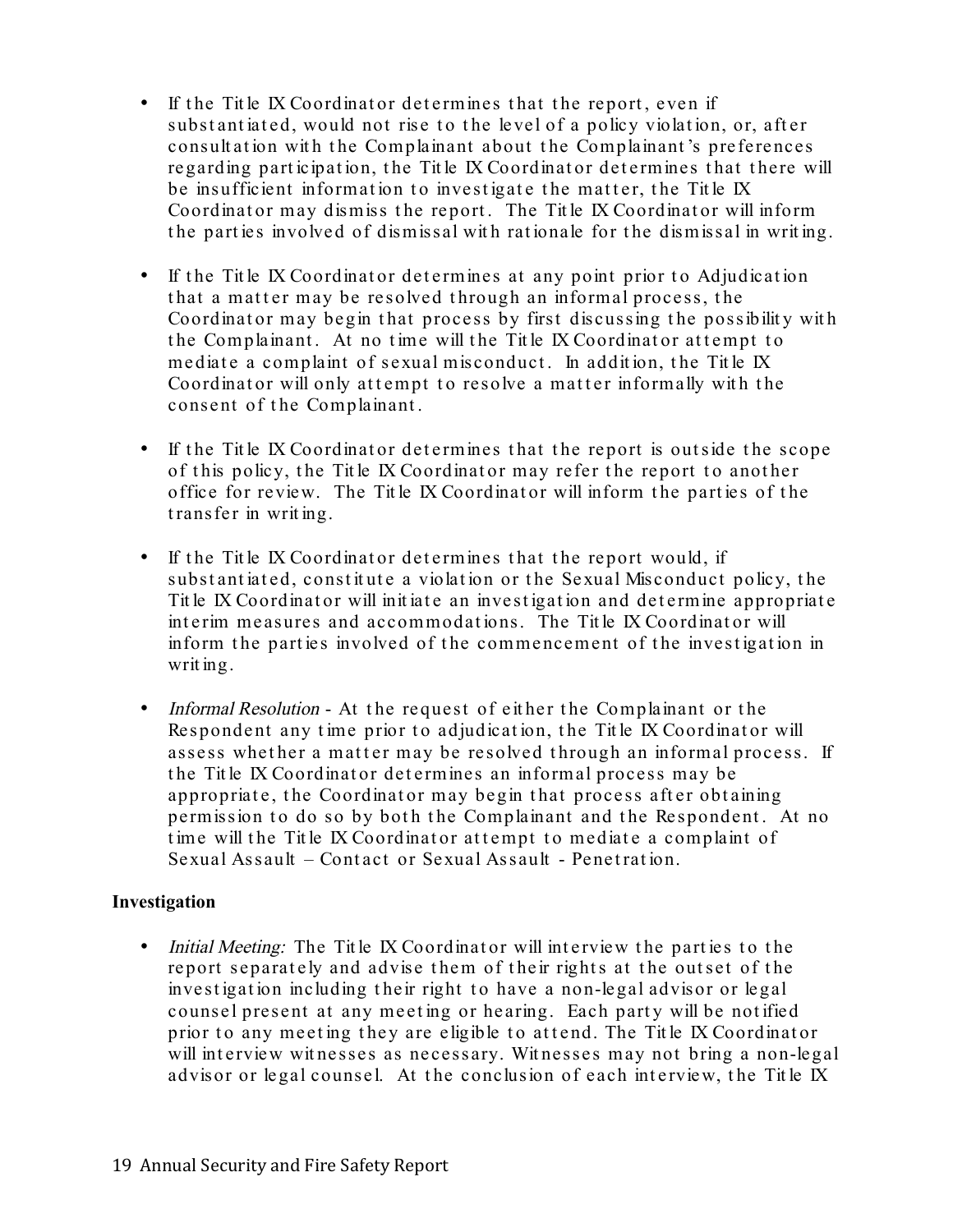Coordinator will review the notes with the interviewee.

- Case File: The Title IX Coordinator will prepare a case file of all interview summaries, witness statements, and other documents. The file, redacted of personally ident ifiable informat ion as necessary, will be shared wit h t he Complainant and the Respondent. The Title IX Coordinator will describe in writing for the parties the charges that will be adjudicated. This charge letter will be available in the case file for Complainant's and Respondent's review.
- Complainant/Respondent Review: After reviewing the file, each party will have an opportunity  $(1)$  to meet again with the Title IX Coordinator,  $(2)$  to respond in writing,  $(3)$  to request the collection of other information by the Title IX Coordinator, and (4) to identify individuals who may possess relevant information (and request that such individuals be interviewed). If any additional information is gathered, a summary of that information will be shared with both parties and each will have the opportunity for a final response. The Title IX Coordinator will designate reasonably prompt time frames to ensure a timely completion of the process but also an adequate opportunity for both sides to respond thoroughly to the information gat hered in t he invest igat ion.
- Accepting Responsibility. Upon receipt and review of the case file, the Respondent also has the opportunity to accept responsibility for the charges listed in the charge letter. If the Respondent accepts responsibility, the Title IX Coordinator will notify the Complainant and Respondent in writing of the responsible finding and that the case file has been forwarded to the Dean of Students for disciplinary sanctions. Depending on the circumstances, a Respondent who accepts responsibility may also have a notation on their transcript. In cases where a Respondent accepts responsibility for charges, the Respondent and/ or Complainant may appeal the sanction but not the finding of the violation it self.
- If the Respondent does not accept responsibility for the charges, or the Complainant and the Respondent have not consented to an informal resolution process, at the conclusion of the investigation, the Title IX Coordinat or will not ify t he Complainant and Respondent in writ ing t hat t he case file has been forwarded to the hearing panel for adjudication.

**Adjudication:** After the conclusion of the investigation of the facts, the Title IX Coordinator will forward the case file to a hearing panel for adjudication. Every reasonable effort will be made to conduct the hearing within 10 business days of the Title IX Coordinator's referral of the case file.

• Panelists: The President or the President's designee(s) will appoint a three-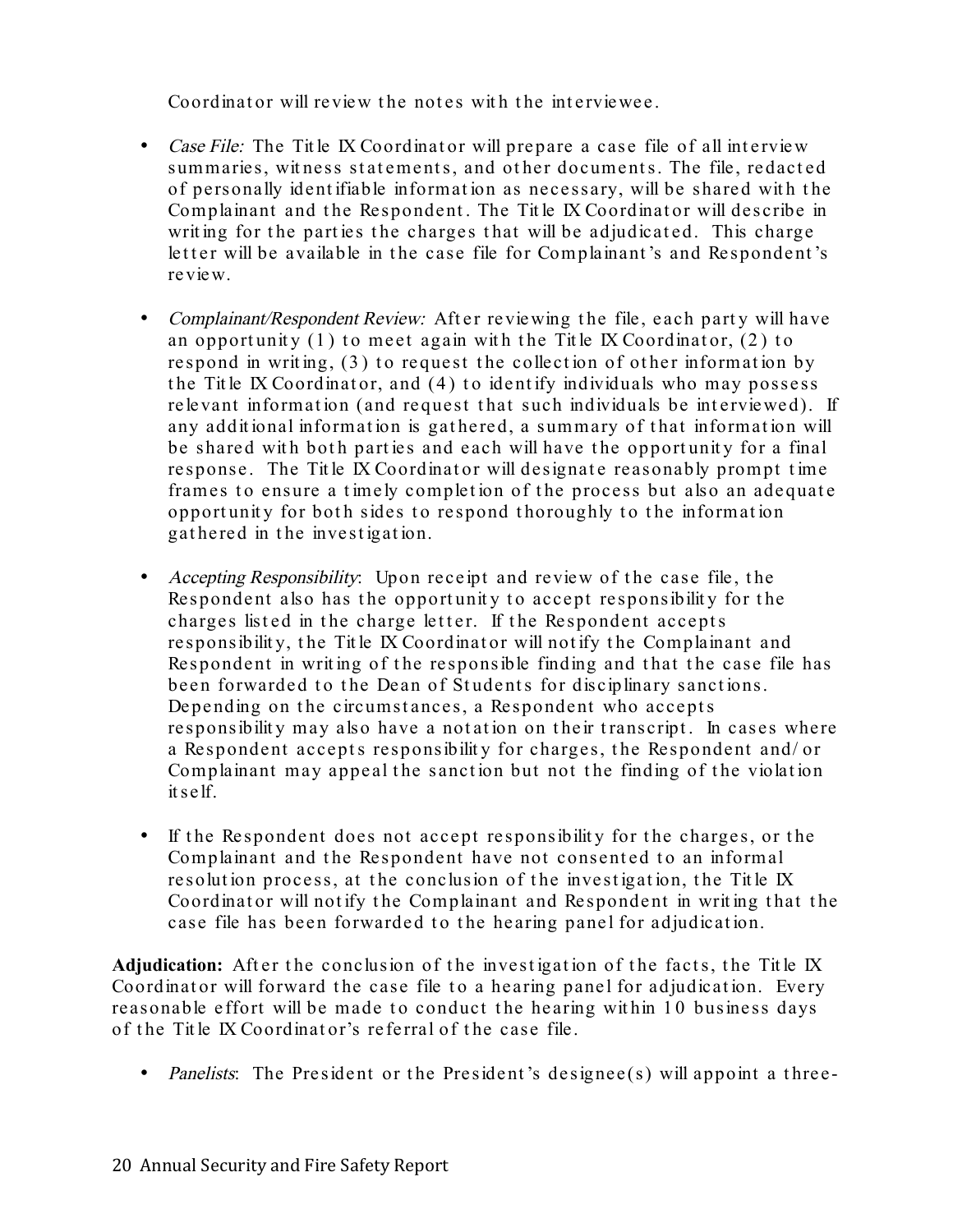person hearing panel consisting of three voting faculty or staff members, one of whom will serve as Chair. All panelists will have training in investigating and evaluating conduct prohibited under the Sexual lMisconduct Response policy. The panelists will also be impartial and unbiased. All hearing panel members must be present for the adjudication hearing.

- Appearance Before Panel: Both the Complainant and the Respondent are afforded the equal opportunity to participate in the hearing in person. If either party is not comfortable being in the same room with the other during the hearing, the College will make arrangements for the parties to participate in real time in separate rooms via telephone or video conference. When it is their turn to appear before the hearing panel, the Complainant, the Respondent, and/ or witnesses will appear individually before the panel.
- Submission of Evidence: Each party has the right to present witnesses and cross-examine wit nesses t hrough t he hearing panel and should submit questions in writing to the Title IX Coordinator three (3) business days before the scheduled hearing. A list of witnesses, any written evidence, and not ice of whet her a non-legal advisor or legal counsel will be present must be submitted in writing to the Title IX Coordinator three  $(3)$ business days before the scheduled hearing. Additionally, each party will have the opportunity to present additional questions to the hearing panel to ask of the witness(es) during the hearing. The hearing panel reserves the right to refuse to ask a witness a question if that question is collectively determined by the panel to be inappropriate. Complainant and Respondent will also have the opportunity to provide an opening and closing statement if they choose to do so.
- Panel Deliberations and Record Retention: The hearing panel will make and retain a verbatim record of the hearing in the form of a complete tape recording that will be retained by the Dean of Students in accordance with FIT's Records Retention and Disposition policy. After all presentations are complete, the hearing panel will deliberate in a closed session and arrive at a decision and determine, by a majority decision, whether the Respondent, based on the Preponderance of Evidence standard, violated this policy. The deliberations and vote will remain confident ial.
- Following the conclusion of the hearing, the hearing panel will prepare a report, which will include findings of fact, findings of responsibility, and the hearing panel's rationale for its decisions. The hearing panel will endeavor to send the report to the Complainant and Respondent simultaneously within five (5) business days of the hearing.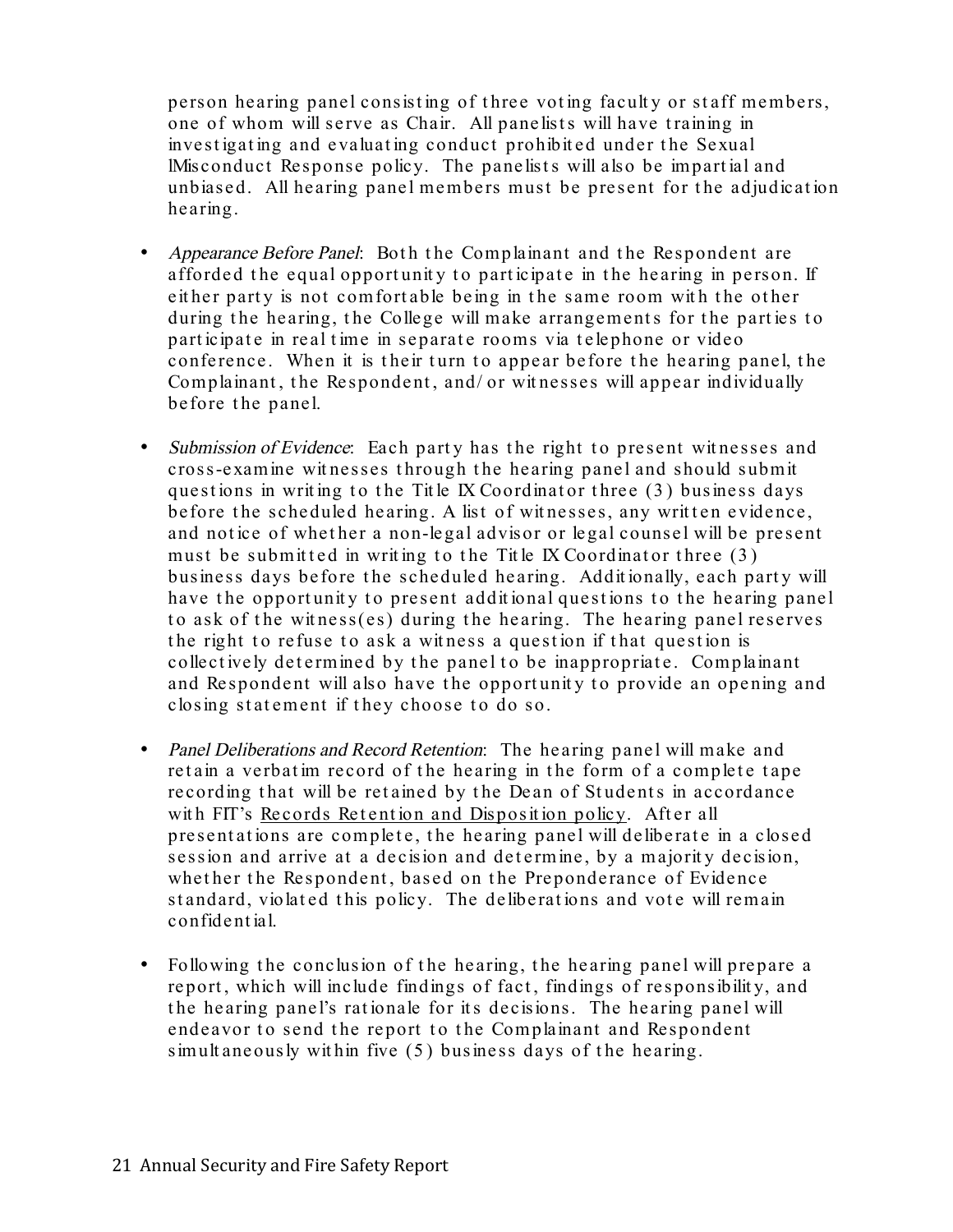**Disciplinary Sanctions:** If a student is found responsible for violating this policy, the entire case file will be forwarded to the Dean of Students who will determine the sanction. Sanctions will be determined based on the seriousness of the misconduct and the Respondent's prior disciplinary record.

- Prior to the imposition of the sanction, both the Complainant and the Respondent may provide a written Impact Statement to the Dean of Students to include in the Dean's review. FIT may impose one or more of the disciplinary sanctions listed in the Code of Student Conduct, which include, but is not limited to, suspension and expulsion. FIT reserves the right to impose disciplinary sanctions not listed in the Code of Student Conduct. Sanctions will be communicated simultaneously and in writing to the Complainant and the Respondent by the Dean of Students.
- Transcript Notations: Where a student is suspended, the following notation will be listed on that student's transcript: "Suspended after a finding of responsibility for a code of conduct violation." Where a student is expelled, the following notation will be listed on that student's transcript: "Expelled after a finding of responsibility for a code of conduct violation." Should a student withdraw from the College while conduct charges are pending and the student declines to complete the student disciplinary process, the following notation will be listed on that student's transcript: "Withdrew with conduct charges pending." If a finding of responsibility is vacated for any reason, any such transcript notation shall be removed.
- Appeal of Transcript Notations: A notation of suspension may be appealed, in writing, to the Dean of Students. Appeals for the removal of a suspension transcript notation may be granted provided that one year has passed since the conclusion of the suspension, the term of suspension was completed and any conditions complied with, and the Dean of Students has determined that the student is once again in good standing with all applicable College standards. Notations for expulsion may not be appealed or removed.

Appeals: Both parties have the equal right to request an appeal of the decision and/ or the sanction. Appeals will be heard by a panel.

• The purpose of an appeal is not to initiate a review of substantive issues of fact or to re-hear the case. The right to appeal is limited to: (i) procedural error affecting the decision or sanction; (ii) the appearance of substantive new evidence not available at the time of the decision; or (iii) excessiveness or insufficiency of the sanction. Neither deliberate omission of informat ion by t he appealing part y in t he original invest igat ion nor disagreement with the decision or sanction are, by themselves, grounds for appeal.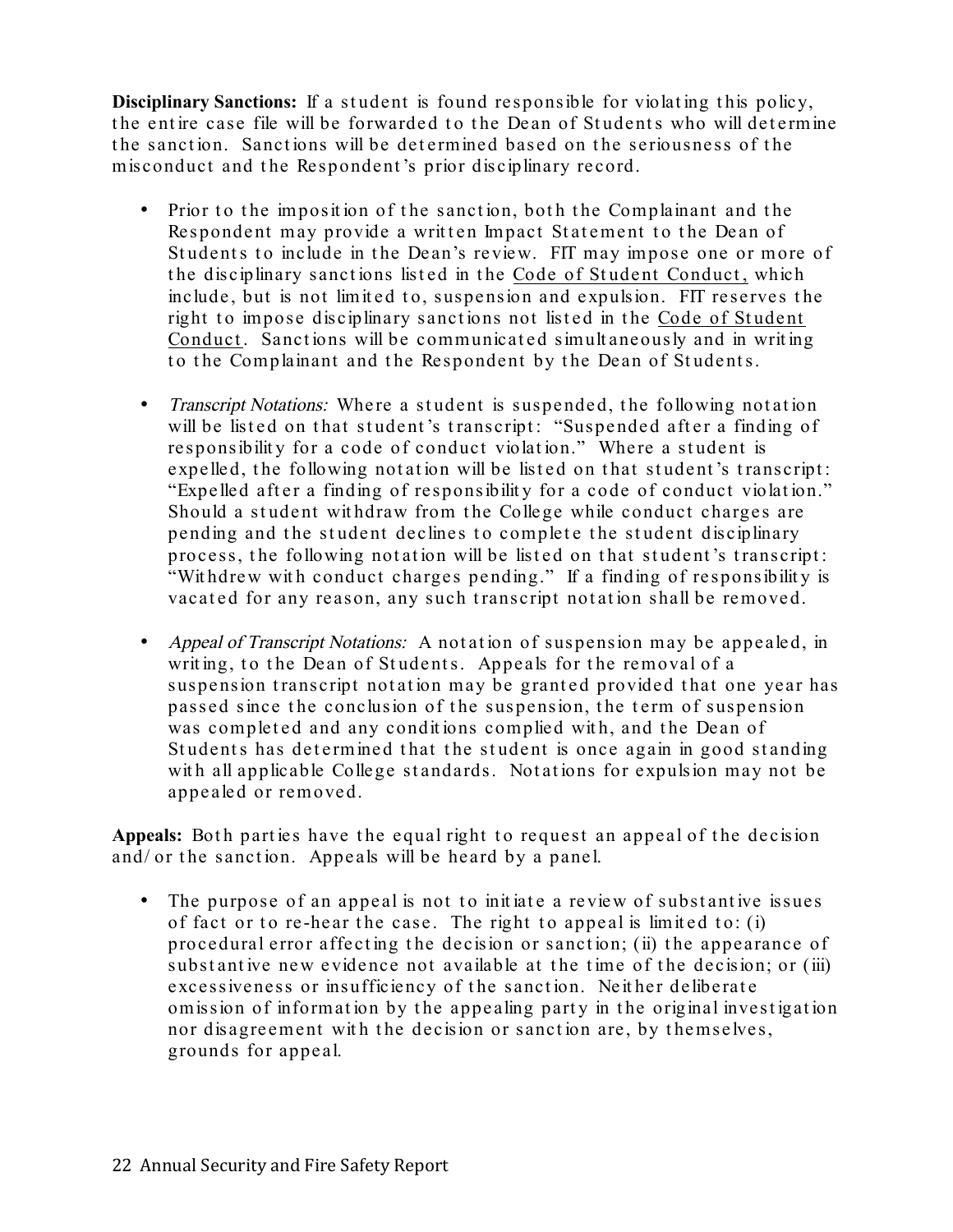- Each party has 10 business days following the receipt of the written decision of the Dean of Students to indicate their intention to appeal. Requests for appeal, with reasons, should be sent in writing to the Dean of Students at **dean\_of\_students@fitnyc.edu**. Any new evidence or proof of a procedural error should be included in the request for the Dean of Students to review<sup>3</sup>. If the request is granted, the appeal will be heard before an appellate panel appointed by the President or the President's designee(s) that is fair and impartial and does not include individuals with a conflict of int erest .
- The appellate panel may (i) return the case to the original hearing panel and task them with reviewing the decision with the substantial new information; (ii) return the case to the original hearing panel to correct the procedural problem and re-review the case; or (iii) change the sanction or task the Dean of Students with reviewing and amending the originally imposed sanction. If the original decision is upheld by the hearing panel, this decision will be final. Additionally, decisions made by the appellate panel are also final. The results of any appeal will be communicated simultaneously and in writing to the Complainant and the Respondent by the Dean of Students.

### Employee as Respondent

The Complainant or Third Party reporter should complete Complaint Intake and Information Sheet and provide it to the Title IX Coordinator. The Title IX Coordinator will notify the Respondent that a report has been made, giving the Respondent the opportunity to respond to the allegations. The Title IX Coordinator will review supporting documentation and will interview witnesses to investigate the complaint. At the end of the investigation, the Title IX Coordinator shall submit a summary of the investigation to the Vice President for Human Resource Management and Labor Relations or their designee(s).

For employees in the collective bargaining unit, the Vice President for Human Resource Management and Labor Relat ions or t heir designee(s) will review t he summary and determine appropriate action, which may include disciplinary action or other action under the applicable collective bargaining agreement.

For employees not in the collect ive bargaining unit , the Vice President for Human Resource Management and Labor Relations or their designee(s) will review the summary and may make a recommendation to the President to take such administrative action, including, but not limited to disciplinary action such as dismissal, demotion, reassignment, suspension, reprimand, removal of privileges, or t raining.

<sup>&</sup>lt;sup>3</sup> The Dean's review is to check that the request for an appeal is appropriate and fits within the prescribed grounds for an appeal. This is not a substantive review.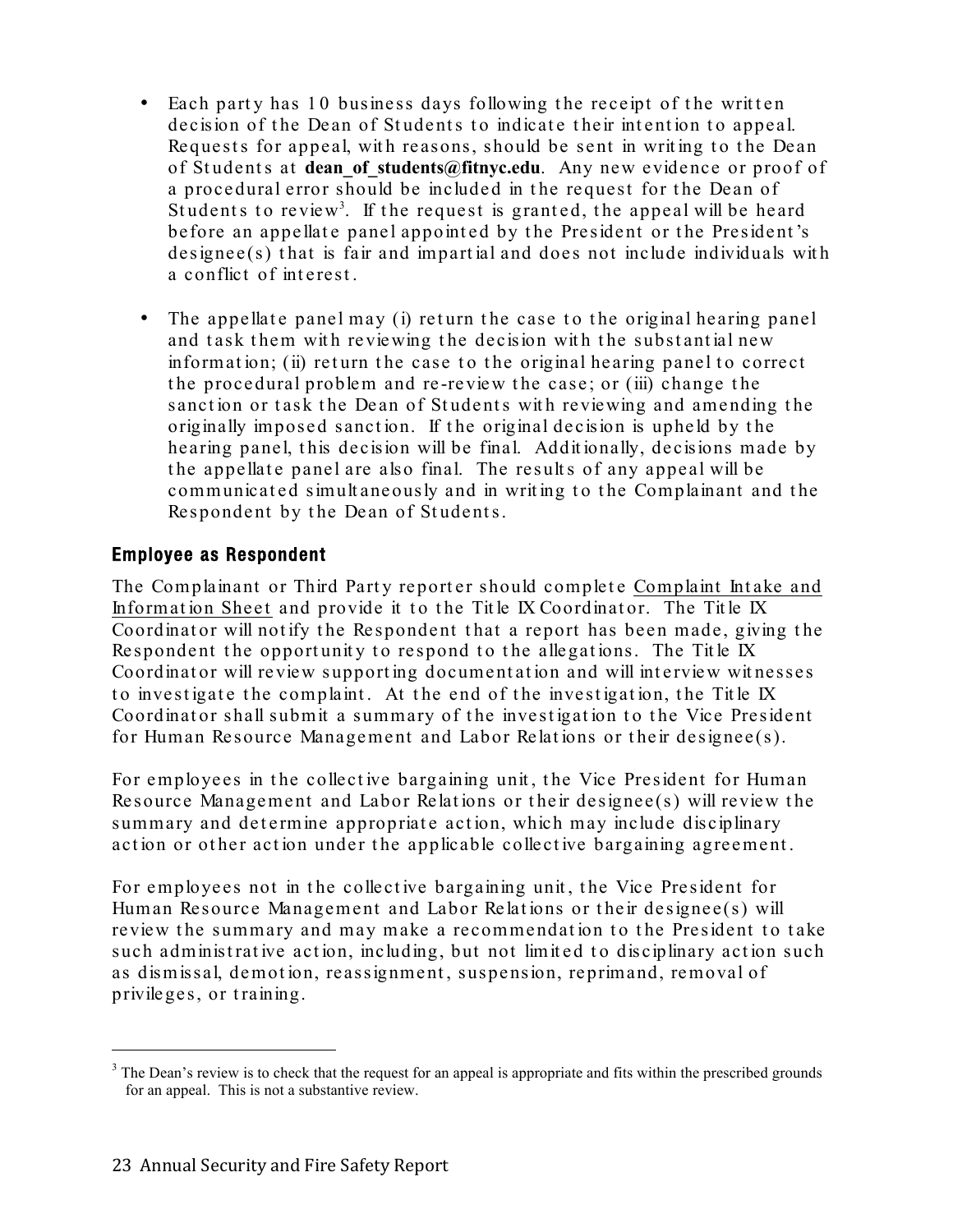### Third Party as Complainant or Respondent

When a third party is involved as a Complainant or Respondent, FIT will use the disciplinary procedures that are generally consistent with the procedures stated in Section B (Student) or Section B (Employee), appropriately modified based on the particular circumstances involved, the status of the member of the FIT community involved in the complaint, and taking into account privacy requirements.

### Sexual Violence Victim/Survivor Bill of Rights

The State University of New York and the Fashion Institute of Technology are committed to providing options, support, and assistance to victims/survivors of sexual assault, domestic violence, dating violence, and/ or stalking to ensure that they can continue to participate in college/university-wide and campus programs, activities, and employment. All victims/ survivors of these crimes and violat ions, regardless of race, color, nat ional origin, religion, creed, age, disability, sex, gender identity or expression, sexual orientation, familial status, pregnancy, predisposing genet ic charact erist ics, milit ary st at us, domest ic violence victim status, or criminal conviction, have the following rights, regardless of whether the crime or violation occurs on campus, off campus, or while studying abroad.

### All students have the right to:

- Make a report to local law enforcement and/ or state police;
- Have disclosures of domestic violence, dating violence, stalking, and sexual assault treated seriously;
- Make a decision about whether or not to disclose a crime or violation and participate in the judicial or conduct process and/ or criminal justice process free from pressure by the institution;
- Participate in a process that is fair, impartial, and provides adequate notice and a meaningful opportunity to be heard;
- Be treated with dignity and receive from the institution courteous, fair, and respect ful health care and counseling services, where available;
- Be free from any suggestion that the reporting individual is at fault when these crimes and violations are committed, or should have acted in a different manner to avoid such crimes or violations;
- Describe the incident to as few institution representatives as practicable and not be required to unnecessarily repeat a description of the incident;
- Be protected from retaliation by the institution, any student, the accused and/ or the respondent, and/ or their friends, family, and acquaint ances within the jurisdiction of the institution;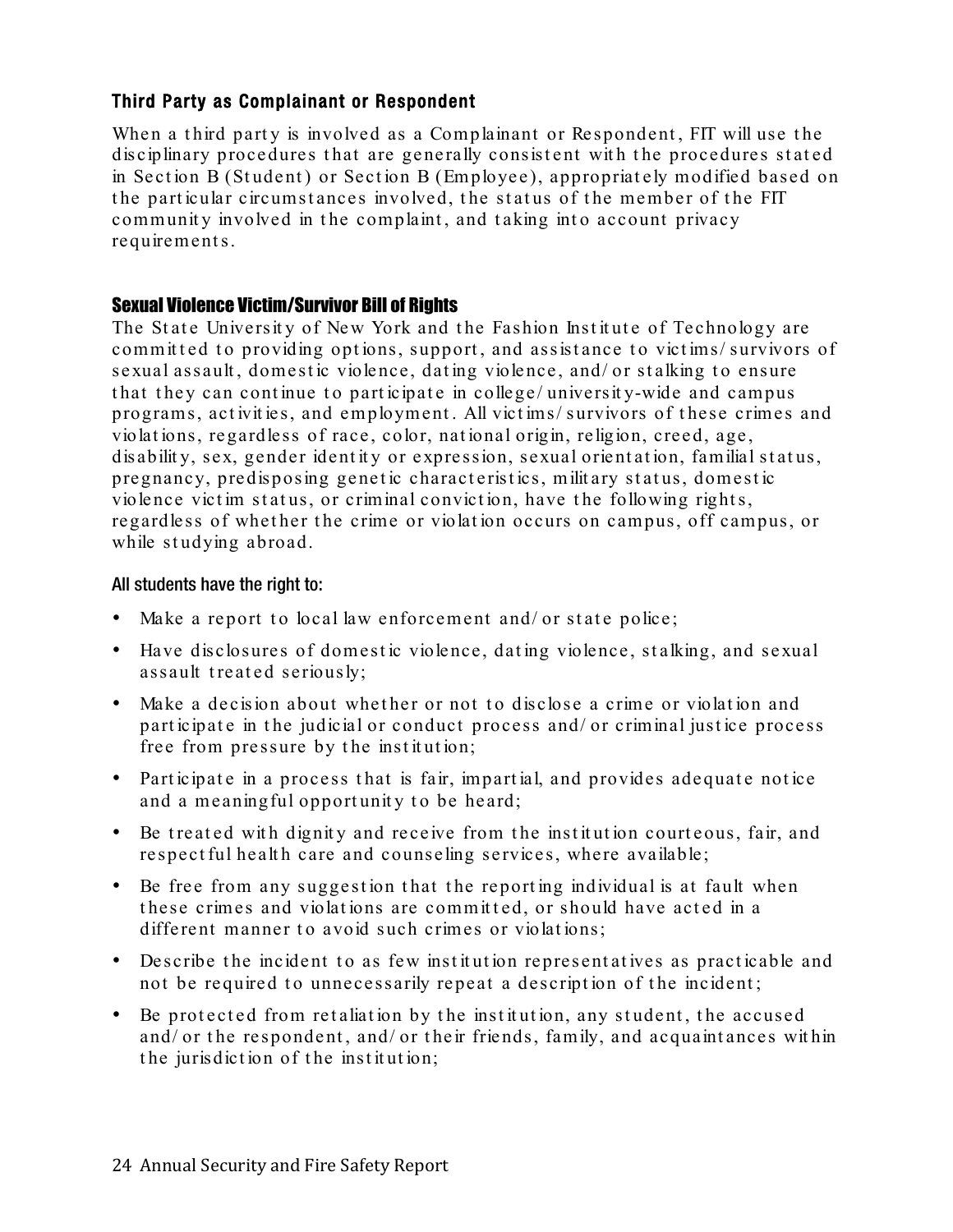- Have access to at least one level of appeal of a determination;
- Be accompanied by an advisor of choice who may assist and advise a reporting individual, accused, or respondent throughout the judicial or conduct process including during all meetings and hearings related to such process; and
- Exercise civil rights and practice religion without interference by the investigative, criminal justice, or judicial or conduct process of the inst it ut ion.

### Options in Brief:

Victims/ survivors have many options that can be pursued simultaneously, including one or more of the following:

- receiving resources, such as counseling and medical attention;
- confidentially or anonymously disclosing a crime or violation;
- making a report to: Title IX Coordinator at 212 217.3360 or title ix @fit nyc.edu; Office of Public Safety at 212 217.7777; Dean of Students Office at 212 217.3800 or dean of students@fitnyc.edu; NYPD Special Victims Division at 646 610.7272; and/ or family court or civil court .

### New York State Laws

For educational and awareness purposes, New York State laws on various sexual misconduct offenses are provided in Appendix A.

### Sex Offender Registration

In conjunction with the Campus Sex Crimes Prevention Act of 2000 and Article 6 -C of New York's Sex Offender Registration Act, a statewide list of registered sex offenders is provided at criminaljustice.ny.gov as a service to the communit y.

### OTHER SAFETY POLICIES

### Missing Student Policy

FIT has a policy on missing students who reside in on-campus residence halls. A missing student is defined in FIT policy as follows: An FIT student who resides in a facility owned or operated by a campus is considered "missing" when he or she has not been seen by friends or associates for twenty-four (24) hours, when there is no reasonable explanation for his or her absence, and when circumstances indicate the student's unaccountable or involuntary disappearance.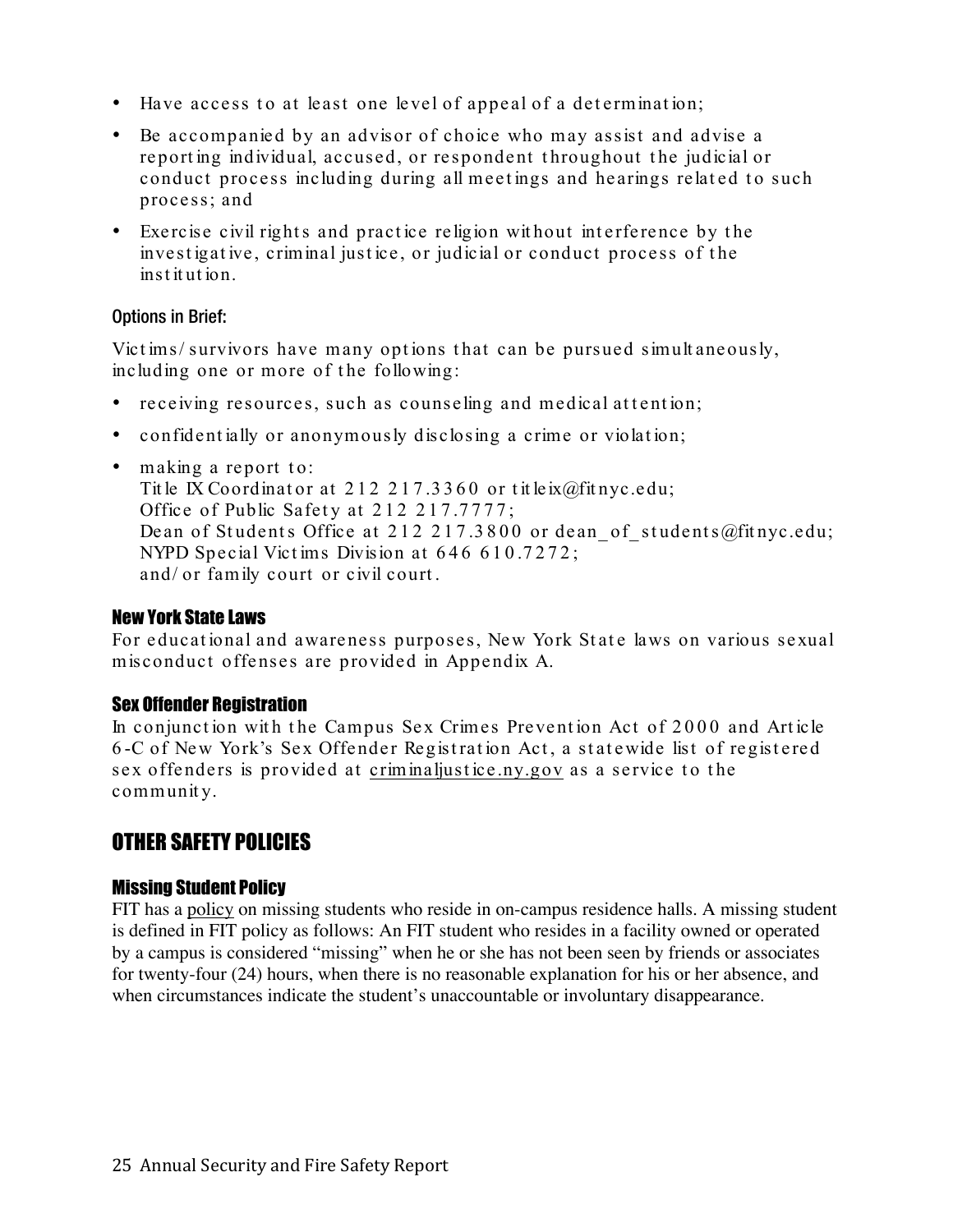If a member of the FIT community has reason to believe that a student who resides in on-campus housing is missing, he or she should immediately notify Campus Security at 212 217.7777. Campus Security will generate a missing person report and initiate an investigation. In addition to registering a general emergency contact, students residing in on-campus housing have the option to identify confidentially an individual to be contacted in the event the student is determined to be missing for more than 24 hours. If a student has identified such an individual, FIT will notify that individual no later than 24 hours after the student is determined to be missing. All residential students are given the opportunity to identify a confidential contact on their housing application. A student's confidential contact information will be accessible only by authorized campus officials and law enforcement in the course of the investigation.

After investigating a missing person report, should Campus Security determine that the student has been missing for 24 hours, FIT will notify the student's confidential contact no later than 24 hours after the student is determined to be missing. If the missing student is under the age of 18 and is not an emancipated individual, FIT will notify the student's custodial parent or legal guardian immediately after Campus Security has determined that the student has been missing for 24 hours, in addition to notifying the student's confidential contact. The College will notify law enforcement when any student is determined to be missing for 24 hours.

### Substance Abuse Policy

FIT is committed to a drug-free environment in accordance with current statut ory provisions. Unlawful manufact ure, possession, dist ribut ion, dispensation, sale, or use of controlled substances (illegal drugs) on the campus is prohibited and will not be tolerated. Alcoholic beverages cannot be brought onto or consumed on the premises except in connection with authorized college events. Under no circumstances are alcoholic beverages to be served to any student. The college strictly enforces these policies. Violators are subject to discipline, including dismissal and/ or arrest .

FIT provides drug and alcohol abuse prevent ion resources. For more informat ion, visit fit nyc.edu/ policies/ enrollment-management/ drug-alcohol-abuse prevent ion.php.

### Bias Crime Prevention Policy

Hate crimes, also called bias crimes or bias-related crimes, are criminal activities motivated by bias or attitude against an individual or group based on perceived or actual personal characteristics, such as race, religion, ethnicity, gender, sexual orientation, disability, or other characteristics. Per FIT's Bias Crime Prevention policy, incoming students are informed about bias-related crime prevent ion measures.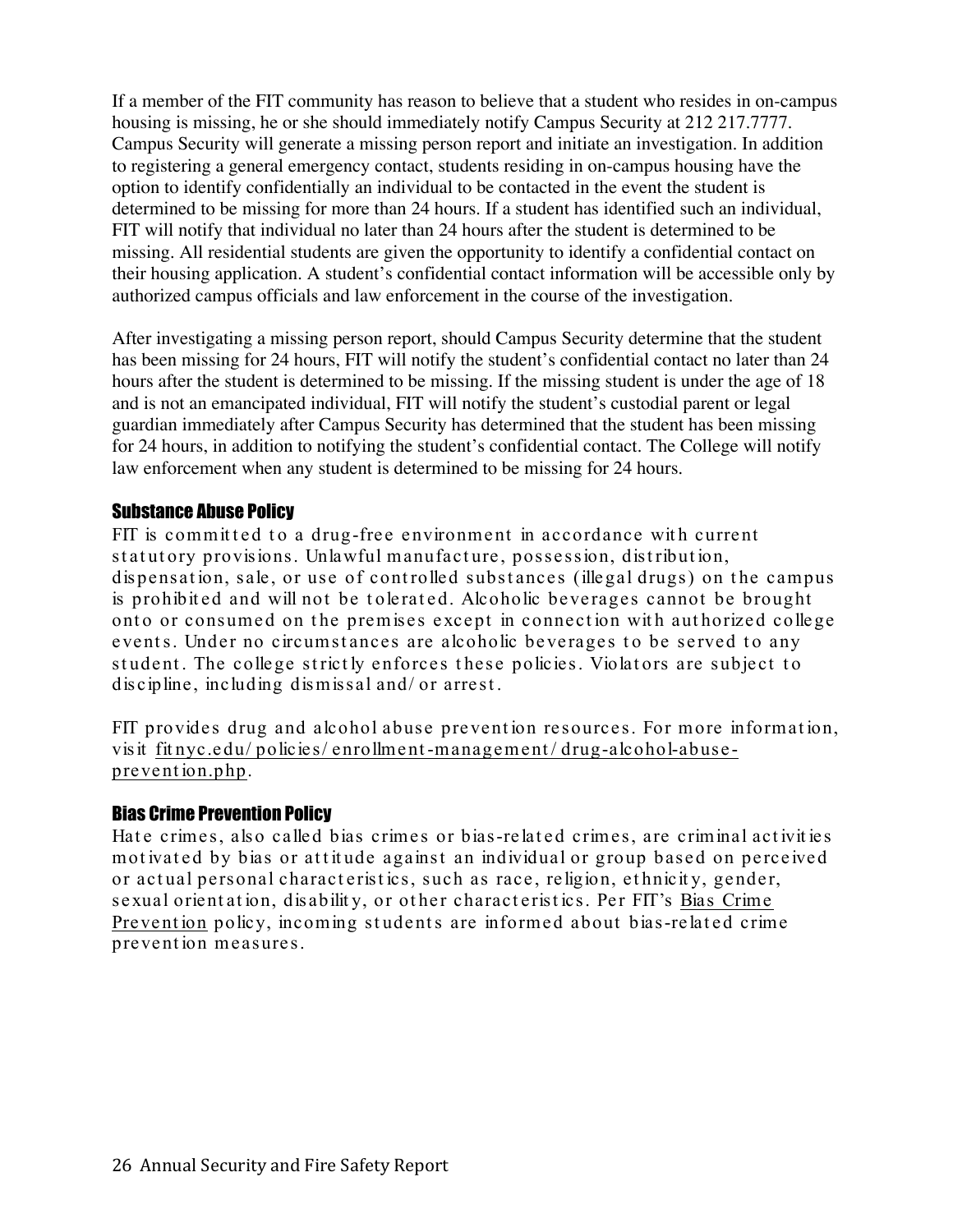Penalties for bias-related crimes are very serious and range from fines to imprisonment for lengthy periods, depending on the nature of the underlying criminal offense, t he use of violence, or previous convict ions of the offender. Perpetrators who are students will also be subject to campus disciplinary procedures, which may result in sanct ions including dismissal. Bias-relat ed activities that do not rise to the level of a crime may nonetheless violate FIT policy and will be investigated and may subject the perpetrator to disciplinary act ion.

If you are a victim of or witness to a hate/bias crime on campus, you may report it to Public Safety, the dean of students, the affirmative action officer/ Title IX coordinator, or the director of Residential Life, or you may contact the New York City Police Department by calling 911. Victims of bias crime or bias incident s can avail t hemselves of counseling and support services from Health Services, the Counseling Center, and the Division of Enrollment Management and Student Success.

### Violent Felony Offenses Policy

In instances involving a violent felony offense (as defined in Section  $70.02(1)$  of the Penal Law of the State of New York) occurring in the buildings and on the grounds of the college, Public Safety will coordinate with local law enforcement to promptly investigate. Public Safety will notify local law enforcement as soon as practicable but in no case more than 24 hours after a report of a violent felony, provided, however, that victims of sexual misconduct shall be informed of their options to notify proper law enforcement authorities, their right to report or not to report such offense to local law enforcement, and the option to be assisted by FIT authorities should the victim wish to notify local law enforcement.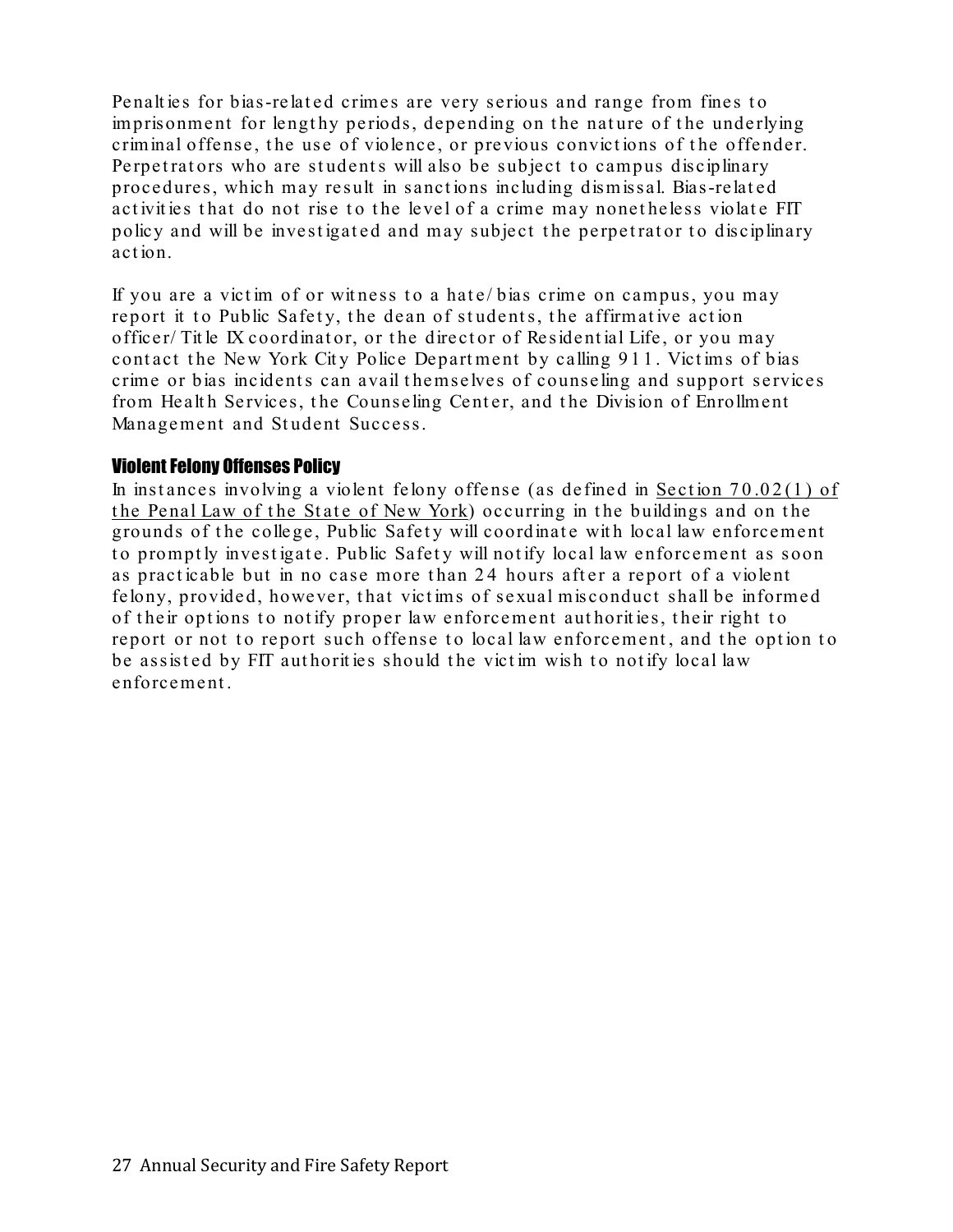# FIT IN ITALY

FIT offers students the opportunity to study at one of the FIT programs in Florence and Milan.

### FIT in Florence

The Florence program is operated out of the Polimoda institution, with its main location of the Villa Favard and the Scuderie buildings in Florence and a design lab locat ed in Scandicci.

In case of emergency in Florence, FIT students may contact:

- Polimoda Security:  $+(39)$  055-275 647, Villa Favard building, 2nd floor
- Resident Director:  $+(39)$  055-275-633, Villa Favard building, 2nd floor
- Office of International Programs and Office of the Dean of International Education: Room B119 in the New York campus, 212 217.5380
- U.S. Consulate in Florence:  $+(39)$  055 266951, Lungarno Amerigo Vespucci, 3 8 , 5 0 1 2 3 Firenze

• In off-campus emergencies, dial 118 (medical emergencies) or 113 (police) FIT students may also contact any of the persons in New York listed under "Report ing Crimes and Emergencies."

Security services are provided by Polimoda. The campus is gated with Polimoda electronic badge and/ or check-in with staff at the front desk/ reception area required to enter the premises. Premises, including all building doors and main gates, are locked after hours with alarm settings. Phones are available in all classrooms and office spaces. Designated Polimoda front desk personnel in each location are trained and assigned to handle minor on campus emergencies.

Programming on safety while traveling abroad and studying in the Florence program is provided both in mandatory pre-departure orientation and in orient at ion in Florence. This programming includes:

- Information from local police sergeant session in Florence on safety and security in Florence, as well as laws regarding drugs, alcohol, and other crimes.
- Information on medical issues, hospitals, doctors, and insurance abroad.
- Distribution of information on: enrollment in the U.S. State Department's Smart Traveler Enrollment Program (STEP); assist ance for American vict ims of crime overseas via the U.S. State Department and local consulate; contact information for the local U.S. consulate; 24-hour emergency contact information for the FIT in Milan office; and instructions on how to use the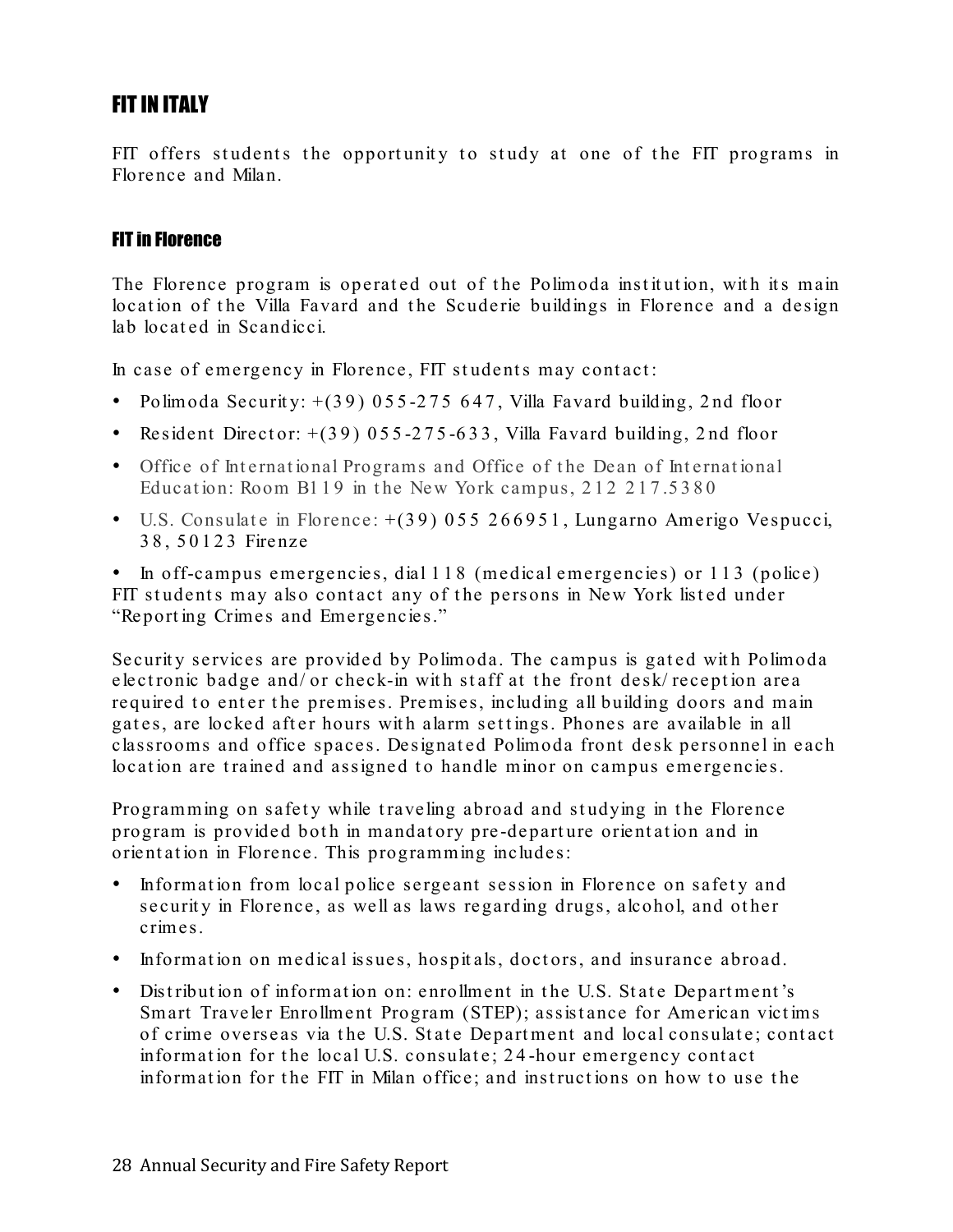resources of HTH/GeoBlue, FIT's mandatory insurance for study abroad.

• Distribution of a wallet emergency card with emergency numbers (police, ambulance, etc.) with Florence office and Polimoda contact, nearest hospital and police addresses, and, if on an academic trip outside of Florence, the hotel address/ phone and cell phones of traveling professors or staff. For all academic trips, a handout is distributed with all city emergency info and instructions on what to do in case of emergency.

All applicable FIT policies, including those governing conduct and discipline, apply to programs abroad, including FIT in Italy.

### FIT in Milan

The Milan program is operated out of the Politecnico di Milano, on the Campus Bovisa Via Candiani 72 campus.

In case of emergency in Milan, FIT students may contact:

- Politecnico Security:  $+(39)$  0223995600 (internal extension 5600), Main Desk B2 Building
- Politecnico 24/7 Call Center:  $+(39)$  0223999300 (internal extension 9300)
- Resident Director:  $+(39)$  0223995768/69/61, Via Candiani 72, Edifico 8 Piano 2
- Office of International Programs and Office of the Dean of International Education:  $212217.5380$ , Room B119 in the New York campus
- U.S. Consulate in Milan:  $+(39)$  02290351, Via Principe Amedeo, 2/10, Milan, 20121
- In off-campus emergencies, dial 112

FIT students may also contact any of the persons in New York listed under "Report ing Crimes and Emergencies."

Security services are provided by Politecnico, which maintains a safety website available at http://www.dipartimentodesign.polimi.it/en/safety. Staff at the Call Center, which is available  $24/7$ , are able to see security cameras at the main entrance of the Via Candiani 72 campus as well as a pedestrian entrance near the B3 building. Emergency phones are located on the main floors of buildings with posted internal and external emergency numbers. Each building on campus has a designated employee who has received emergency training and is on call as a "first-responder" in an emergency and may direct members of the community until appropriate emergency authorities arrive. The gates to the campus are open 7 a.m. to 9 p.m. Monday to Friday and 7 a.m. to 1 p.m. on Saturday. Only students with a valid safety ID may enter the laboratories.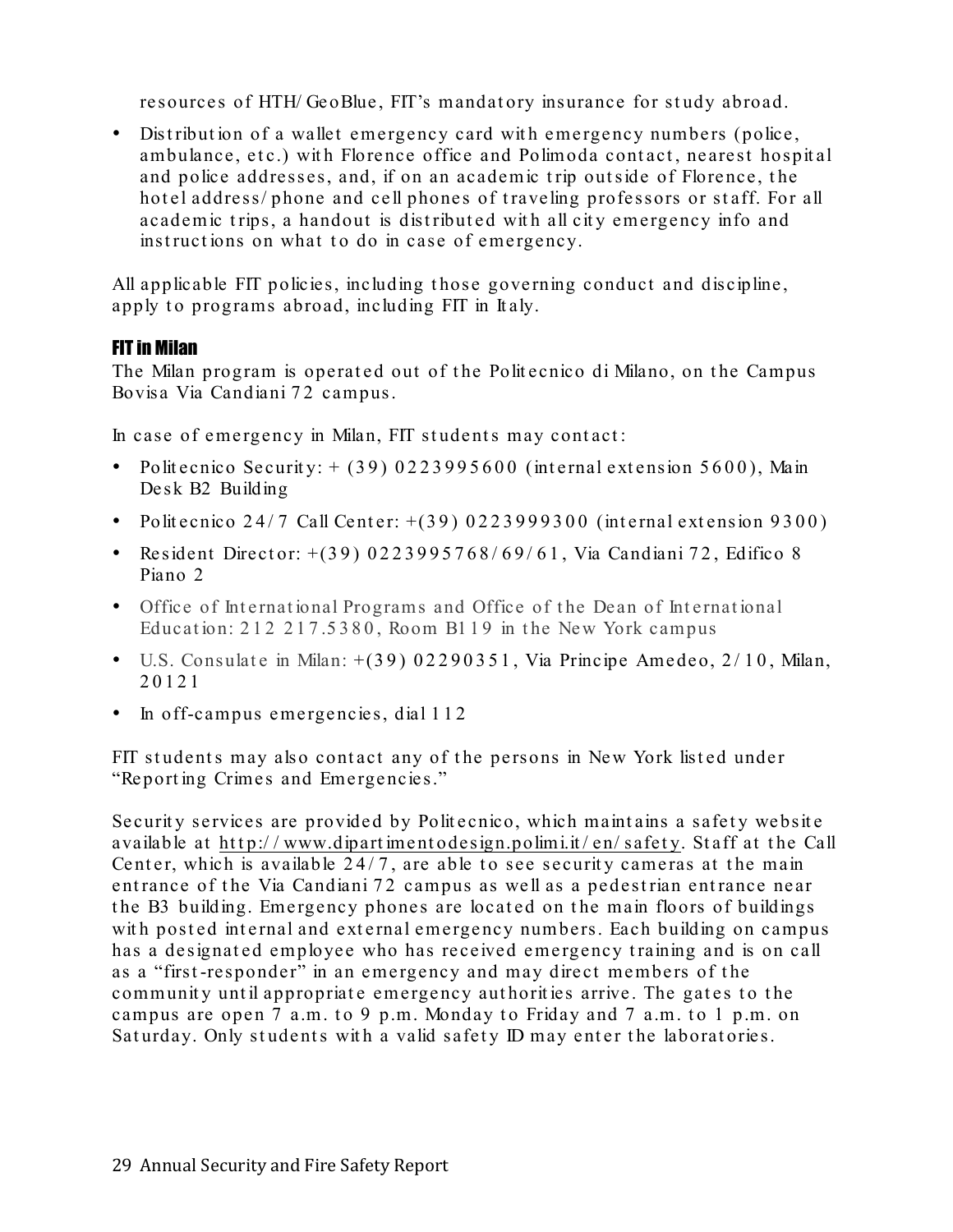Programming on safety while traveling abroad and studying in the Milan program is provided both in mandatory pre-departure orientation and in orientation in Milan. This programming includes:

- Distribution of information on enrollment in the U.S. State Department's Smart Traveler Enrollment Program (STEP); assistance for American victims of crime overseas via the U.S. State Department and local consulate; contact information for the local U.S. consulate; 24-hour emergency contact information for the FIT in Milan office; and instructions on how to use the resources of HTH/GeoBlue, FIT's mandatory insurance for study abroad.
- A session at the Milan orient at ion with the American Security Consul addressing safety and security.
- Informat ion on laws regarding drugs, alcohol, and ot her crimes, as well as informat ion on medical issues, hospit als, doct ors, and insurance abroad.
- Distribution of a wallet emergency card with emergency numbers (police, ambulance, etc.) with Milan in FIT emergency number and contact informat ion, Polit ecnico cont act informat ion, nearest hospit al and police addresses, taxi and emergency numbers, and, if on an academic trip outside of Milan, the hotel address/ phone and cell phones of traveling professors or staff. For all academic trips, a handout is distributed with all city emergency info and instructions on what to do in case of emergency.
- Completion of an online test covering fire/ evacuation procedures, required for all members of the Politecnico.

All applicable FIT policies, including those governing conduct and discipline, apply to programs abroad, including FIT in Italy.

# CRIME STATISTICS4

The Clery Act requires all post-secondary institutions receiving federal aid to include in their annual security report information about crime statistics. The following information will help you understand the statistics reported.

### Clery Act Crime Categories

The categories of crimes reported in FIT's statistics are set by the Clery Act and include:

• **Criminal Offenses**: criminal homicide, including murder and non-negligent manslaught er, and manslaught er by negligence; sexual assault , including rape, fondling, incest and statutory rape; robbery; aggravated assault; burglary; motor vehicle theft; and arson.

 <sup>4</sup> In February 2017, this ASR was updated to clarify that the geography descriptions provided were for 2015 statistics; to add the Villa Strozzi design lab for purposes of Florence, Italy statistics for 2015; and to provide historical statistics for the Florence, Italy and Milan, Italy programs from 2013 and 2014.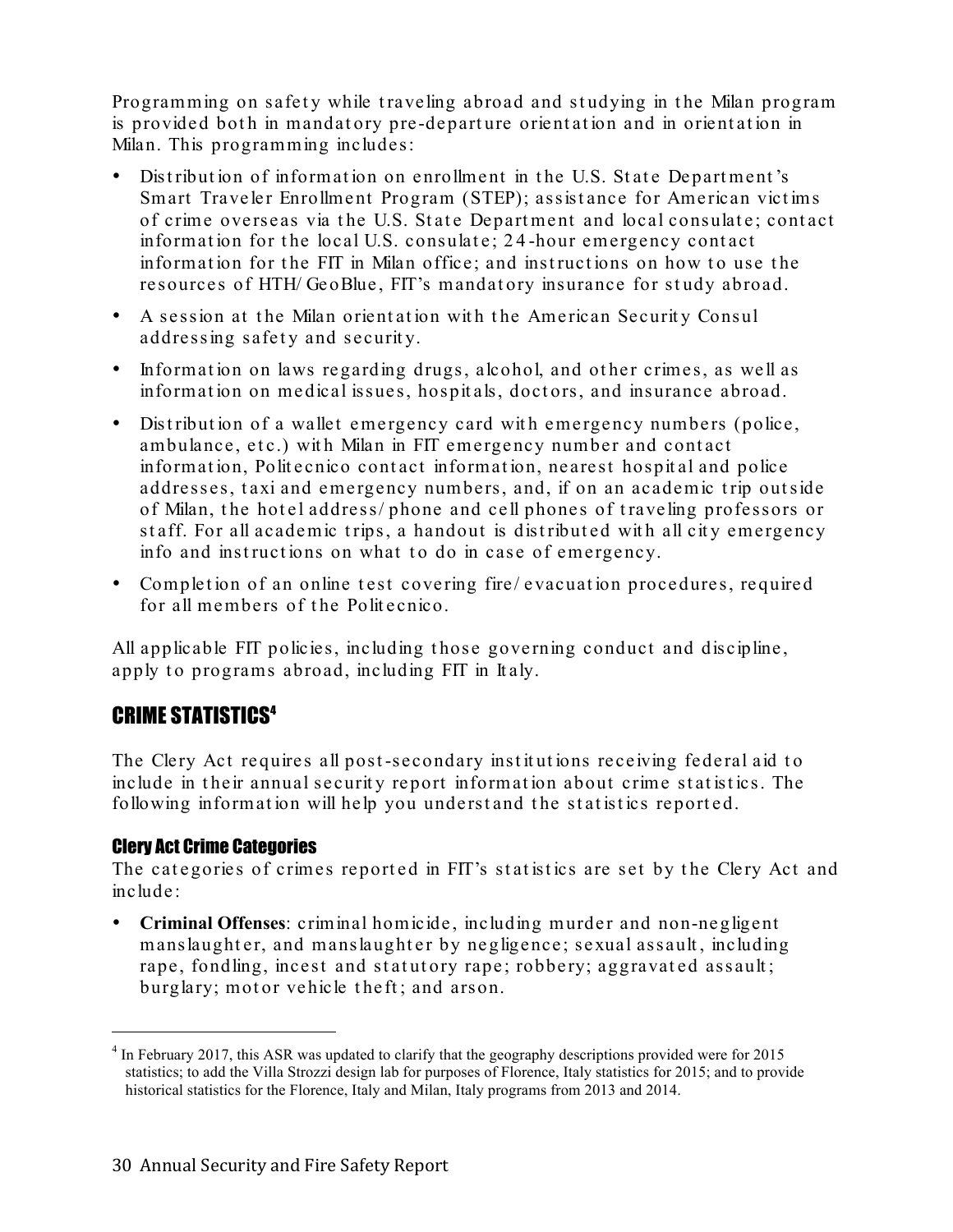- **Hate Crimes**: Any of the above-mentioned offenses, and any incidents of larceny-t heft , simple assault , int imidat ion, or dest ruct ion/ damage/ vandalism of property that were motivated by bias;
- **VAWA Offenses:** Any incidents of domestic violence, dating violence, and stalking. (Sexual assault is also an offense under VAWA, but it is listed above in Criminal Offenses.)
- **Arrests and Referrals for Disciplinary Action**: For weapons—carrying, possessing, et c. law violat ions; drug abuse violat ions; and liquor law violat ions.

Definitions of each of these crimes for Clery Act reporting purposes are attached to this report as Appendix B.

### Clery Act Geography 2015—New York

Statistical data regarding crimes are separated geographically into three categories. They are: on-campus property, public property, and non-campus property.

### On-Campus Property

On-campus property is defined by the Clery Act as:  $(1)$  Any building or property owned or controlled by an institution within the same reasonably contiguous geographic area and used by the institution in direct support of, or in a manner related to, the institution's educational purposes, including residence halls; and  $(2)$  any building or property that is within or reasonably contiguous to the area ident ified in paragraph (1) of this definition, that is owned by the institution but controlled by another person, is frequently used by students, and supports inst it ut ional purposes.

For purposes of FIT's 2015 statistics, on-campus property means all FIT-owned buildings and property controlled by FIT within, and reasonably contiguous to, the West 27th Street campus in the Chelsea neighborhood of New York. This includes all FIT academic and administrative buildings, residence halls located at 210, 220, and 230 West 27th Street and 406 West 31st Street, storefront (1 st floor) classrooms at  $236$  West  $27th$  Street and office space located on the 3rd, 5th, 6th, and 11th floors, and office space located at 333 Seventh Avenue on the  $13$ th and  $15$ th floors.<sup>5</sup>

### Public Property

Public property is defined by the Clery Act as: All public property, including thoroughfares, streets, sidewalks, and parking facilities, that is within the campus, or immediately adjacent to and accessible from the campus.

 $5$  Due to changes in guidance under the Clery Act, beginning with the 2015 reporting period, statistics for incidents occurring at Kaufman Hall, a residence hall located at 406 W. 31st Street, are now reported as on-campus property rather than non-campus property.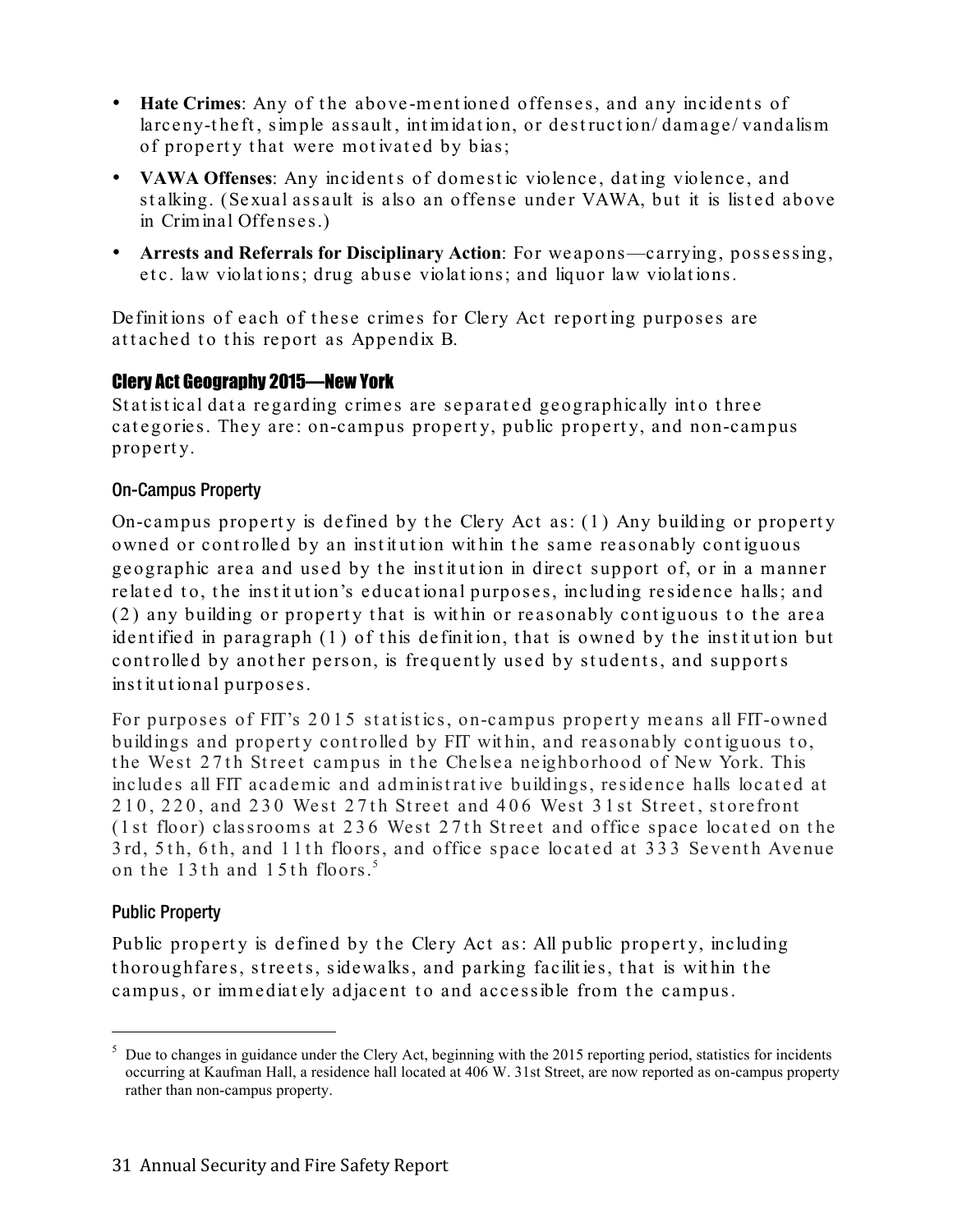For purposes of FIT's 2015 statistics, public property includes the sidewalks and roadbeds of West 27th and 28th streets between Seventh and Eighth Avenues, the sidewalks and roadbed of Seventh Avenue between 26th and 28th streets, the sidewalks and roadbed of Eighth Avenue between 27th and 28th streets, the sidewalks and roadbed of West 26th Street adjacent to the Shirley Goodman Resource Center, the sidewalks and roadbed of Seventh Avenue adjacent to 333 Seventh Avenue, and the sidewalks and roadbed in front of 406 West 31st Street.

### Non-Campus Property

Non-campus property is defined by the Clery Act as: Any building or property owned or controlled by a student organization that is officially recognized by the institution<sup>6</sup>; or any building or property owned or controlled by an institution that is used in direct support of, or in relation to, the institution's educational purposes, is frequently used by students, and is not within the same reasonably contiguous geographic area of the institution.

For purposes of FIT's 2015 statistics, non-campus property includes various locations, whether domestic or abroad, that are not within the contiguous area of the Chelsea campus but that support various academic, student life, and athletic programs in which the location is under the control of FIT. A list of these properties is compiled yearly and maintained by the Department of Public Safety for Clery Statistics. Statistics for FIT in Florence and FIT in Milan are reported in their own separate tables.

### Clery Act Geography 2015 – FIT in Italy

### FIT in Florence

For purposes of FIT's 2015 statistics, on-campus property includes the Villa Favard and the Scuderie buildings of Polimoda, Via Curtatone 1, 50123 Firenze. Public property includes property adjacent to these buildings forming the city block around the campus, including the sidewalks and roadbeds of Via Montebello, Via Curtatone, Via Palestro, and Corso Italia that are adjacent to the campus. Non-campus property includes the Polimoda Design Lab located at Via Galileo Galilei 31, 50018 Scandicci (beginning fall semester 2015); the Polimoda Villa Strozzi Design Lab located at Via Pisana 77, 50143 Firenze (through spring  $2015$ );the Youth Firenze  $2000$ , Viale R Sanzio 16, 50124 Firenze (used for approximately one week each semester); the Stibbert Museum, Via di Montughi 9, 50139 Firenze (used for one day); and accommodations used during certain overnight trips originating from Florence. FIT does not own any property in Florence and all statistics are reported only for locations while FIT is in use/control of such property.

 <sup>6</sup> FIT does not have any such non-campus properties.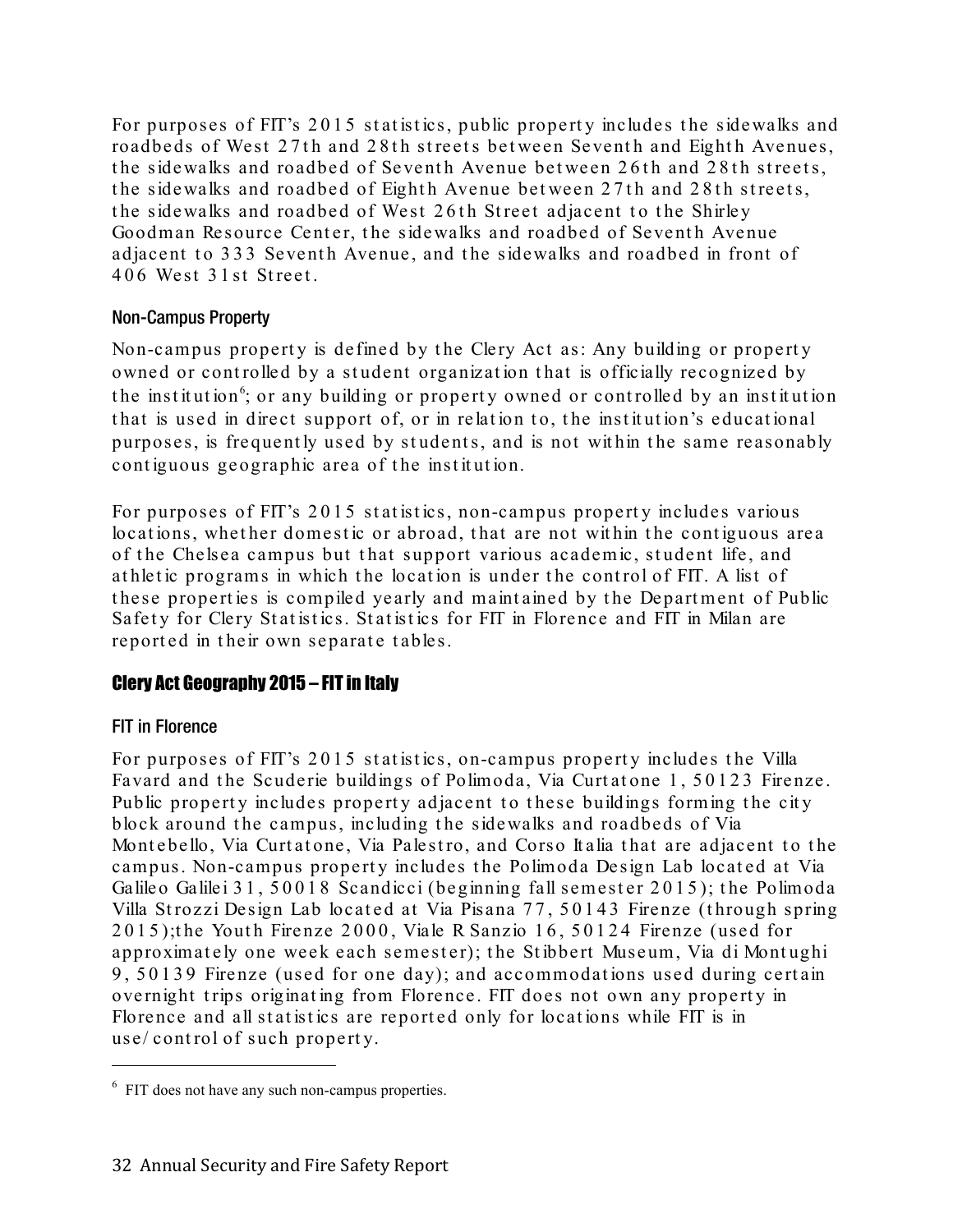### FIT in Milan

For purposes of FIT's  $2015$  statistics, on-campus property includes the B1, B2, B3, B4, B5, B6, and B7 buildings of the Campus Bovisa, Via Candiani 72, of Politecnico. Public property includes property adjacent to these buildings, including t he sidewalks and roadbeds of Via Giovanni Durando, Via Enrico Cosenz, Via Privata Simone Schiaffino, and Via Giuseppe Candiani that are immediately adjacent to the buildings of the Campus Bovisa, Via Candiani 72 campus. Non-campus property includes the Residenza Casa Dello Studente Leonardo da Vinci, Viale Romagna 62, 20133 Milano (used for approximately one month during the fall 2015 semester); classroom space Elementi Moda s.r.l., Via Orti, 2, 20122 Milano (used for approximately two days per week during the fall 2015 semester); and accommodations used during certain overnight trips originating from Milan. FIT does not own any property in Milan and all statistics are reported only for locations while FIT is in use/ control of such property.

### Collection of Statistics

The statistics that follow reflect incidents that were reported, whether or not those reports were ever confirmed. The fact that an incident was reported and is included in statistics does not mean that the incident actually occurred, or that, if it occurred, it was a criminal offense. The statistics that follow include all Clery-reportable incidents reported directly to FIT's Department of Public Safety.<sup>7</sup> Public Safety also collects statistics from FIT administrators, known as campus security authorities, to whom students are directed by FIT policy to report criminal offenses and to other authorities who have significant responsibilities for student and campus activities. Public Safety also requests statistics from the respective local law enforcement for all of FIT's Clery geography (on-campus, public property, and non-campus) and includes these statistics to the extent the statistics are available and provided to FIT.

<sup>&</sup>lt;sup>7</sup> The Clery Act allows for the unfounding of certain reports. FIT has had no unfounded reports during any of the reporting periods included in the statistics presented in this report.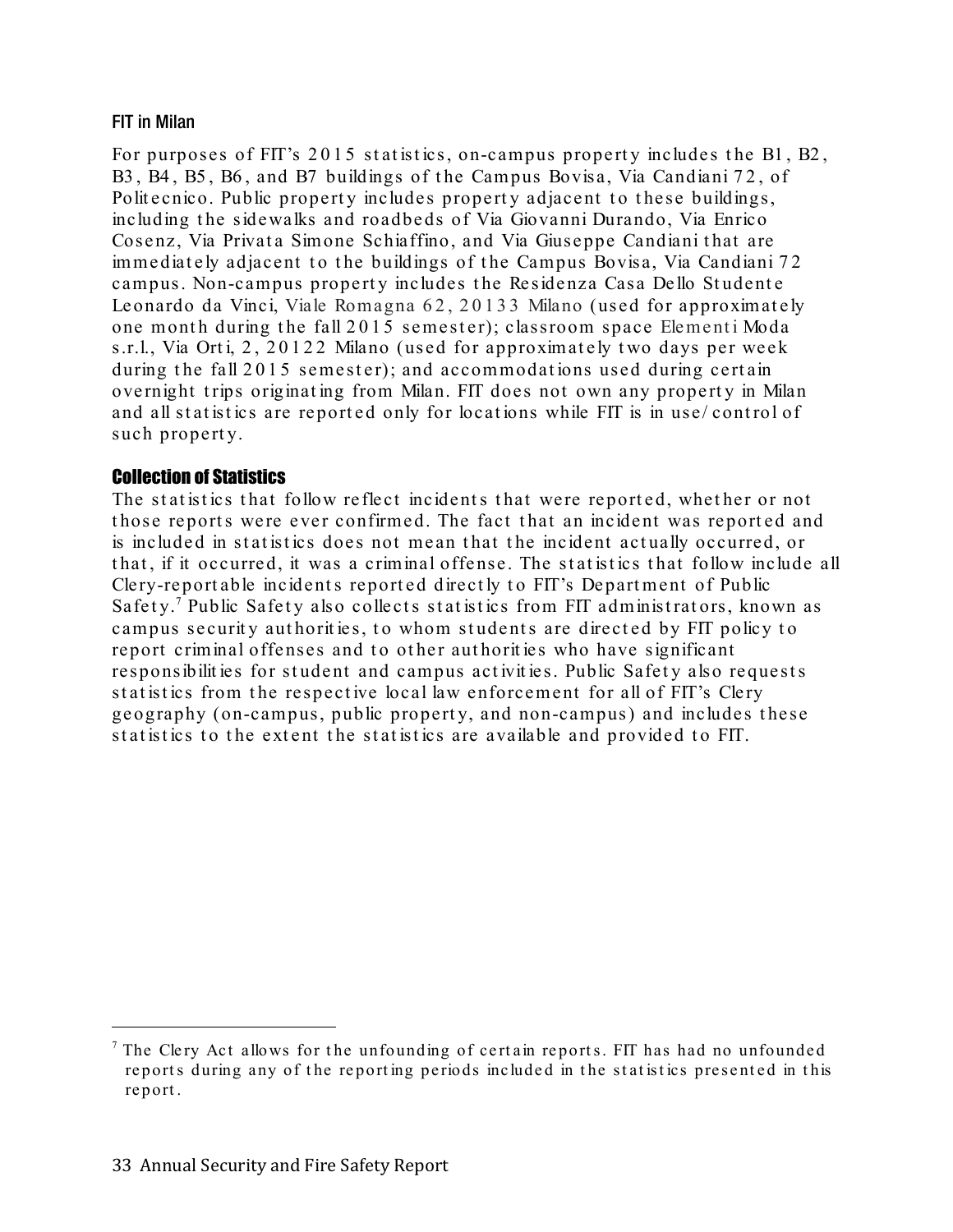# FIT STATISTICS

| <b>CRIMINAL OFFENSES</b>                   |             | <b>GEOGRAPHICAL LOCATION</b>                                              |                                      |                                          |                                  |
|--------------------------------------------|-------------|---------------------------------------------------------------------------|--------------------------------------|------------------------------------------|----------------------------------|
|                                            |             | <b>ON-CAMPUS</b>                                                          |                                      |                                          |                                  |
| <b>OFFENSE</b>                             | <b>YEAR</b> | <b>ON-CAMPUS</b><br><b>STUDENT</b><br><b>HOUSING</b><br><b>FACILITIES</b> | ON-<br><b>CAMPUS</b><br><b>TOTAL</b> | NON-<br><b>CAMPUS</b><br><b>PROPERTY</b> | <b>PUBLIC</b><br><b>PROPERTY</b> |
|                                            | 2013        | $\pmb{0}$                                                                 | $\pmb{0}$                            | $\mathbf 0$                              | $\pmb{0}$                        |
| Murder / Non-Negligent<br>Manslaughter     | 2014        | $\pmb{0}$                                                                 | $\pmb{0}$                            | $\pmb{0}$                                | 0                                |
|                                            | 2015        | $\pmb{0}$                                                                 | $\pmb{0}$                            | $\mathbf 0$                              | $\mathbf 0$                      |
|                                            | 2013        | 0                                                                         | $\pmb{0}$                            | $\mathbf 0$                              | 0                                |
| Manslaughter By Negligence                 | 2014        | $\mathbf 0$                                                               | $\pmb{0}$                            | $\pmb{0}$                                | $\overline{0}$                   |
|                                            | 2015        | 0                                                                         | $\mathbf 0$                          | $\mathbf 0$                              | 0                                |
| Forcible Sex Offenses                      | 2013        | $\pmb{0}$                                                                 | $\pmb{0}$                            | 1                                        | $\mathbf{1}$                     |
| Non-Forcible Sex Offenses                  | 2013        | 0                                                                         | $\pmb{0}$                            | 0                                        | 0                                |
| New Sex Offense Reporting 2014<br>$-2015*$ |             |                                                                           |                                      |                                          |                                  |
| Rape                                       | 2014        | $\mathbf 0$                                                               | $\mathbf 0$                          | $\pmb{0}$                                | $\pmb{0}$                        |
|                                            | 2015        | $\pmb{0}$                                                                 | $\pmb{0}$                            | $\pmb{0}$                                | $\pmb{0}$                        |
| Fondling                                   | 2014        | $\pmb{0}$                                                                 | 1                                    | $\mathbf{1}$                             | $\pmb{0}$                        |
|                                            | 2015        | $\pmb{0}$                                                                 | $\pmb{0}$                            | $\pmb{0}$                                | $\overline{2}$                   |
| Incest                                     | 2014        | $\pmb{0}$                                                                 | $\pmb{0}$                            | $\mathbf 0$                              | $\mathbf 0$                      |
|                                            | 2015        | $\mathbf 0$                                                               | $\mathbf 0$                          | $\mathbf 0$                              | 0                                |
| <b>Statutory Rape</b>                      | 2014        | $\pmb{0}$                                                                 | $\pmb{0}$                            | $\pmb{0}$                                | $\mathbf 0$                      |
|                                            | 2015        | $\pmb{0}$                                                                 | 0                                    | $\pmb{0}$                                | 0                                |
|                                            | 2013        | 0                                                                         | $\pmb{0}$                            | 0                                        | 1                                |
| Robbery                                    | 2014        | $\pmb{0}$                                                                 | $\pmb{0}$                            | $\pmb{0}$                                | $\pmb{0}$                        |
|                                            | 2015        | $\mathsf 0$                                                               | $\pmb{0}$                            | $\pmb{0}$                                | $\pmb{0}$                        |
|                                            | 2013        | $\pmb{0}$                                                                 | $\pmb{0}$                            | $\pmb{0}$                                | $\mathbf{1}$                     |
| <b>Aggravated Assault</b>                  | 2014        | $\pmb{0}$                                                                 | $\pmb{0}$                            | $\pmb{0}$                                | $\pmb{0}$                        |
|                                            | 2015        | $\pmb{0}$                                                                 | $\pmb{0}$                            | $\pmb{0}$                                | $\overline{2}$                   |
|                                            | 2013        | $\pmb{0}$                                                                 | $\mathbf 1$                          | $\pmb{0}$                                | $\pmb{0}$                        |
| <b>Burglary</b>                            | 2014        | $\pmb{0}$                                                                 | $\pmb{0}$                            | $\pmb{0}$                                | $\pmb{0}$                        |
|                                            | 2015        | $\pmb{0}$                                                                 | $\pmb{0}$                            | $\pmb{0}$                                | $\pmb{0}$                        |
| Motor Vehicle Theft                        | 2013        | $\mathsf 0$                                                               | $\mathsf 0$                          | $\pmb{0}$                                | $\mathbf{1}$                     |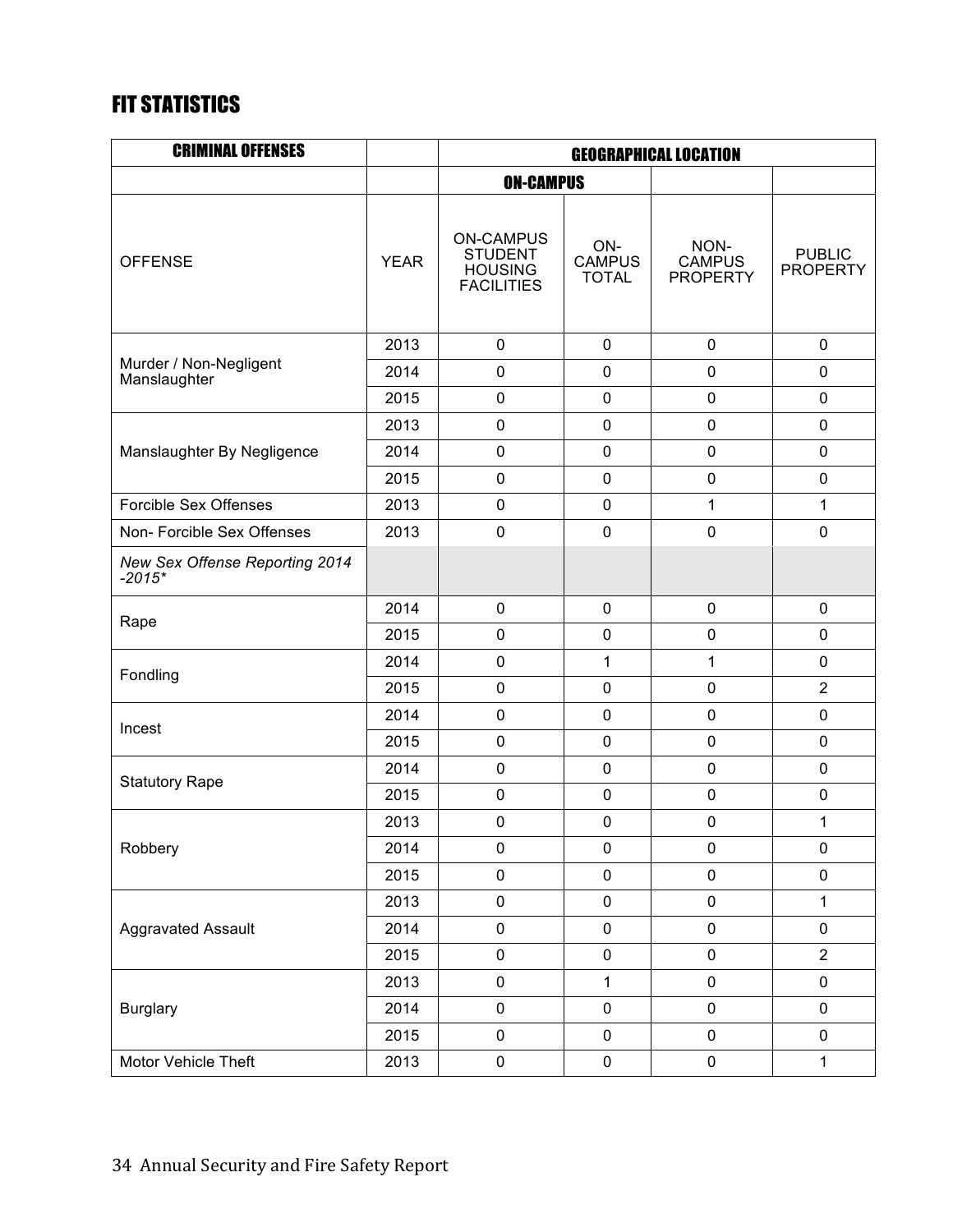| <b>CRIMINAL OFFENSES</b> |             | <b>GEOGRAPHICAL LOCATION</b>                                              |                                      |                                          |                                  |  |
|--------------------------|-------------|---------------------------------------------------------------------------|--------------------------------------|------------------------------------------|----------------------------------|--|
|                          |             | <b>ON-CAMPUS</b>                                                          |                                      |                                          |                                  |  |
| <b>OFFENSE</b>           | <b>YEAR</b> | <b>ON-CAMPUS</b><br><b>STUDENT</b><br><b>HOUSING</b><br><b>FACILITIES</b> | ON-<br><b>CAMPUS</b><br><b>TOTAL</b> | NON-<br><b>CAMPUS</b><br><b>PROPERTY</b> | <b>PUBLIC</b><br><b>PROPERTY</b> |  |
|                          | 2014        | $\mathbf 0$                                                               | $\mathbf 0$                          | $\Omega$                                 | 1                                |  |
|                          | 2015        | 0                                                                         | 0                                    | $\mathbf{0}$                             | 0                                |  |
|                          | 2013        | 0                                                                         | 0                                    | $\mathbf{0}$                             | 0                                |  |
| Arson                    | 2014        | 0                                                                         | 0                                    | $\mathbf{0}$                             | 0                                |  |
|                          | 2015        | 0                                                                         | 0                                    | $\mathbf{0}$                             | 0                                |  |

There were no hate crimes reported during the above reporting periods.

\*Please note that beginning with 2014 reporting, based on a Clery Act amendment in the Violence Against Women Reauthorization Act of 2013, the offenses of forcible and non-forcible sex offenses were amended to conform to the FBI's Unified Crime Reporting Program. Sex offenses are now reported as rape, fondling, incest, or statutory rape.

In the course of submitting FIT's 2016 statistics, it was discovered that 2 burglaries from 2014 and 1 aggravated assault from 2014 that did not occur on FIT's Clery Act geography were inadvertently reported in previous publications of the ASR. The statistics were reported correctly at the time to the Department of Education. This ASR was updated accordingly in October 2017."

| <b>VAWA OFFENSES</b>                                                                                                     |       | <b>GEOGRAPHICAL LOCATION</b>                                                  |                                      |                                      |                                  |
|--------------------------------------------------------------------------------------------------------------------------|-------|-------------------------------------------------------------------------------|--------------------------------------|--------------------------------------|----------------------------------|
|                                                                                                                          |       | <b>ON-CAMPUS</b>                                                              |                                      |                                      |                                  |
| <b>OFFENSE</b>                                                                                                           | YEAR* | ON-<br><b>CAMPUS</b><br><b>STUDENT</b><br><b>HOUSING</b><br><b>FACILITIES</b> | ON-<br><b>CAMPUS</b><br><b>TOTAL</b> | <b>NONCAMPU</b><br><b>S PROPERTY</b> | <b>PUBLIC</b><br><b>PROPERTY</b> |
| Domestic Violence                                                                                                        | 2014  | $\mathbf{0}$                                                                  | $\mathbf 0$                          | $\mathbf 0$                          | $\mathbf 0$                      |
|                                                                                                                          | 2015  | $\mathbf{0}$                                                                  | $\Omega$                             | $\mathbf 0$                          | $\mathbf 0$                      |
| Dating Violence                                                                                                          | 2014  | $\Omega$                                                                      | $\Omega$                             | $\mathbf 0$                          | $\Omega$                         |
|                                                                                                                          | 2015  | $\mathbf{0}$                                                                  | $\mathbf 0$                          | $\mathbf 0$                          | $\mathbf{0}$                     |
| Stalking                                                                                                                 | 2014  | $\mathbf{0}$                                                                  | $\Omega$                             | $\mathbf 0$                          | $\mathbf{0}$                     |
|                                                                                                                          | 2015  | 0                                                                             |                                      | 0                                    | 0                                |
| $\star$ Discovered the distribution of the OA 4 percent conducted and Chern Andreast and the distribution of Application |       |                                                                               |                                      |                                      |                                  |

\*Please note that beginning with 2014 reporting, based on a Clery Act amendment in the Violence Against Women Reauthorization Act of 2013, institutions are now required to report statistics on domestic violence, dating violence, and stalking.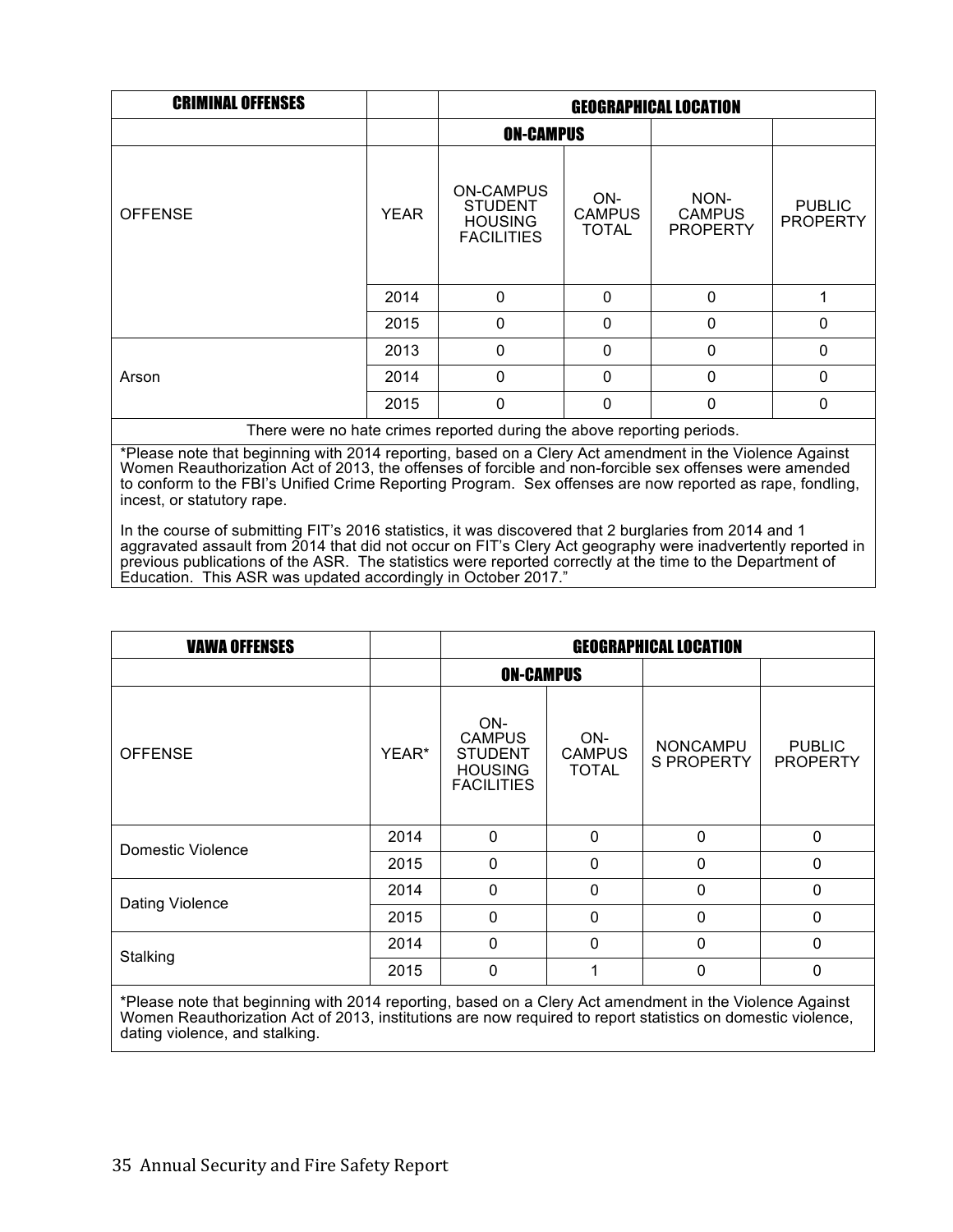| <b>ARRESTS AND DISCIPLINARY</b><br><b>REFERRALS<sup>8</sup></b>    |             | <b>GEOGRAPHICAL LOCATION</b>                                              |                                      |                                           |                                  |
|--------------------------------------------------------------------|-------------|---------------------------------------------------------------------------|--------------------------------------|-------------------------------------------|----------------------------------|
|                                                                    |             | <b>ON-CAMPUS</b>                                                          |                                      |                                           |                                  |
| <b>OFFENSE</b>                                                     | <b>YEAR</b> | <b>ON-CAMPUS</b><br><b>STUDENT</b><br><b>HOUSING</b><br><b>FACILITIES</b> | ON-<br><b>CAMPUS</b><br><b>TOTAL</b> | <b>NONCAMPUS</b><br>PROPERTY <sup>9</sup> | <b>PUBLIC</b><br><b>PROPERTY</b> |
|                                                                    | 2013        | $\mathbf 0$                                                               | $\mathbf 0$                          | $\mathbf 0$                               | 0                                |
| Arrests - Weapons; Carrying,<br>Possessing, Etc.                   | 2014        | 0                                                                         | $\mathbf 0$                          | $\overline{0}$                            | $\Omega$                         |
|                                                                    | 2015        | 0                                                                         | $\mathbf 0$                          | $\mathbf 0$                               | $\mathbf 0$                      |
| Disciplinary Referrals -<br>Weapons: Carrying, Possessing,<br>Etc. | 2013        | 0                                                                         | $\mathbf 0$                          | $\mathbf 0$                               | $\mathbf 0$                      |
|                                                                    | 2014        | 0                                                                         | $\mathbf 0$                          | $\mathbf 0$                               | $\mathbf 0$                      |
|                                                                    | 2015        | 0                                                                         | $\mathbf 0$                          | $\mathbf 0$                               | $\mathbf 0$                      |
|                                                                    | 2013        | $\mathbf 0$                                                               | $\mathbf 0$                          | $\mathbf 0$                               | $\mathbf 0$                      |
| Arrests: Drug Abuse Violations                                     | 2014        | 0                                                                         | $\mathbf 0$                          | $\mathbf 0$                               | 0                                |
|                                                                    | 2015        | $\mathbf 0$                                                               | $\mathbf 0$                          | $\mathbf 0$                               | $\mathbf 0$                      |
|                                                                    | 2013        | 1                                                                         | 1                                    | 3                                         | $\Omega$                         |
| Disciplinary Referrals: Drug<br>Abuse Violations                   | 2014        | $\overline{\mathbf{4}}$                                                   | $\overline{4}$                       | 1                                         | $\mathbf 0$                      |
|                                                                    | 2015        | 17                                                                        | 17                                   | $\mathbf 0$                               | $\mathbf 0$                      |
|                                                                    | 2013        | $\mathbf 0$                                                               | $\mathsf 0$                          | $\mathbf 0$                               | $\mathbf 0$                      |
| Arrests: Liquor Law Violations                                     | 2014        | $\mathbf 0$                                                               | $\mathbf 0$                          | $\mathbf 0$                               | $\mathbf 0$                      |
|                                                                    | 2015        | $\mathbf 0$                                                               | $\mathbf 0$                          | $\overline{0}$                            | $\mathbf 0$                      |
|                                                                    | 2013        | 12                                                                        | 12                                   | 3                                         | $\mathbf 0$                      |
| Disciplinary Referrals: Liquor<br>Law Violations                   | 2014        | 33                                                                        | 33                                   | 44                                        | $\mathbf 0$                      |
|                                                                    | 2015        | 39                                                                        | 39                                   | $\pmb{0}$                                 | $\mathsf 0$                      |

 $\frac{8}{8}$  In September 2017, the 2014 and 2015 statistics for drug abuse and liquor law disciplinary referrals were amended to report the number of individual persons who were referred for discipline, rather than the number of incidents.

<sup>&</sup>lt;sup>9</sup> As noted above, due to changes in guidance under the Clery Act, statistics for incidents occurring at Kaufman Hall, a residence hall located at 406 W. 31st Street, were reported as non-campus property in 2013 and 2014 and have been reported as on-campus student housing facilities starting with 2015 statistics.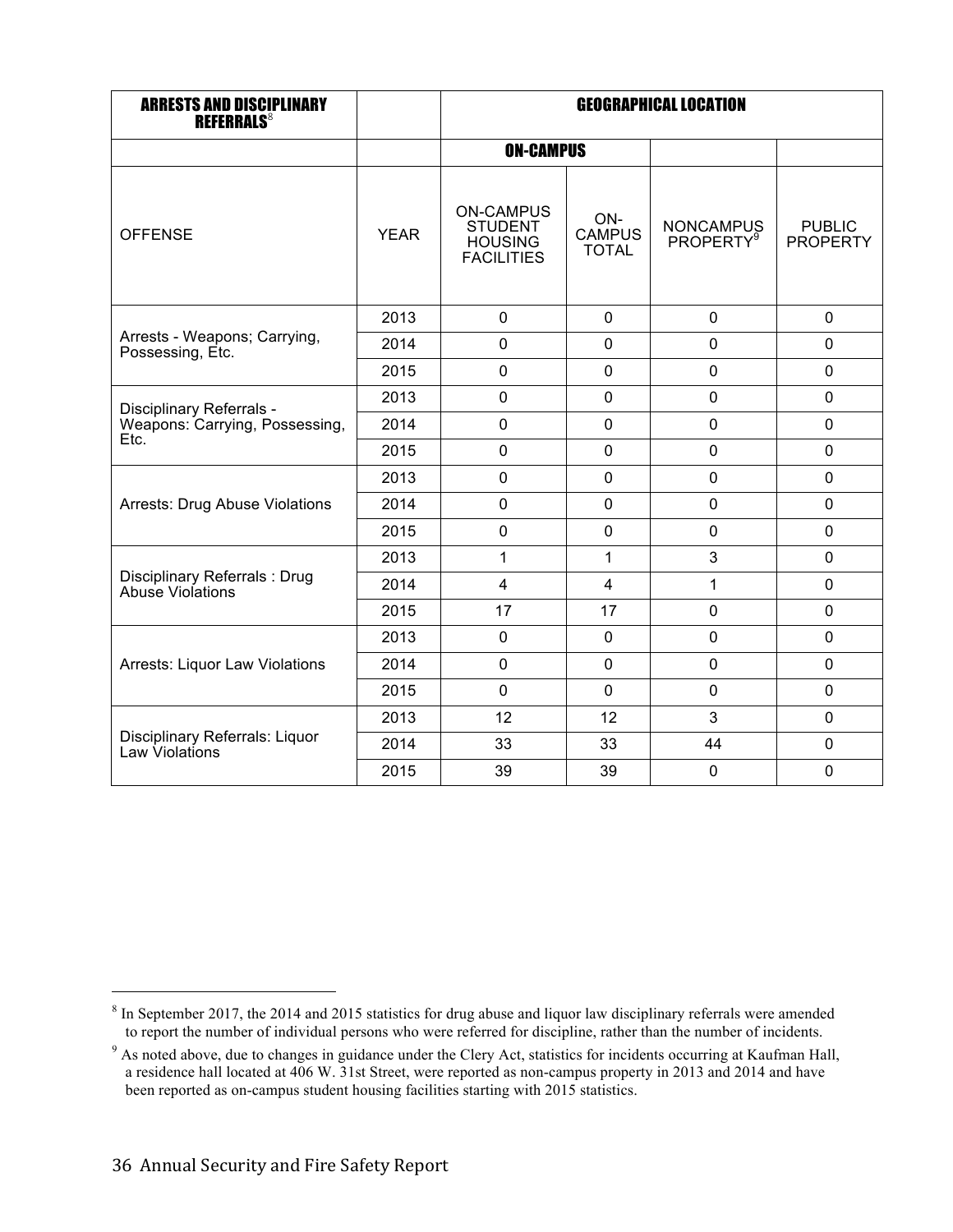# FIT IN ITALY – FLORENCE STATISTICS

| <b>CRIMINAL OFFENSES</b>                       |             |             | <b>Geographical Location</b>             |                                  |
|------------------------------------------------|-------------|-------------|------------------------------------------|----------------------------------|
| <b>OFFENSE</b>                                 | <b>YEAR</b> | ON-CAMPUS** | NON-<br><b>CAMPUS</b><br><b>PROPERTY</b> | <b>PUBLIC</b><br><b>PROPERTY</b> |
|                                                | 2013        | $\mathbf 0$ | 0                                        | 0                                |
| Murder / Non-Negligent                         | 2014        | 0           | 0                                        | 0                                |
| Manslaughter                                   | 2015        | 0           | 0                                        | 0                                |
|                                                | 2013        | $\mathbf 0$ | 0                                        | 0                                |
| Manslaughter By                                | 2014        | 0           | 0                                        | 0                                |
| Negligence                                     | 2015        | $\mathbf 0$ | 0                                        | 0                                |
| Forcible Sex Offenses                          | 2013        | $\mathbf 0$ | 0                                        | 0                                |
| Non- Forcible Sex Offenses                     | 2013        | 0           | 0                                        | 0                                |
| <b>New Sex Offense Reporting</b><br>2014-2015* |             |             |                                          |                                  |
|                                                | 2014        | $\mathbf 0$ | 0                                        | 0                                |
| Rape                                           | 2015        | $\mathbf 0$ | 0                                        | 0                                |
|                                                | 2014        | 0           | 0                                        | 0                                |
| Fondling                                       | 2015        | $\mathbf 0$ | 0                                        | 0                                |
| Incest                                         | 2014        | $\mathbf 0$ | 0                                        | 0                                |
|                                                | 2015        | 0           | 0                                        | 0                                |
| <b>Statutory Rape</b>                          | 2014        | 0           | 0                                        | 0                                |
|                                                | 2015        | 0           | 0                                        | 0                                |
|                                                | 2013        | 0           | 0                                        | 0                                |
| Robbery                                        | 2014        | 0           | 0                                        | $\pmb{0}$                        |
|                                                | 2015        | 0           | 0                                        | 0                                |
|                                                | 2013        | $\mathsf 0$ | 0                                        | $\pmb{0}$                        |
| <b>Aggravated Assault</b>                      | 2014        | 0           | 0                                        | 0                                |
|                                                | 2015        | $\mathsf 0$ | 0                                        | 0                                |
|                                                | 2013        | $\pmb{0}$   | 0                                        | 0                                |
| <b>Burglary</b>                                | 2014        | $\pmb{0}$   | 0                                        | 0                                |
|                                                | 2015        | $\pmb{0}$   | 0                                        | 0                                |
| Motor Vehicle Theft                            | 2013        | 0           | 0                                        | 0                                |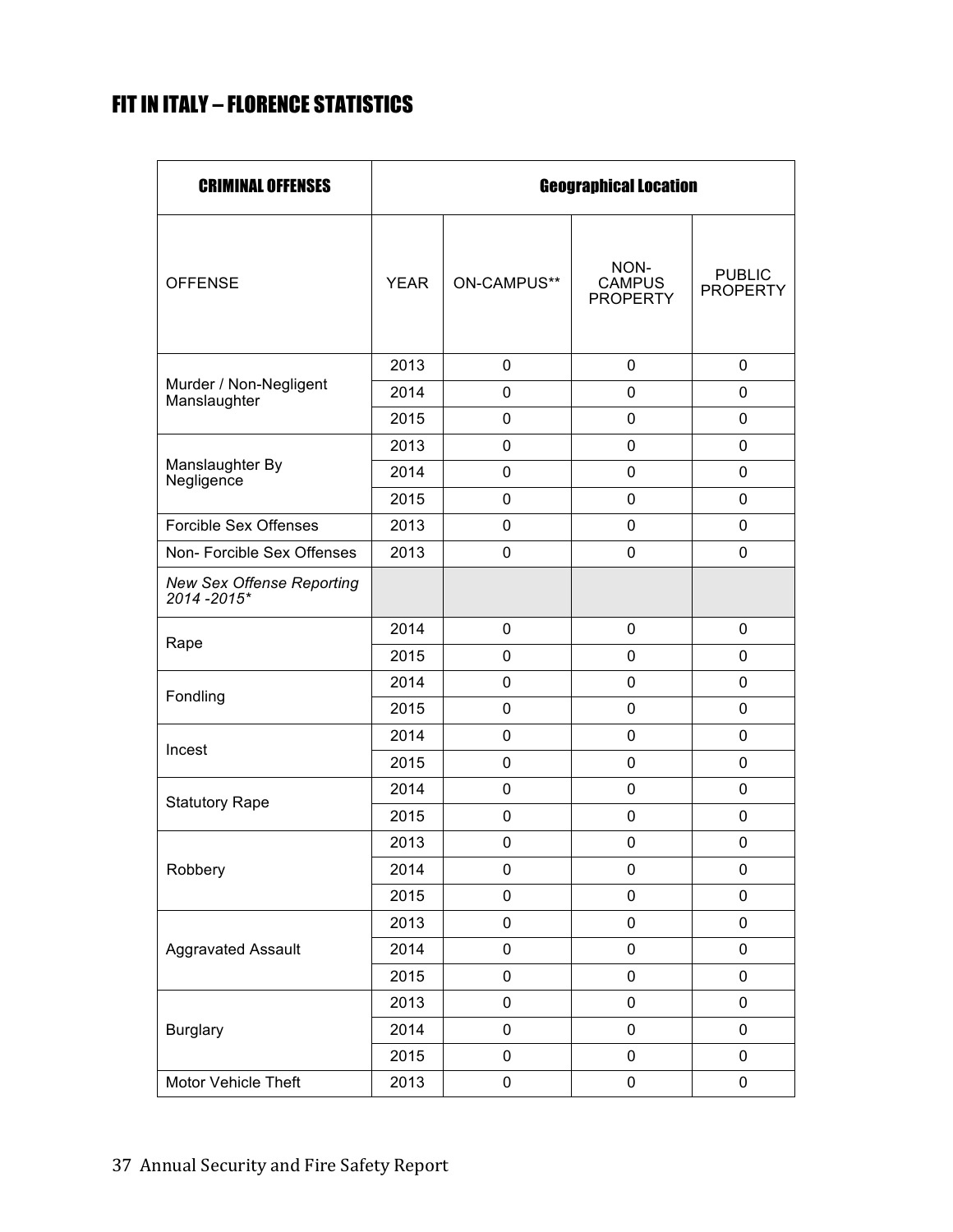| <b>CRIMINAL OFFENSES</b>                                                              |             | <b>Geographical Location</b> |                                          |                                  |  |  |
|---------------------------------------------------------------------------------------|-------------|------------------------------|------------------------------------------|----------------------------------|--|--|
| <b>OFFENSE</b>                                                                        | <b>YEAR</b> | ON-CAMPUS**                  | NON-<br><b>CAMPUS</b><br><b>PROPERTY</b> | <b>PUBLIC</b><br><b>PROPERTY</b> |  |  |
|                                                                                       | 2014        | 0                            | $\Omega$                                 | 0                                |  |  |
|                                                                                       | 2015        | O                            | 0                                        | $\Omega$                         |  |  |
|                                                                                       | 2013        | 0                            | 0                                        | $\Omega$                         |  |  |
| Arson                                                                                 | 2014        | 0                            | 0                                        | 0                                |  |  |
|                                                                                       | 2015        | 0                            | N                                        | 0                                |  |  |
| There were no hate crimes reported during the above reporting periods.                |             |                              |                                          |                                  |  |  |
| *Please note that beginning with 2014 reporting based on a Clery Act amendment in the |             |                              |                                          |                                  |  |  |

\*Please note that beginning with 2014 reporting, based on a Clery Act amendment in the Violence Against Women Reauthorization Act of 2013, the offenses of forcible and nonforcible sex offenses were amended to conform to the FBI's Unified Crime Reporting Program. Sex offenses are now reported as rape, fondling, incest, or statutory rape.

\*\*There are no on-campus residence halls.

| <b>VAWA OFFENSES</b>   |       | <b>GEOGRAPHICAL LOCATION</b> |                                          |                                  |  |  |
|------------------------|-------|------------------------------|------------------------------------------|----------------------------------|--|--|
| <b>OFFENSE</b>         | YEAR* | ON-<br>CAMPUS**              | NON-<br><b>CAMPUS</b><br><b>PROPERTY</b> | <b>PUBLIC</b><br><b>PROPERTY</b> |  |  |
| Domestic Violence      | 2014  | $\Omega$                     | O                                        | $\Omega$                         |  |  |
|                        | 2015  | $\Omega$                     | 0                                        | $\Omega$                         |  |  |
|                        | 2014  | 0                            | 0                                        | $\Omega$                         |  |  |
| <b>Dating Violence</b> | 2015  | $\Omega$                     | O                                        | $\Omega$                         |  |  |
|                        | 2014  | $\Omega$                     | 0                                        | $\Omega$                         |  |  |
| Stalking               | 2015  | ∩                            | n                                        | $\Omega$                         |  |  |

\*Please note that beginning with 2014 reporting, based on a Clery Act amendment in the Violence Against Women Reauthorization Act of 2013, institutions are now required to report statistics on domestic violence, dating violence, and stalking.

\*\*There are no on-campus residence halls.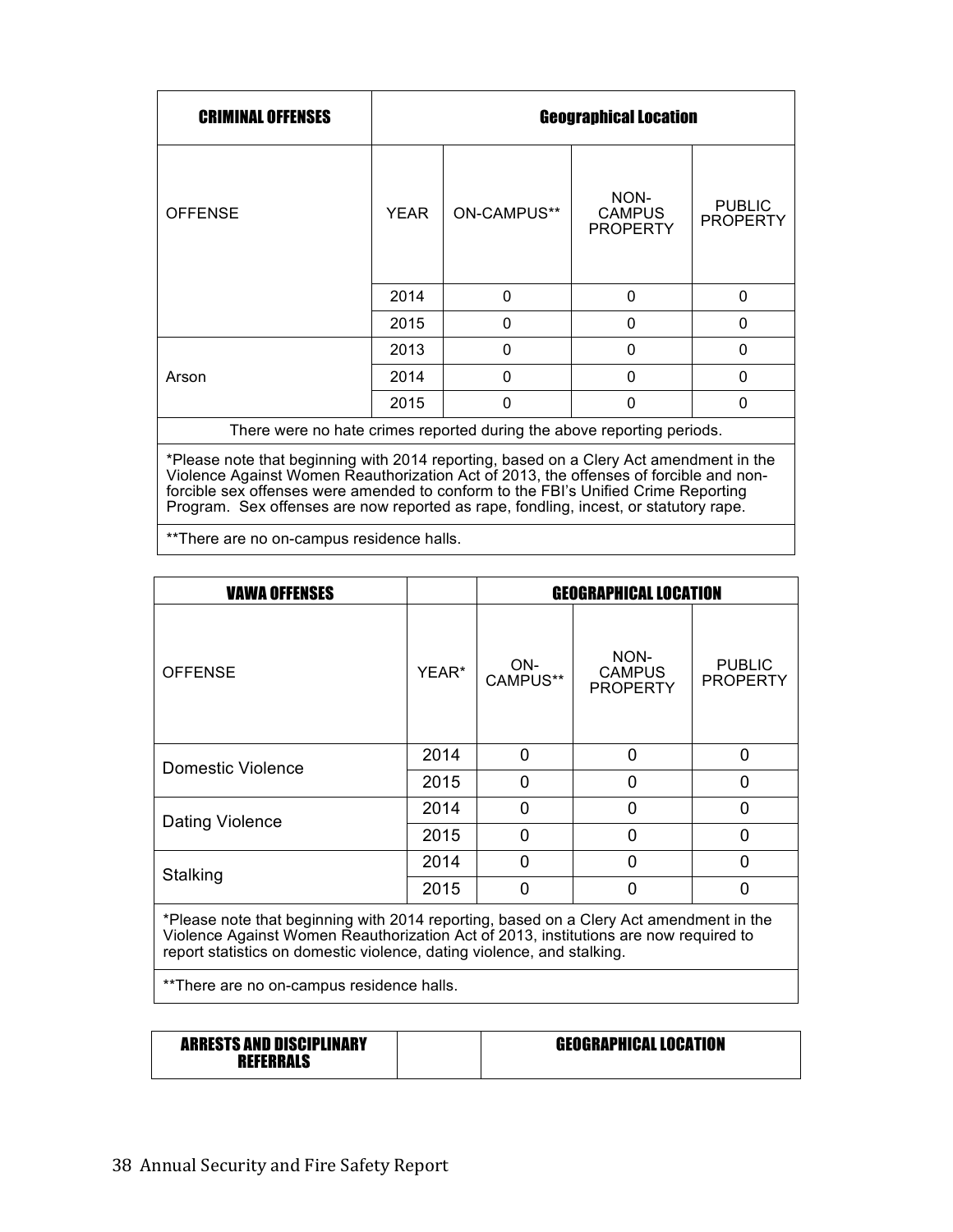| <b>ARRESTS AND DISCIPLINARY</b><br><b>REFERRALS</b>                |             | <b>GEOGRAPHICAL LOCATION</b> |                                          |                                  |  |
|--------------------------------------------------------------------|-------------|------------------------------|------------------------------------------|----------------------------------|--|
| <b>OFFENSE</b>                                                     | <b>YFAR</b> | ON-<br>CAMPUS**              | NON-<br><b>CAMPUS</b><br><b>PROPERTY</b> | <b>PUBLIC</b><br><b>PROPERTY</b> |  |
| Arrests - Weapons; Carrying,<br>Possessing, Etc.                   | 2013        | 0                            | $\mathbf 0$                              | $\mathbf{0}$                     |  |
|                                                                    | 2014        | $\Omega$                     | $\Omega$                                 | $\Omega$                         |  |
|                                                                    | 2015        | 0                            | $\overline{0}$                           | 0                                |  |
| Disciplinary Referrals -<br>Weapons: Carrying, Possessing,<br>Etc. | 2013        | 0                            | 0                                        | 0                                |  |
|                                                                    | 2014        | $\mathbf 0$                  | 0                                        | 0                                |  |
|                                                                    | 2015        | 0                            | 0                                        | 0                                |  |
|                                                                    | 2013        | $\Omega$                     | 0                                        | 0                                |  |
| <b>Arrests: Drug Abuse Violations</b>                              | 2014        | $\mathbf 0$                  | $\mathbf 0$                              | 0                                |  |
|                                                                    | 2015        | $\Omega$                     | 0                                        | $\Omega$                         |  |
|                                                                    | 2013        | 0                            | 0                                        | 0                                |  |
| Disciplinary Referrals: Drug<br>Abuse Violations                   | 2014        | 0                            | 0                                        | 0                                |  |
|                                                                    | 2015        | $\mathbf 0$                  | 0                                        | 0                                |  |
|                                                                    | 2013        | $\mathbf 0$                  | $\mathbf 0$                              | 0                                |  |
| Arrests: Liquor Law Violations                                     | 2014        | 0                            | 0                                        | 0                                |  |
|                                                                    | 2015        | 0                            | 0                                        | 0                                |  |
|                                                                    | 2013        | $\Omega$                     | 0                                        | 0                                |  |
| Disciplinary Referrals: Liquor<br>Law Violations                   | 2014        | $\mathbf 0$                  | $\overline{0}$                           | 0                                |  |
|                                                                    | 2015        | 0                            | 0                                        | 0                                |  |
| ** There are no on-campus residence halls.                         |             |                              |                                          |                                  |  |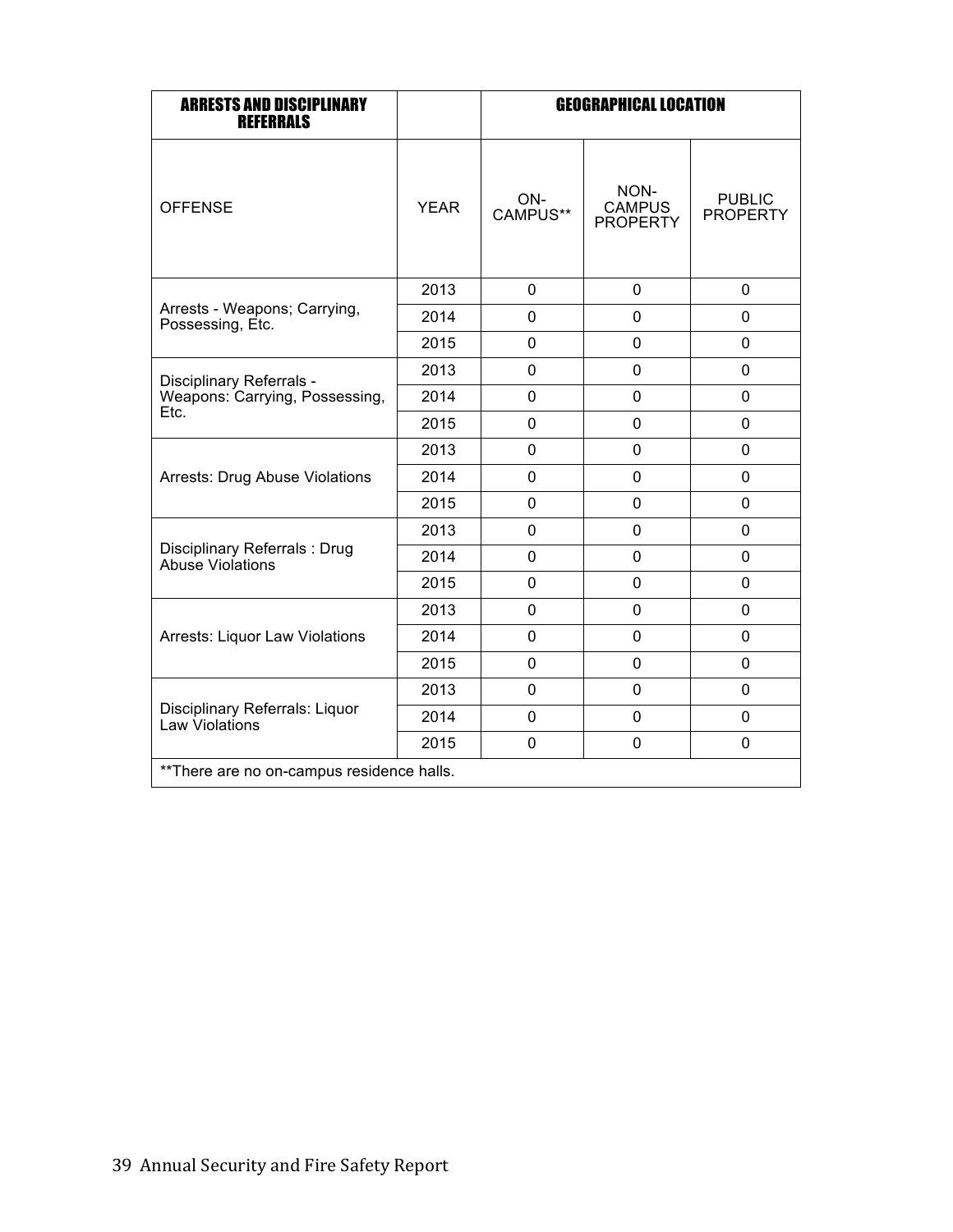# FIT IN ITALY – MILAN STATISTICS

| <b>CRIMINAL OFFENSES</b>                       |             |             | <b>Geographical Location</b>             |                                  |
|------------------------------------------------|-------------|-------------|------------------------------------------|----------------------------------|
| <b>OFFENSE</b>                                 | <b>YEAR</b> | ON-CAMPUS** | NON-<br><b>CAMPUS</b><br><b>PROPERTY</b> | <b>PUBLIC</b><br><b>PROPERTY</b> |
|                                                | 2013        | 0           | 0                                        | 0                                |
| Murder / Non-Negligent                         | 2014        | 0           | 0                                        | $\mathbf{0}$                     |
| Manslaughter                                   | 2015        | 0           | 0                                        | 0                                |
|                                                | 2013        | 0           | 0                                        | $\mathbf{0}$                     |
| Manslaughter By                                | 2014        | 0           | 0                                        | 0                                |
| Negligence                                     | 2015        | 0           | 0                                        | 0                                |
| <b>Forcible Sex Offenses</b>                   | 2013        | 0           | 0                                        | 0                                |
| Non- Forcible Sex Offenses                     | 2013        | 0           | 0                                        | 0                                |
| <b>New Sex Offense Reporting</b><br>2014-2015* |             |             |                                          |                                  |
| Rape                                           | 2014        | 0           | 0                                        | $\mathbf 0$                      |
|                                                | 2015        | 0           | 0                                        | $\mathbf 0$                      |
| Fondling                                       | 2014        | 0           | 0                                        | $\mathbf 0$                      |
|                                                | 2015        | 0           | 0                                        | 0                                |
| Incest                                         | 2014        | 0           | 0                                        | 0                                |
|                                                | 2015        | 0           | 0                                        | 0                                |
| <b>Statutory Rape</b>                          | 2014        | 0           | 0                                        | 0                                |
|                                                | 2015        | 0           | 0                                        | $\mathbf 0$                      |
|                                                | 2013        | 0           | 0                                        | $\mathbf 0$                      |
| Robbery                                        | 2014        | 0           | 0                                        | $\boldsymbol{0}$                 |
|                                                | 2015        | 0           | 0                                        | $\pmb{0}$                        |
|                                                | 2013        | 0           | 0                                        | $\pmb{0}$                        |
| Aggravated Assault                             | 2014        | 0           | 0                                        | $\pmb{0}$                        |
|                                                | 2015        | 0           | 0                                        | $\pmb{0}$                        |
|                                                | 2013        | 0           | 0                                        | $\pmb{0}$                        |
| <b>Burglary</b>                                | 2014        | 0           | 0                                        | $\pmb{0}$                        |
|                                                | 2015        | 0           | 0                                        | $\pmb{0}$                        |
| Motor Vehicle Theft                            | 2013        | 0           | 0                                        | $\pmb{0}$                        |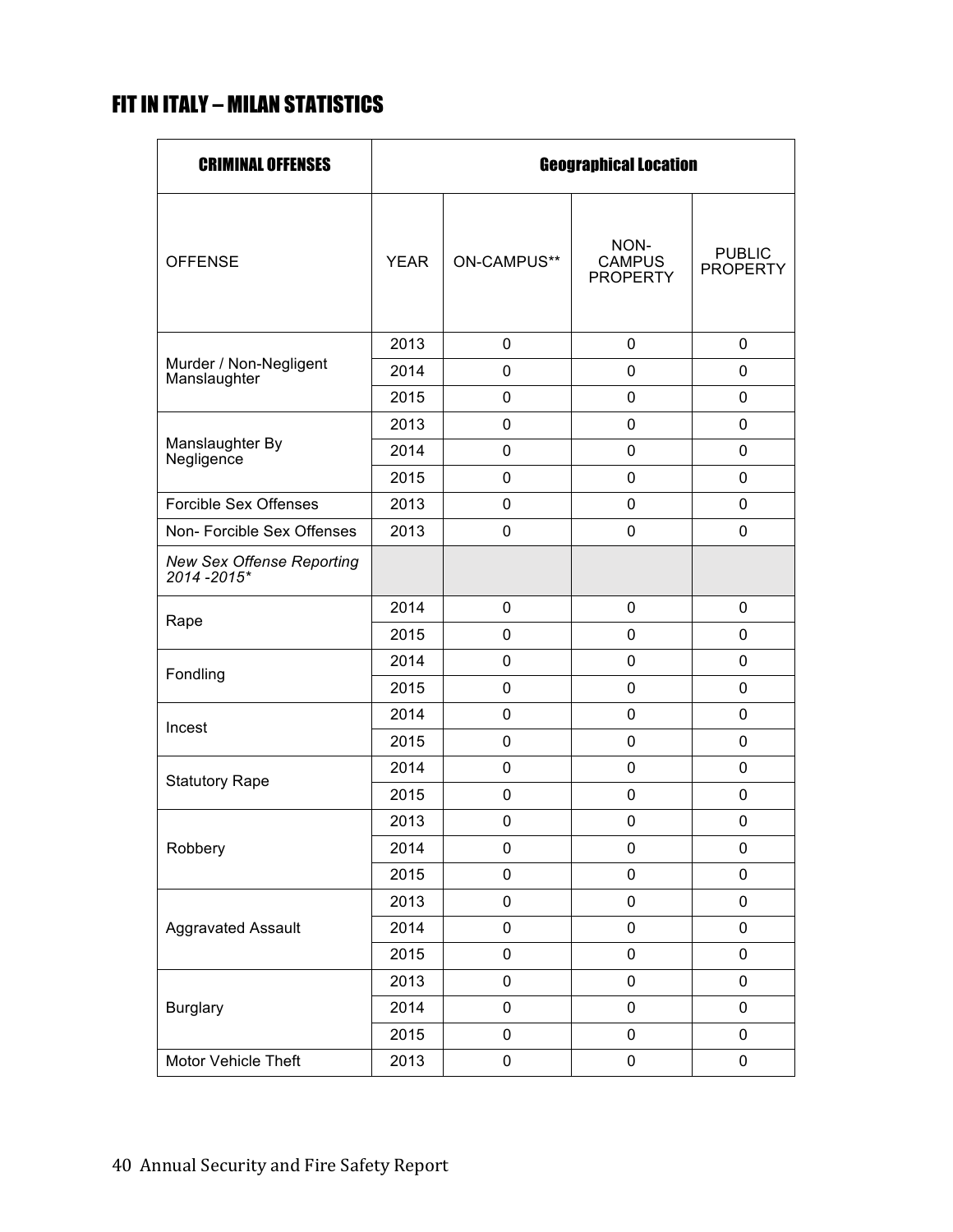| <b>CRIMINAL OFFENSES</b>                                                               |             | <b>Geographical Location</b> |                                          |                                  |  |  |
|----------------------------------------------------------------------------------------|-------------|------------------------------|------------------------------------------|----------------------------------|--|--|
| <b>OFFENSE</b>                                                                         | <b>YEAR</b> | ON-CAMPUS**                  | NON-<br><b>CAMPUS</b><br><b>PROPERTY</b> | <b>PUBLIC</b><br><b>PROPERTY</b> |  |  |
|                                                                                        | 2014        | $\Omega$                     | 0                                        | $\Omega$                         |  |  |
|                                                                                        | 2015        | 0                            | 0                                        | 0                                |  |  |
|                                                                                        | 2013        | 0                            | 0                                        | 0                                |  |  |
| Arson                                                                                  | 2014        | O                            | 0                                        | 0                                |  |  |
|                                                                                        | 2015        | ი                            | 0                                        | $\Omega$                         |  |  |
| There were no hate crimes reported during the above reporting periods.                 |             |                              |                                          |                                  |  |  |
| *Please note that beginning with 2014 reporting, based on a Clery Act amendment in the |             |                              |                                          |                                  |  |  |

Violence Against Women Reauthorization Act of 2013, the offenses of forcible and nonforcible sex offenses were amended to conform to the FBI's Unified Crime Reporting Program. Sex offenses are now reported as rape, fondling, incest, or statutory rape.

\*\*There are no on-campus residence halls.

| <b>VAWA OFFENSES</b>                                                                                                                                                           |       | <b>GEOGRAPHICAL LOCATION</b> |                                          |                                  |  |
|--------------------------------------------------------------------------------------------------------------------------------------------------------------------------------|-------|------------------------------|------------------------------------------|----------------------------------|--|
| <b>OFFENSE</b>                                                                                                                                                                 | YEAR* | ON-<br>CAMPUS**              | NON-<br><b>CAMPUS</b><br><b>PROPERTY</b> | <b>PUBLIC</b><br><b>PROPERTY</b> |  |
| <b>Domestic Violence</b>                                                                                                                                                       | 2014  | $\Omega$                     | 0                                        | $\Omega$                         |  |
|                                                                                                                                                                                | 2015  | 0                            | 0                                        | 0                                |  |
| Dating Violence                                                                                                                                                                | 2014  | 0                            | U                                        | 0                                |  |
|                                                                                                                                                                                | 2015  | $\Omega$                     | ∩                                        | 0                                |  |
|                                                                                                                                                                                | 2014  | 0                            | U                                        | 0                                |  |
| Stalking                                                                                                                                                                       | 2015  | 0                            | O                                        | 0                                |  |
| *Please note that beginning with 2014 reporting, based on a Clery Act amendment in the<br>Violence Against Women Reauthorization Act of 2013, institutions are now required to |       |                              |                                          |                                  |  |

report statistics on domestic violence, dating violence, and stalking.

\*\*There are no on-campus residence halls.

ARRESTS AND DISCIPLINARY REFERRALS

GEOGRAPHICAL LOCATION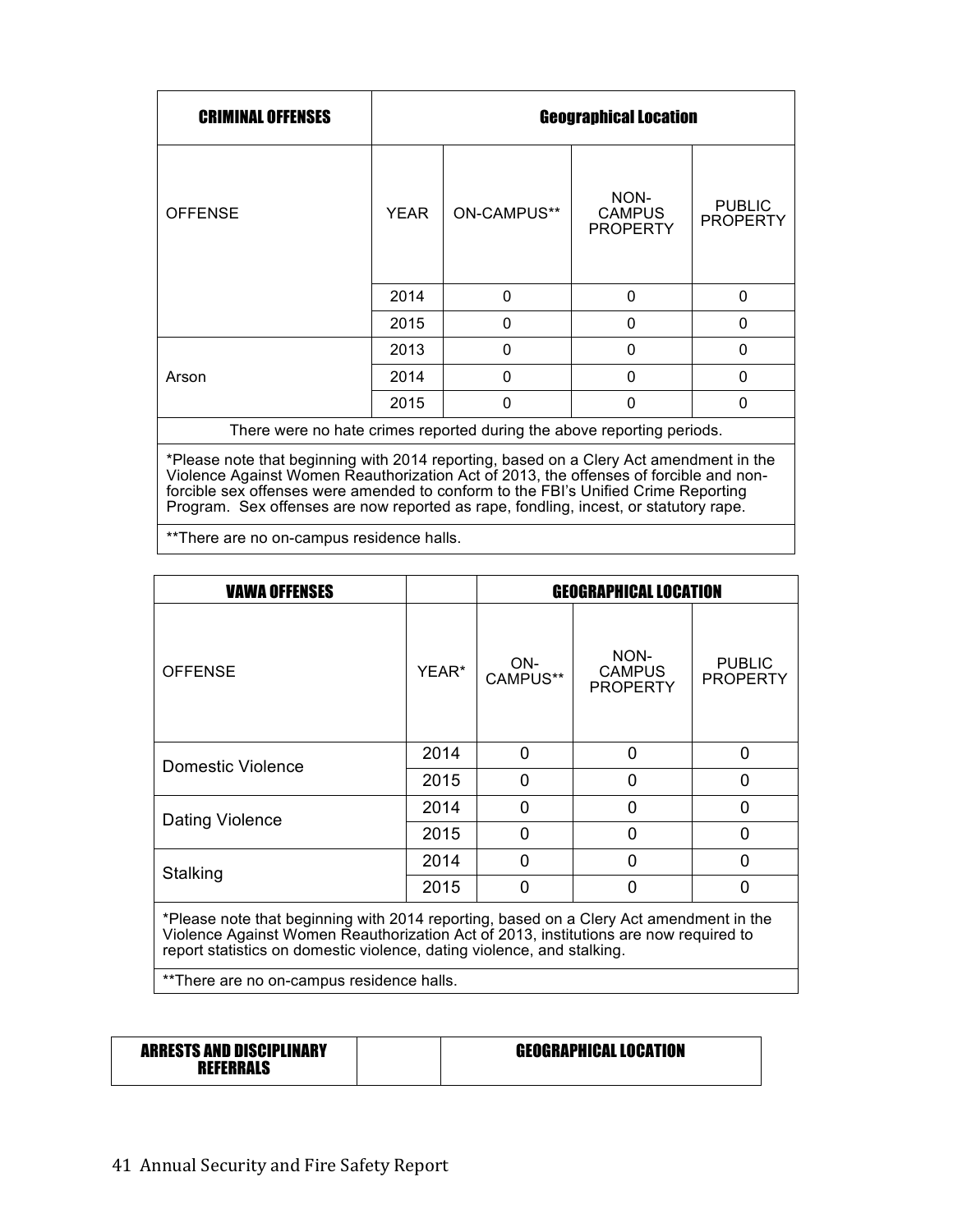| <b>ARRESTS AND DISCIPLINARY</b><br><b>REFERRALS</b>                |             | <b>GEOGRAPHICAL LOCATION</b> |                                          |                                  |  |  |  |
|--------------------------------------------------------------------|-------------|------------------------------|------------------------------------------|----------------------------------|--|--|--|
| <b>OFFENSE</b>                                                     | <b>YEAR</b> | ON-<br>CAMPUS**              | NON-<br><b>CAMPUS</b><br><b>PROPERTY</b> | <b>PUBLIC</b><br><b>PROPERTY</b> |  |  |  |
| Arrests - Weapons; Carrying,<br>Possessing, Etc.                   | 2013        | 0                            | $\overline{0}$                           | $\overline{0}$                   |  |  |  |
|                                                                    | 2014        | $\Omega$                     | $\Omega$                                 | $\Omega$                         |  |  |  |
|                                                                    | 2015        | $\mathbf 0$                  | $\mathbf 0$                              | $\overline{0}$                   |  |  |  |
| Disciplinary Referrals -<br>Weapons: Carrying, Possessing,<br>Etc. | 2013        | $\mathbf 0$                  | $\overline{0}$                           | $\overline{0}$                   |  |  |  |
|                                                                    | 2014        | 0                            | 0                                        | 0                                |  |  |  |
|                                                                    | 2015        | 0                            | $\overline{0}$                           | $\overline{0}$                   |  |  |  |
| Arrests: Drug Abuse Violations                                     | 2013        | $\mathbf 0$                  | 0                                        | 0                                |  |  |  |
|                                                                    | 2014        | 0                            | 0                                        | 0                                |  |  |  |
|                                                                    | 2015        | $\mathbf 0$                  | 0                                        | $\overline{0}$                   |  |  |  |
| Disciplinary Referrals: Drug<br>Abuse Violations                   | 2013        | 0                            | $\overline{0}$                           | $\mathbf 0$                      |  |  |  |
|                                                                    | 2014        | 0                            | 0                                        | 0                                |  |  |  |
|                                                                    | 2015        | $\mathbf 0$                  | $\overline{0}$                           | $\overline{0}$                   |  |  |  |
| Arrests: Liquor Law Violations                                     | 2013        | 0                            | 0                                        | 0                                |  |  |  |
|                                                                    | 2014        | 0                            | 0                                        | 0                                |  |  |  |
|                                                                    | 2015        | 0                            | $\mathbf 0$                              | 0                                |  |  |  |
| Disciplinary Referrals: Liquor<br>Law Violations                   | 2013        | 0                            | 0                                        | $\mathbf 0$                      |  |  |  |
|                                                                    | 2014        | 0                            | $\mathbf 0$                              | $\mathbf 0$                      |  |  |  |
|                                                                    | 2015        | 0                            | 0                                        | $\mathbf 0$                      |  |  |  |
| ** There are no on-campus residence halls.                         |             |                              |                                          |                                  |  |  |  |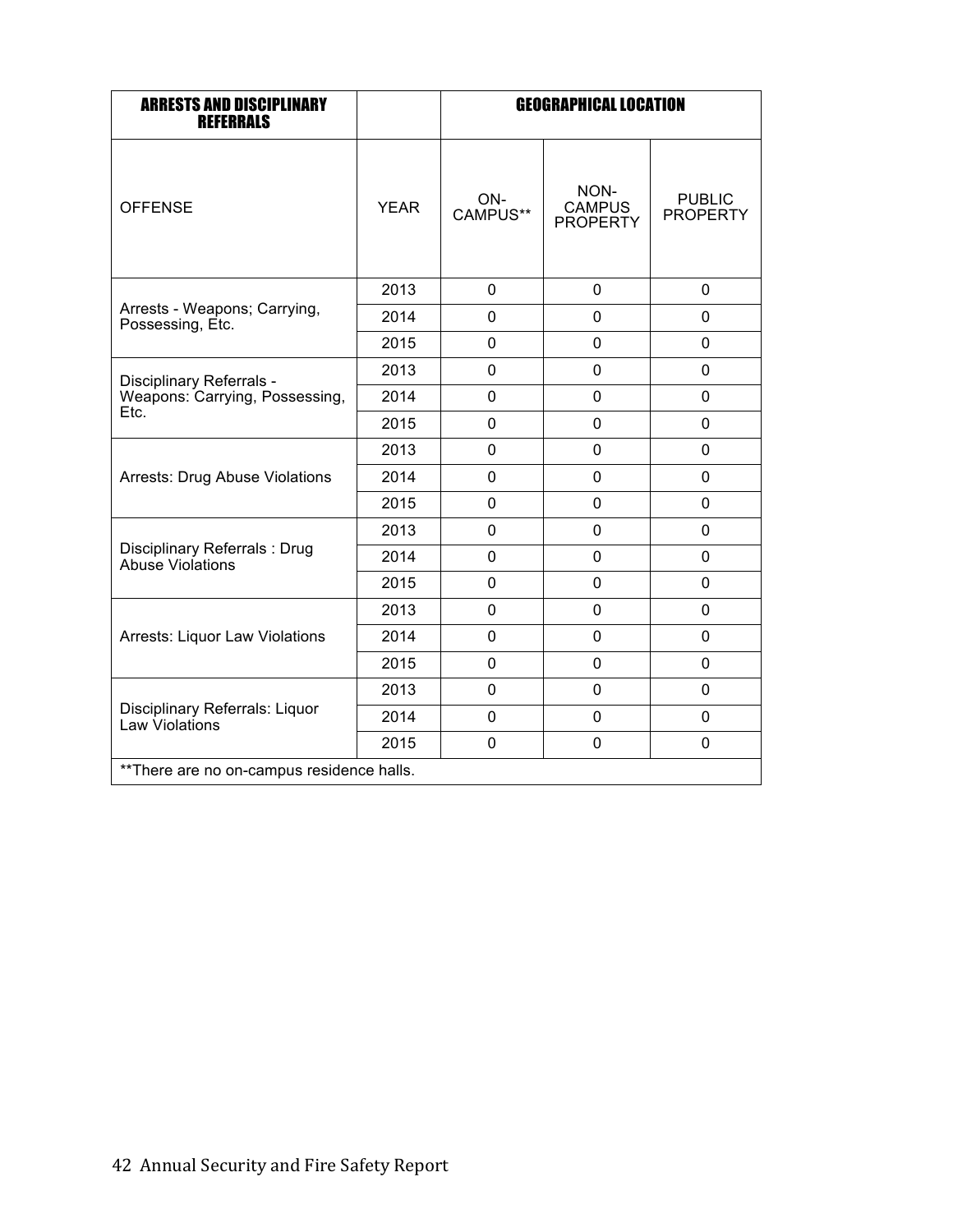# FIRE SAFETY

Working closely with the Department of Public Safety are on-site maintenance engineers proficient in fire alarm systems. In the event of a fire or fire alarm activation, Public Safety and maintenance personnel respond to the scene. The actual fighting of any fire on campus is left to the New York City Fire Depart ment .

FIT has a fire evacuation plan. It is the responsibility of all FIT personnel, working together, to quickly and safely evacuate students and other staff from any area where the threat of fire or smoke may exist. Upon the sounding of a fire alarm in any building, all occupants must leave the building. Public Safety should not be called to verify the validity of any alarm but should be called if someone requires assist ance evacuat ing a building.

FIT provides instruction in on campus emergency procedures just prior to the start of each semester at the college's Safe and Sound sessions. These voluntary sessions are readily accessible to any student and staff member and are well attended. Procedures for shelter in place and evacuation for fire and other related emergencies (also listed below) are covered by public safety personnel during these sessions. At a minimum, two fire drills are conducted annually whereby the entire campus community receives instructions via FIT Alert and through the college's public address system.

### General Steps for Evacuation

Every sounding of an alarm should be treated as real. If you personally see or suspect fire, pull an alarm and immediately contact security at 212 217.7777. Upon evacuation, residents and staff may not re-enter the building unless instructed by college personnel and/ or first responders. In the event of evacuation of any FIT building, the following general steps should be followed:

- Touch the door to the corridor to ensure that it is not hot.
- Exit the room immediately and proceed in an orderly fashion to the nearest building st airs.
- Close the doors to the room that you are exiting as the last person is leaving the room.
- Proceed up or down the stairs to the ground floor as quickly as possible, taking care not to push or shove other people who are also walking up or down the stairs to exit the building.
- Upon arriving on the first floor, file out the building and walk across the street, as directed by public safety officers.
- Wait on the street until the "all clear" signal is provided to let you know that it is safe to re-enter the building.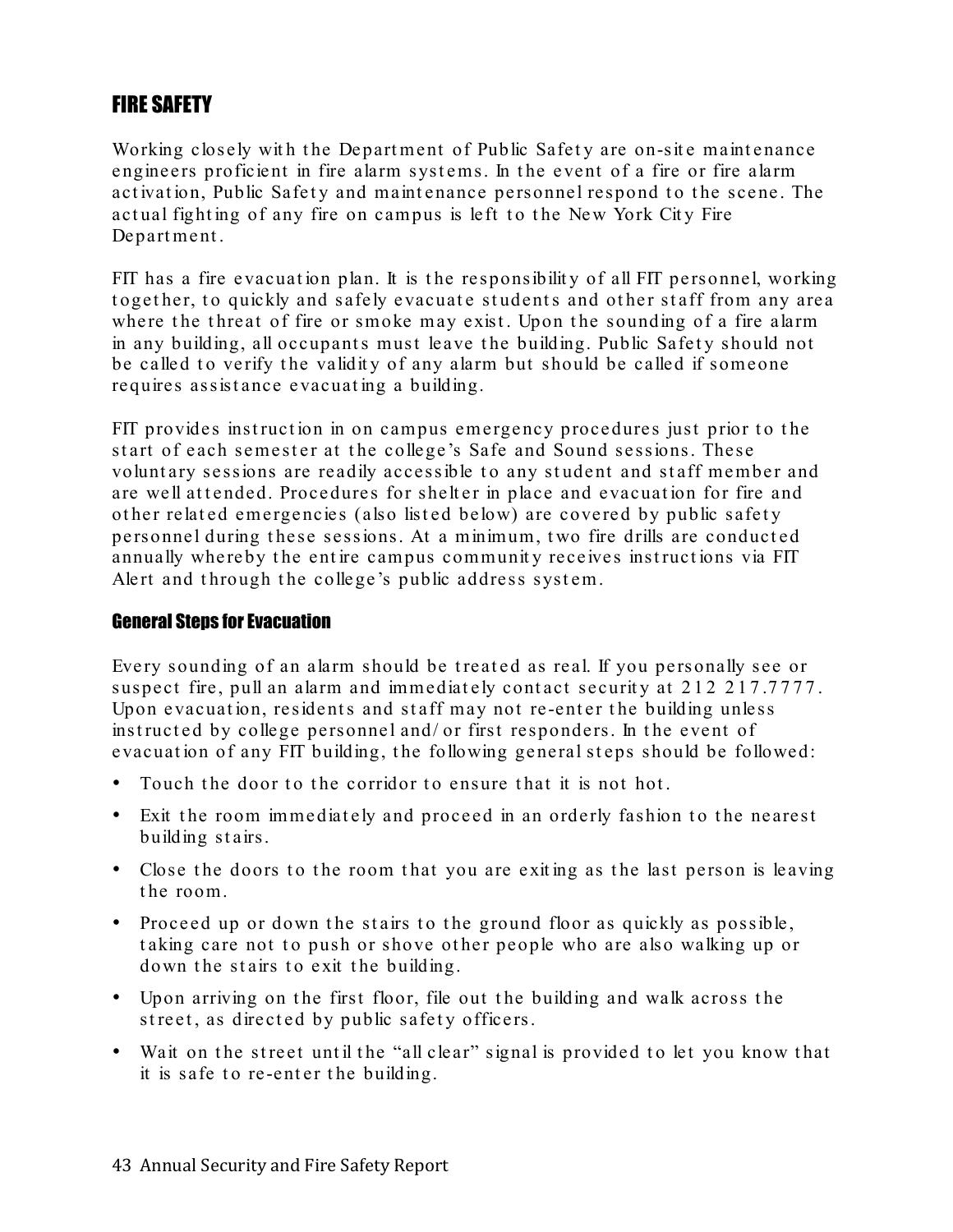44 Annual Security and Fire Safety Report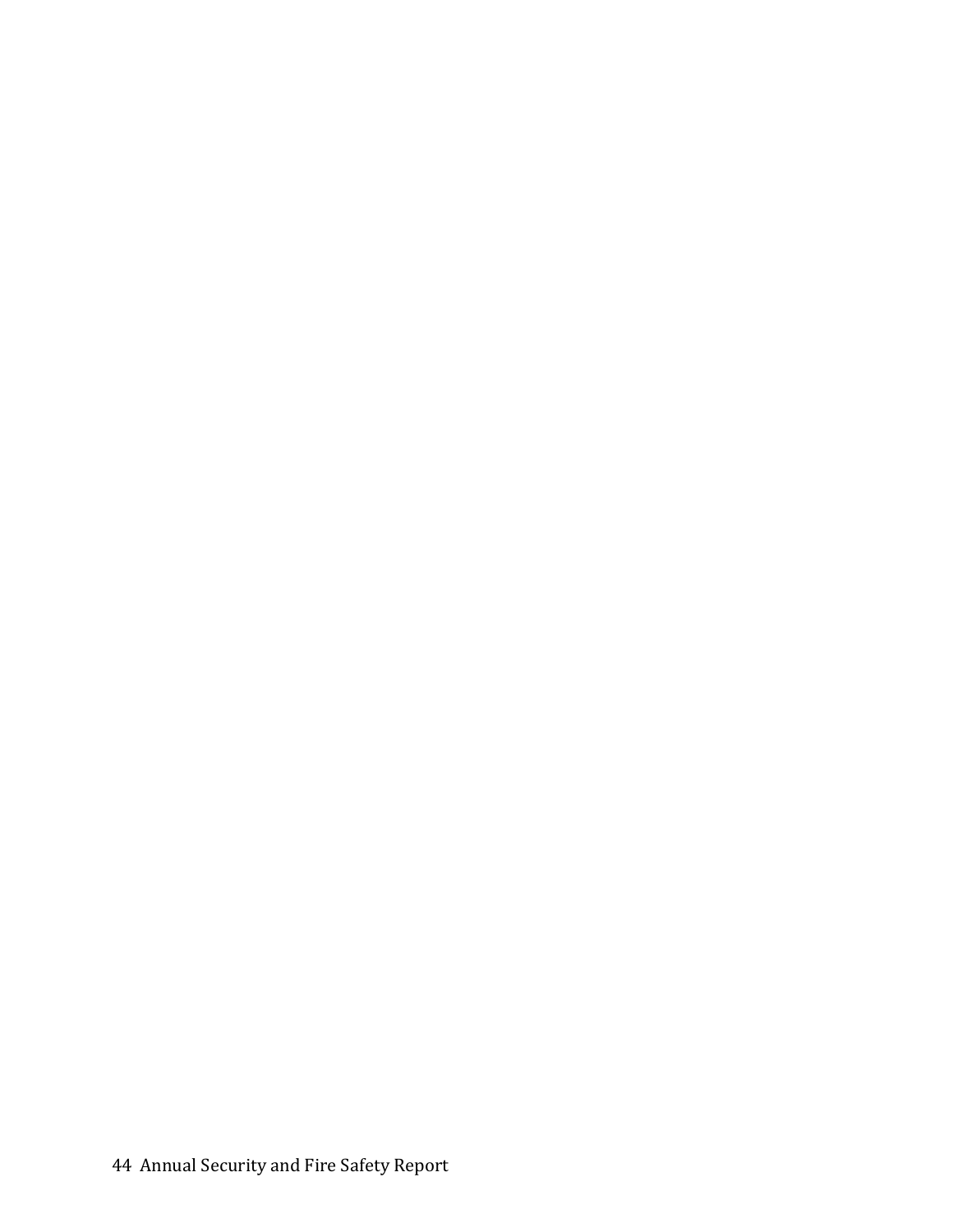### Fire Safety in On-Campus Residence Halls

Residence halls are protected by fire detection, warning, and suppression systems, which are routinely inspected, and fire drills are regularly conducted in residence halls. Details are provided in the following chart:

| <b>FIRE SAFETY AMENITIES BY BUILDING FOR ON-CAMPUS RESIDENCE HALLS - 2015</b> |        |        |      |            |  |  |  |
|-------------------------------------------------------------------------------|--------|--------|------|------------|--|--|--|
| On-Campus Residence                                                           | Alumni | Nagler | Coed | Kaufman    |  |  |  |
| Fire Alarms Monitored On-site                                                 | Yes    | Yes    | Yes  | <b>Yes</b> |  |  |  |
| Building Equipped with Full Sprinkler System                                  | Yes    | Yes    | Yes  | <b>Yes</b> |  |  |  |
| <b>Smoke Detection</b>                                                        | Yes    | Yes    | Yes  | <b>Yes</b> |  |  |  |
| Fire Extinguishers-All floors                                                 | Yes    | Yes    | Yes  | <b>Yes</b> |  |  |  |
| Evacuation Plans and Placards Posted                                          | Yes    | Yes    | Yes  | <b>Yes</b> |  |  |  |
| <b>Fire Safety Training Conducted</b>                                         | Yes    | Yes    | Yes  | <b>Yes</b> |  |  |  |
| Number of Evacuation Drills Conducted                                         | 2      | 2      | 2    | 2          |  |  |  |

Resident ial Life staff are briefed each semester on fire safety procedures. Residents are provided the Resident Handbook, which contains information on fire safety procedures, rules (including specific items that are banned from the residence halls), and evacuation procedures with specific information for each residence hall. The Resident Handbook is available online at fit nyc.edu/ files/ pdfs/ Resident Handbook.pdf. The college imposes fines and can evict students from residence halls for serious or multiple violations of fire safety policies.

FIT bans certain portable electrical appliances from all residence halls, including halogen lamps, portable heaters, washing machines/dryers, heat lamps, sun lamps, hot plates, and refrigerators. Coed and Nagler residence hall-style rooms additionally ban all cooking appliances except for hot pots. In residence hall rooms with suites/apartments, any permitted cooking appliances must be kept in the kitchen. FIT, including its residence halls, is completely tobacco free and smoking is strictly prohibited. Candles, incense, oil lamps, and other flameproducing materials are prohibited. A complete list of policies concerning port able elect rical appliances, smoking, and open flames in resident housing is published in the Resident Handbook.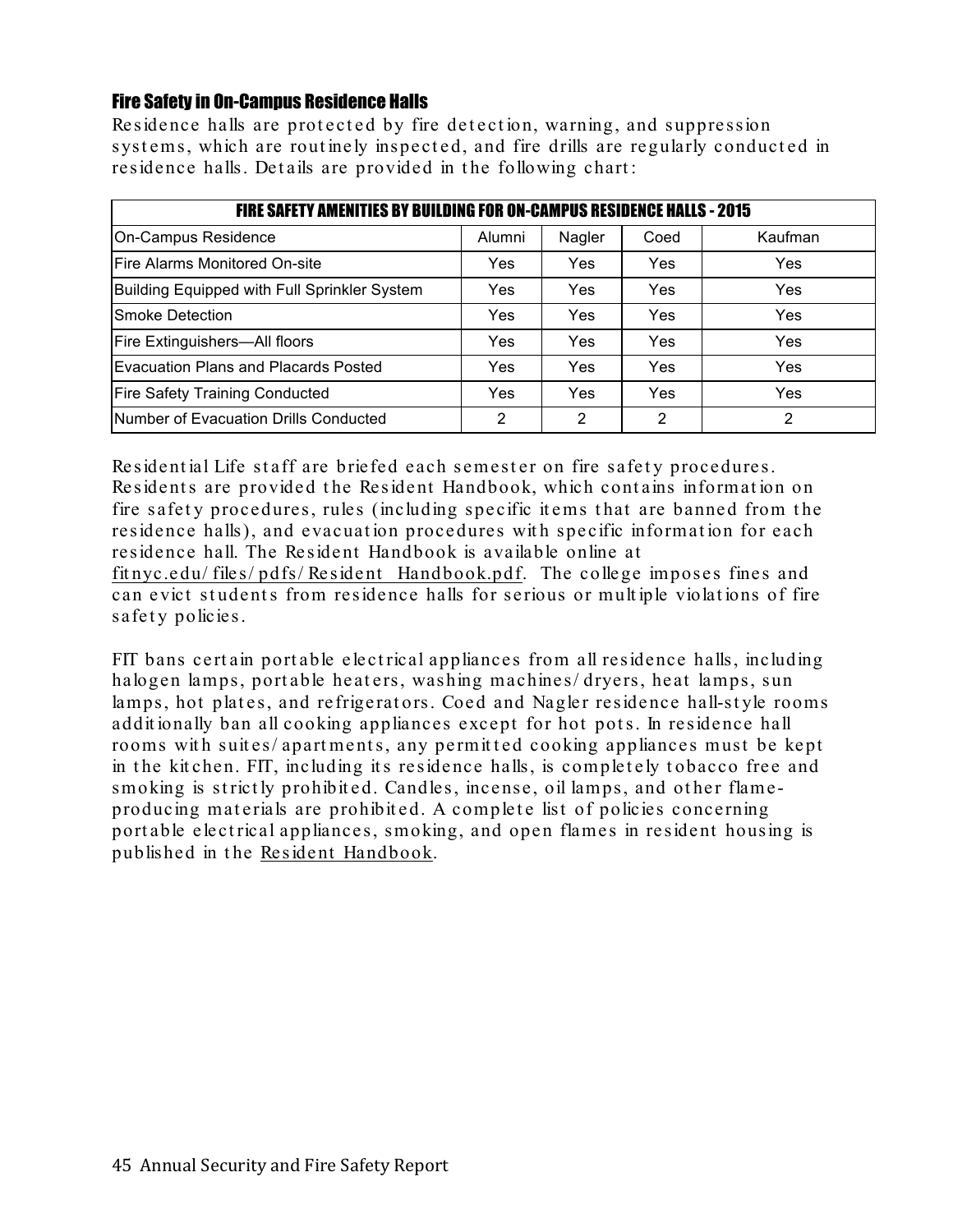### Evacuation from Residence Halls

When a building alarm sounds, residents and residential life staff must knock on doors and evacuate in a safe and orderly fashion. Every sounding of an alarm should be treated as real. If someone is a deep sleeper, is incapacitated, or has not evacuated, inform college personnel in the building's lobby. If you personally see or suspect fire, pull an alarm and immediately contact security at 212 217.7777. Upon evacuation, residents and staff may not re-enter the building unless instructed by college personnel and/ or first responders. Residents must follow instructions from college personnel and first responders. Report any violations or problems to the building manager/ residence hall manager on duty.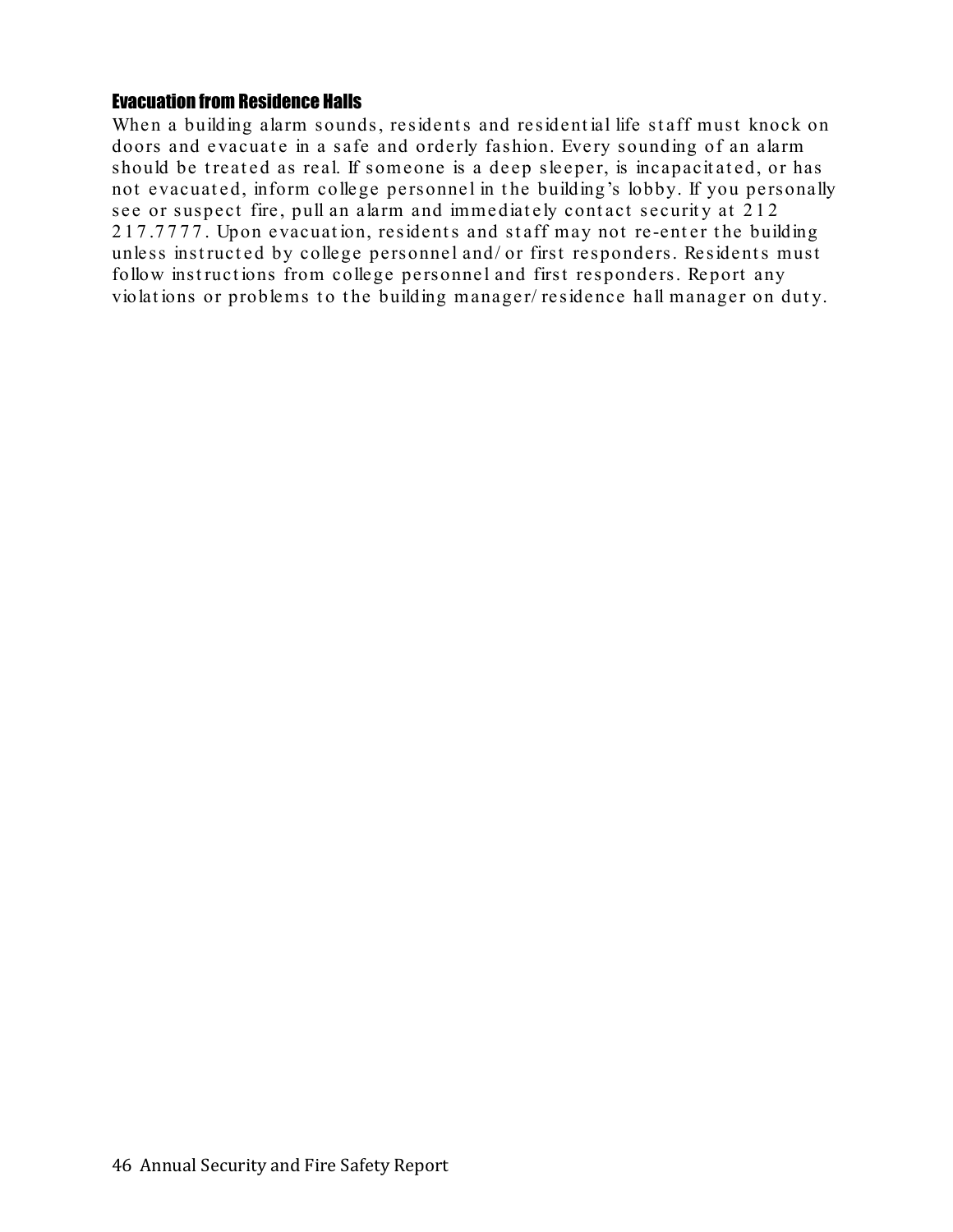### Evacuation Procedures for 27th Street Residence Halls (Alumni, Coed, and Nagler Halls)

- 1. Use stairs to exit, not elevators.
- 2. Feel the doorknob, if it is hot, DO NOT OPEN THE DOOR. If it is not hot, open door and follow evacuat ion procedures below.
- 3. If you cannot leave the room, open window slightly and seal door cracks with clothing or fabric (soak in water if available in room). Notify Public Safety, giving your name and location. Hang a shirt or sheet from the window to attract attention. Shout for help.
- 4. If exits are blocked, go to a room, close the door, and follow instructions out lined in  $#3$
- 5. Choose an alternate exit if fire, heat, or smoke is blocking the nearest exit or stairway. Use side door exits in Nagler/ Coed and front doors of Alumni to exit buildings.
- 6. Keep low to the floor. If there is time, put a wet cloth to your nose and mouth.
- 7. CROSS THE STREET AND REMAIN ON THE SIDEWALK. Clear the street for emergency vehicles and stay clear of traffic. You may wait in the Feldman Center lobby until the all-clear is given.
- 8. Follow instructions given by resident counselors, building managers, resident assistants or college personnel.

### Evacuation Procedures for 31st Street Residence Hall (Kaufman Hall)

- 1. Use stairs to exit, not elevators.
- 2. Feel doorknob, if it is hot, DO NOT OPEN THE DOOR. If it is not hot, open door and follow evacuat ion procedures below.
- 3. If you cannot leave the room, open window slightly and seal door cracks with clothing or fabric (soak in water if available in room). Not ify Public Safety, giving your name and location. Hang shirt or sheet from the window to attract attention. Shout for help.
- 4. If exits are blocked, go to a room, close the door, and follow instructions out lined in  $#3$
- 5. Choose an alternate exit if fire, heat or smoke is blocking the nearest exit or stairway. Use side door exits in Kaufman Hall at the bottom of the stairwells.
- 6. Keep low to the floor. If there is time, put a wet cloth to your nose and mouth.
- 7 . Exit Kaufman Hall.
- 8. Turn right (do not cross the street) and walk toward Ninth Avenue.
- 9. Turn right going south toward 30th Street (do not cross the street). Residents must not stand in front of Kaufman Hall during a building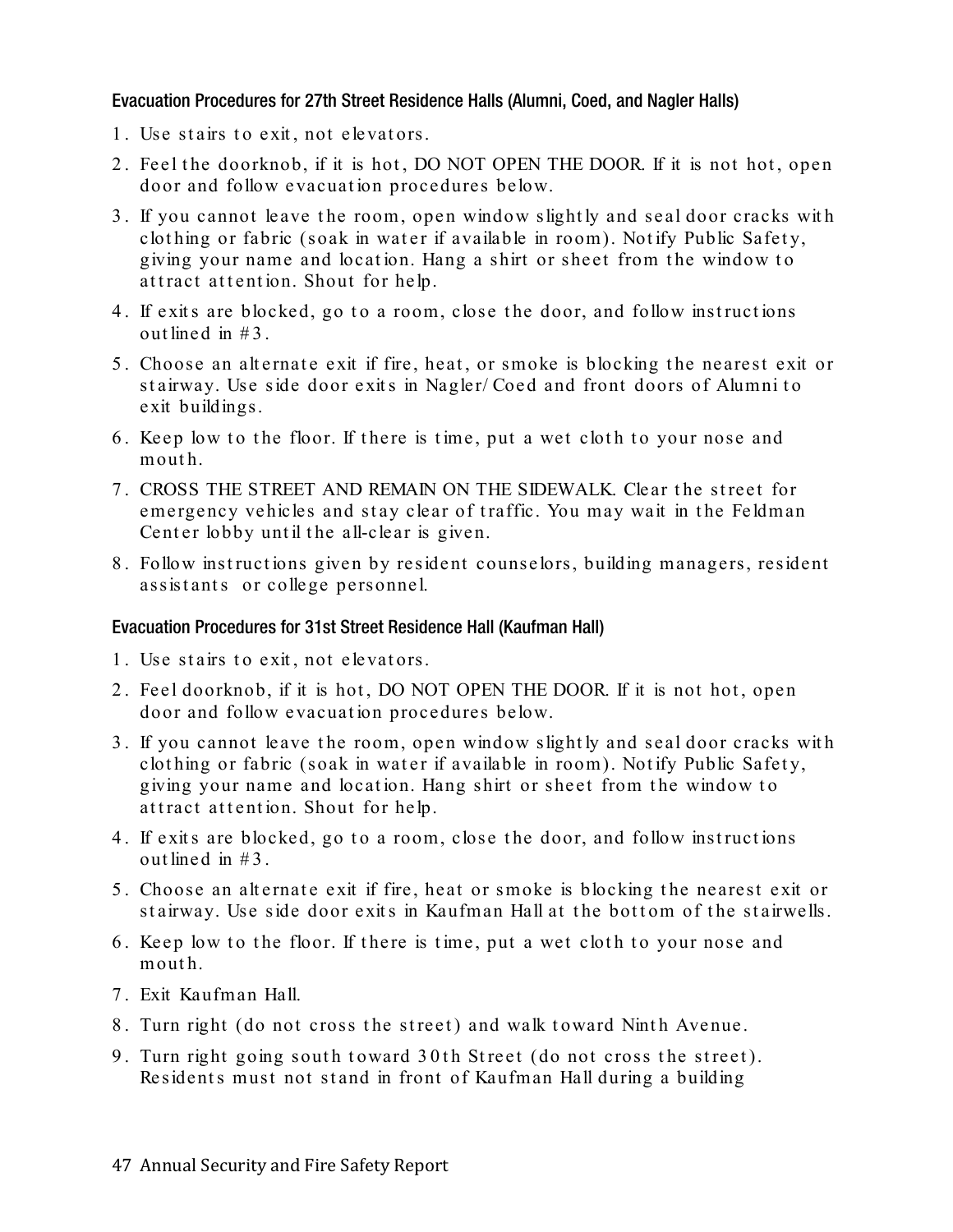evacuat ion.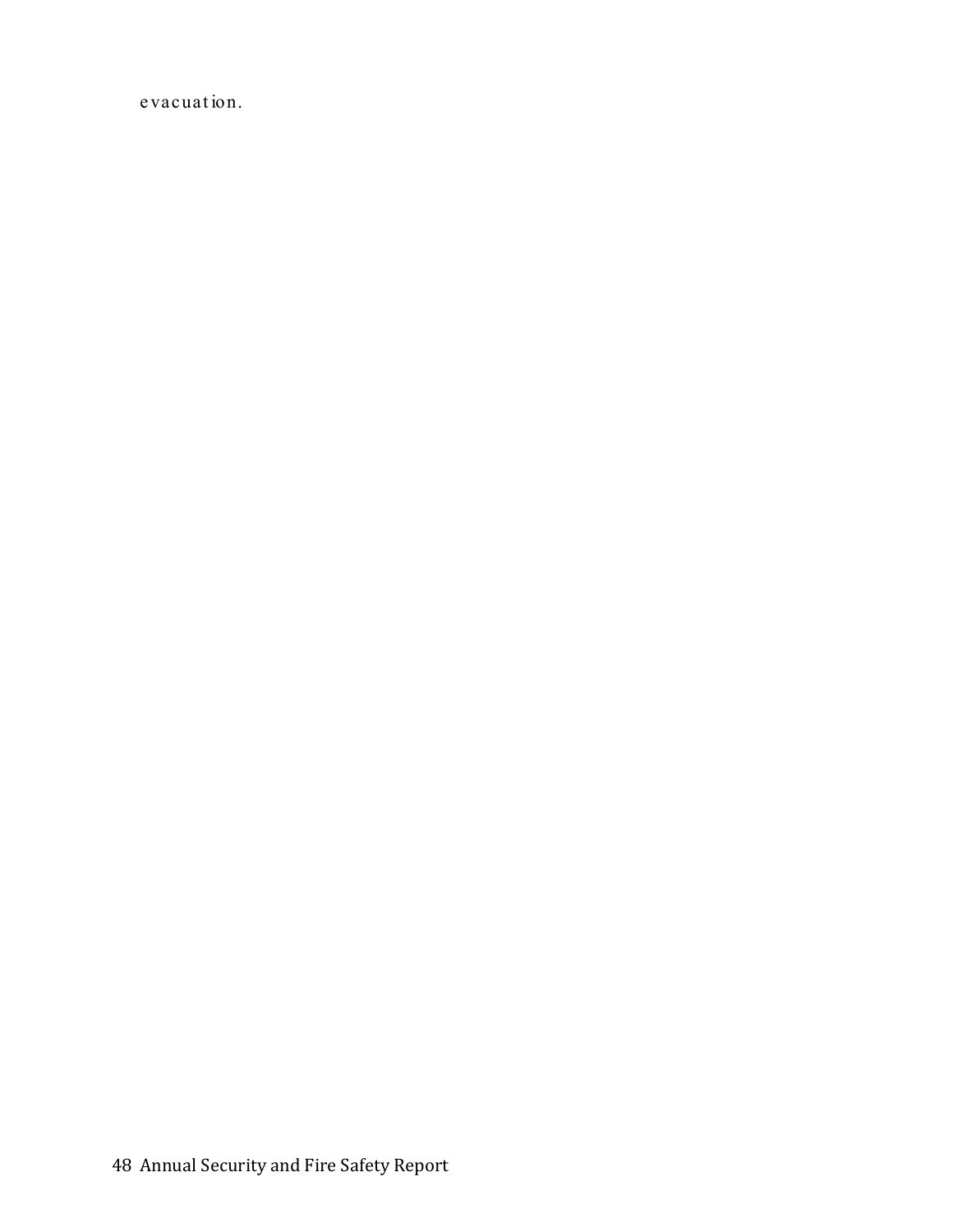### Fire Statistics

This report contains statistics on reported fires by building location for oncampus residence halls. After the fact of a fire of any size or severity, Public Safety must be not ified for purposes of including st at ist ics in t his annual report .

| <b>REPORTED FIRES FOR 2015 FOR ON-CAMPUS RESIDENCE HALLS</b> |               |               |             |                |              |  |  |  |
|--------------------------------------------------------------|---------------|---------------|-------------|----------------|--------------|--|--|--|
| <b>On-Campus Residence</b>                                   | <b>Alumni</b> | <b>Nagler</b> | <b>Coed</b> | <b>Kaufman</b> | <b>Total</b> |  |  |  |
| <b>Total Fires</b>                                           | 0             | 0             | 0           | 0              | 0            |  |  |  |
| Fire Number                                                  | N/A           | N/A           | N/A         | N/A            | N/A          |  |  |  |
| Date                                                         | N/A           | N/A           | N/A         | N/A            | N/A          |  |  |  |
| Time                                                         | N/A           | N/A           | N/A         | N/A            | N/A          |  |  |  |
| Cause of Fire                                                | N/A           | N/A           | N/A         | N/A            | N/A          |  |  |  |
| Number of Injuries                                           | N/A           | N/A           | N/A         | N/A            | N/A          |  |  |  |
| Number of Deaths                                             | N/A           | N/A           | N/A         | N/A            | N/A          |  |  |  |
| <b>Property Damage</b>                                       | N/A           | N/A           | N/A         | N/A            | N/A          |  |  |  |
| Case Number                                                  | N/A           | N/A           | N/A         | N/A            | N/A          |  |  |  |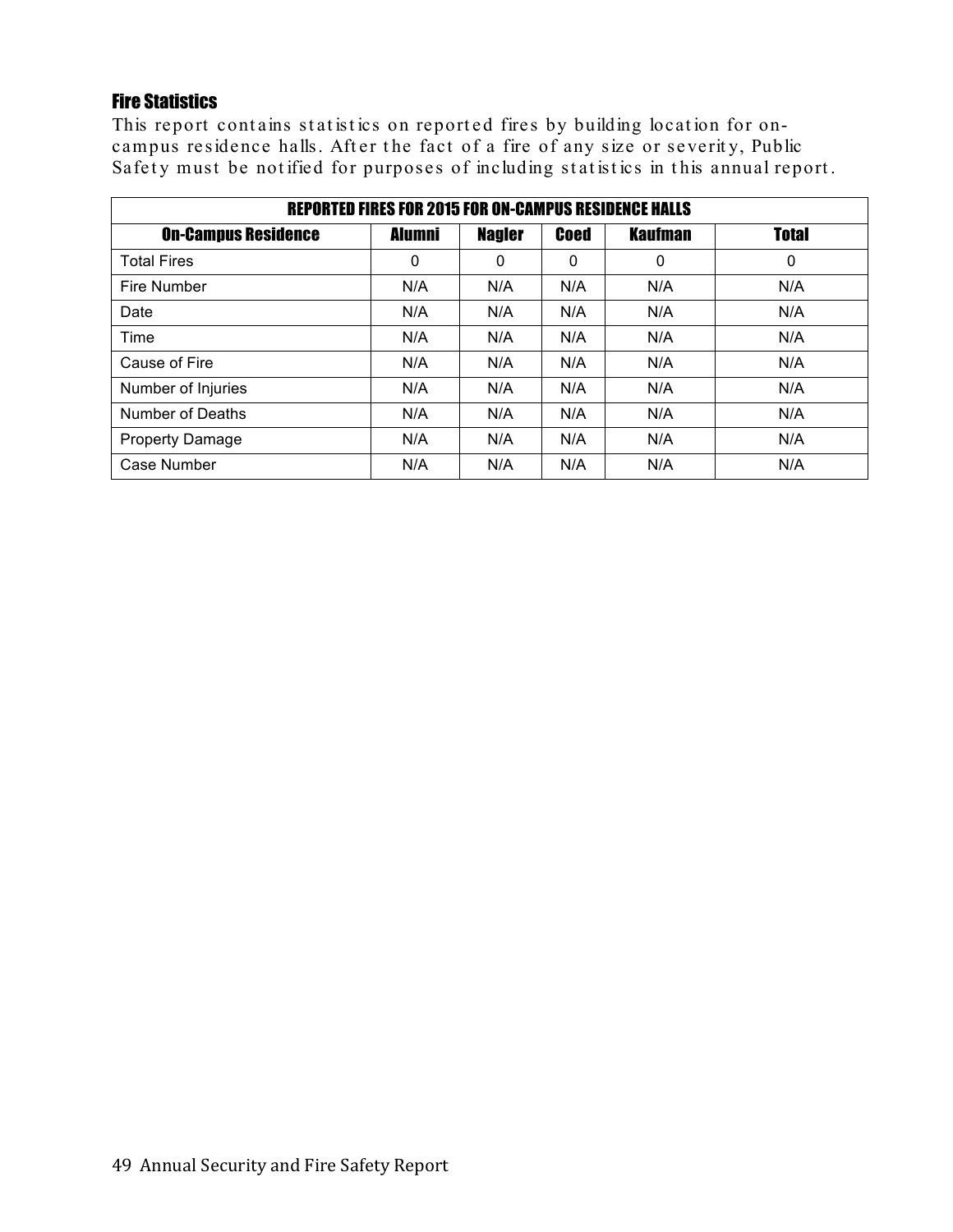# APPENDIX A – NEW YORK STATE SEX CRIMES

New York State Penal Law contains the following legal provisions relating to sexual assault, dating violence, domestic violence, and stalking. More specific information can be found in the New York State Penal Code, which is available online at:

ypdcrime.com/penal.law/part\_index.htm. These definitions are provided for educational and awareness purposes only. The definitions used for Clery Act reporting are listed in Appendix B. FIT's definitions for purposes of its College policies are provided in College policy: fit nyc.e du/ policie s / s afe t y-s e curit y/ s e xual-as s ault -s t alking-abuse.php.

CONSENT (NY Penal Law Section 130.05): Whether or not specifically stated, it is an element of every offense in Article 130 of the NY Penal Law that the sexual act was committed without consent of the victim

Lack of consent results from: forcible compulsion; or incapacity to consent; or where the offense charged is sexual abuse or forcible touching, any circumstances, in addition to forcible compulsion or incapacity to consent, in which the victim does not expressly or impliedly acquiesce in the actor's conduct; or where the offense charged is rape in the third degree or criminal sexual act in the third degree, in addition to forcible compulsion, circum stances under which, at the time of the act of intercourse, oral sexual conduct or anal sexual conduct, the victim clearly expressed that he or she did not consent to engage in such act, and a reasonable person in the actor's situation would have understood such person's words and acts as an expression of lack of consent to such act under all the circum stances.

A person is deemed incapable of consent when he or she is: less than 17 years old; or mentally disabled; or mentally incapacitated; or physically helpless; or committed to the care and custody of the state department of corrections and community supervision or a hospital and the actor is an employee who knows or reasonably should know that such person is committed to the care and custody or supervision of such department or hospital; or committed to the care and custody of a local correctional facility and the actor is an employee, not married to such person, who knows or reasonably should know that such person is committed to the care and custody of such facility; or committed to or placed with the office of children and family services and in residential care, and the actor is an employee, not married to such person, who knows or reasonably should know that such person is committed to or placed with such office of children and family services and in residential care; or a client or patient and the actor is a health care provider or mental health care provider charged with rape in the third degree, criminal sexual act in the third degree, aggravated sexual abuse in the fourth degree, or sexual abuse in the third degree as defined in, and the act of sexual conduct occurs during a treatment session, consultation, interview, or examination; or a resident or inpatient of a residential facility operated, licensed or certified by (i) the office of mental health; (ii) the office for people with developmental disabilities; or (iii) the office of alcoholism and substance abuse services, and the actor is an employee of the facility not married to such resident or inpatient.

**SEXUAL ASSAULT:** New York State does not specifically define sexual assault.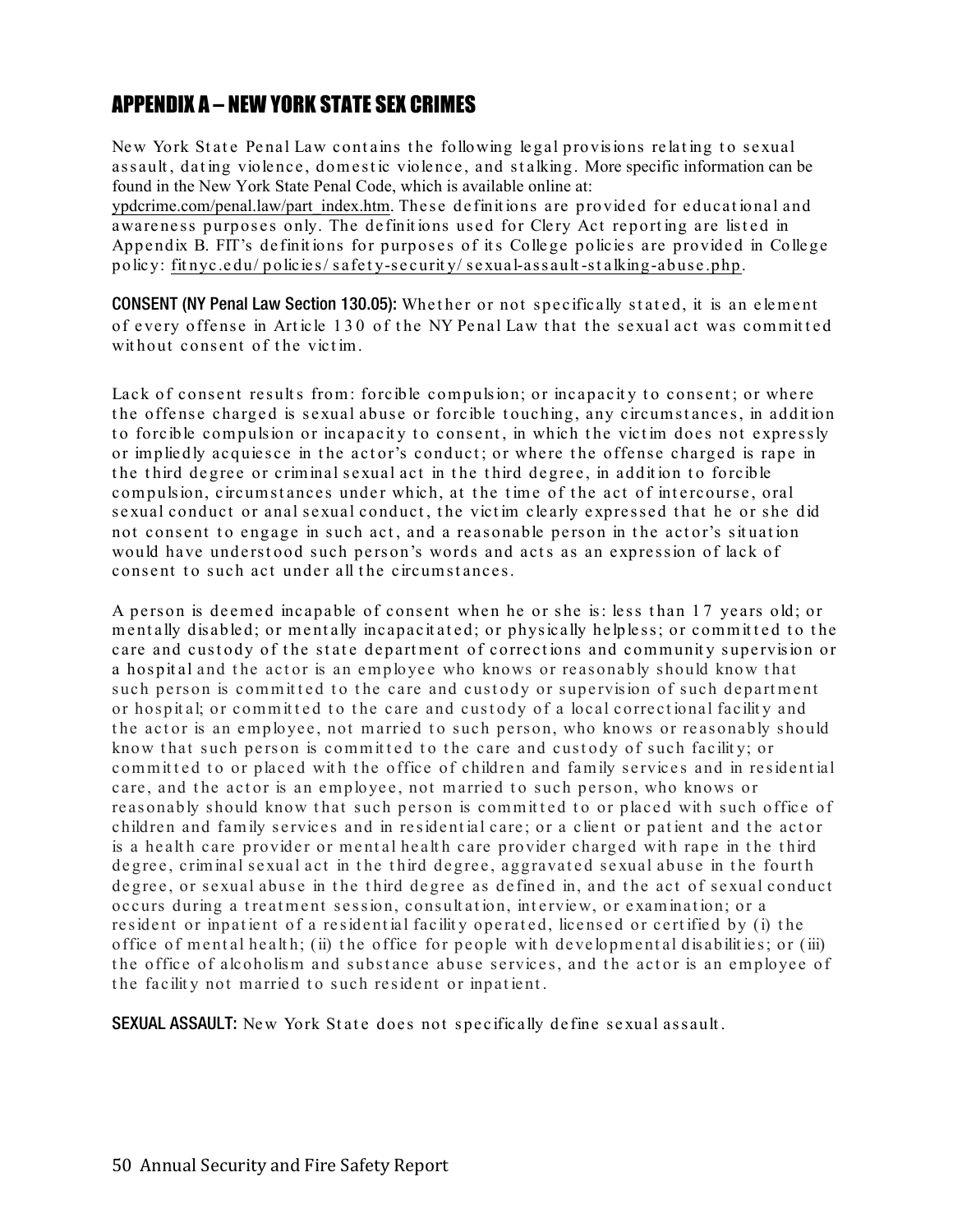**SEXUAL MISCONDUCT (NY Penal Law Section 130.20):** When a person (1) engages in sexual intercourse with another person without such person's consent; or  $(2)$  engages in oral s exual conduct or anal s exual conduct without such person's consent; or (3) engages in sexual conduct with an animal or a dead human body.

RAPE IN THE THIRD DEGREE (NY Penal Law Section 130.25): When a person (1) engages in sexual intercourse with another person who is incapable of consent by reason of some factor other than being less than seventeen years old; (2) Being twenty-one years old or more, engages in sexual intercourse with another person less than seventeen years old; or (3) engages in sexual intercourse with another person without such person's consent where such lack of consent is by reason of some factor other than incapacity to consent.

RAPE IN THE SECOND DEGREE (NY Penal Law Section 130.30): When a person (1) being 18 years old or more, engages in sexual intercourse with another person less than 15 years old; or  $(2)$  engages in sexual intercourse with another person who is incapable of consent by reason of being mentally disabled or mentally incapacitated. It is an affirmative de fense to the crime of rape in the second degree the defendant was less than four years older than the victim at the time of the act.

RAPE IN THE FIRST DEGREE (NY Penal Law Section 130.35): When a person engages in sexual intercourse with another person  $(1)$  by forcible compulsion; or  $(2)$  Who is incapable of consent by reason of being physically helpless; or (3) who is less than 11 years old; or (4) who is less than 13 years old and the actor is 18 years old or more.

CRIMINAL SEXUAL ACT IN THE THIRD DEGREE (NY Penal Law Section 130.40): When a person engages in oral or anal sexual conduct  $(1)$  with a person who is incapable of consent by reason of some factor other than being less than 17 years old; (2) being 21 years old or more, with a person less than 17 years old; (3) with another person without such person's consent where such lack of consent is by reason of some factor other than incapacity to consent.

CRIMINAL SEXUAL ACT IN THE SECOND DEGREE (NY Penal Law Section 130.45): When a person engages in oral or anal sexual conduct with another person  $(1)$  and is 18 years or more and the other person is less than 15 years old; or  $(2)$  who is incapable of consent by reason of being mentally disabled or mentally incapacitated. It is an affirmative defense that the defendant was less than four years older than the victim at the time of the act.

CRIMINAL SEXUAL ACT IN THE FIRST DEGREE (NY Penal Law Section 130.50): When a person engages in oral or anal sexual conduct with another person  $(1)$  by forcible compulsion;  $(2)$  who is incapable of consent by reason of being physically helpless;  $(3)$  who is less than 11 years old; or  $(4)$  who is less than 13 years old and the actor is 18 years old or more.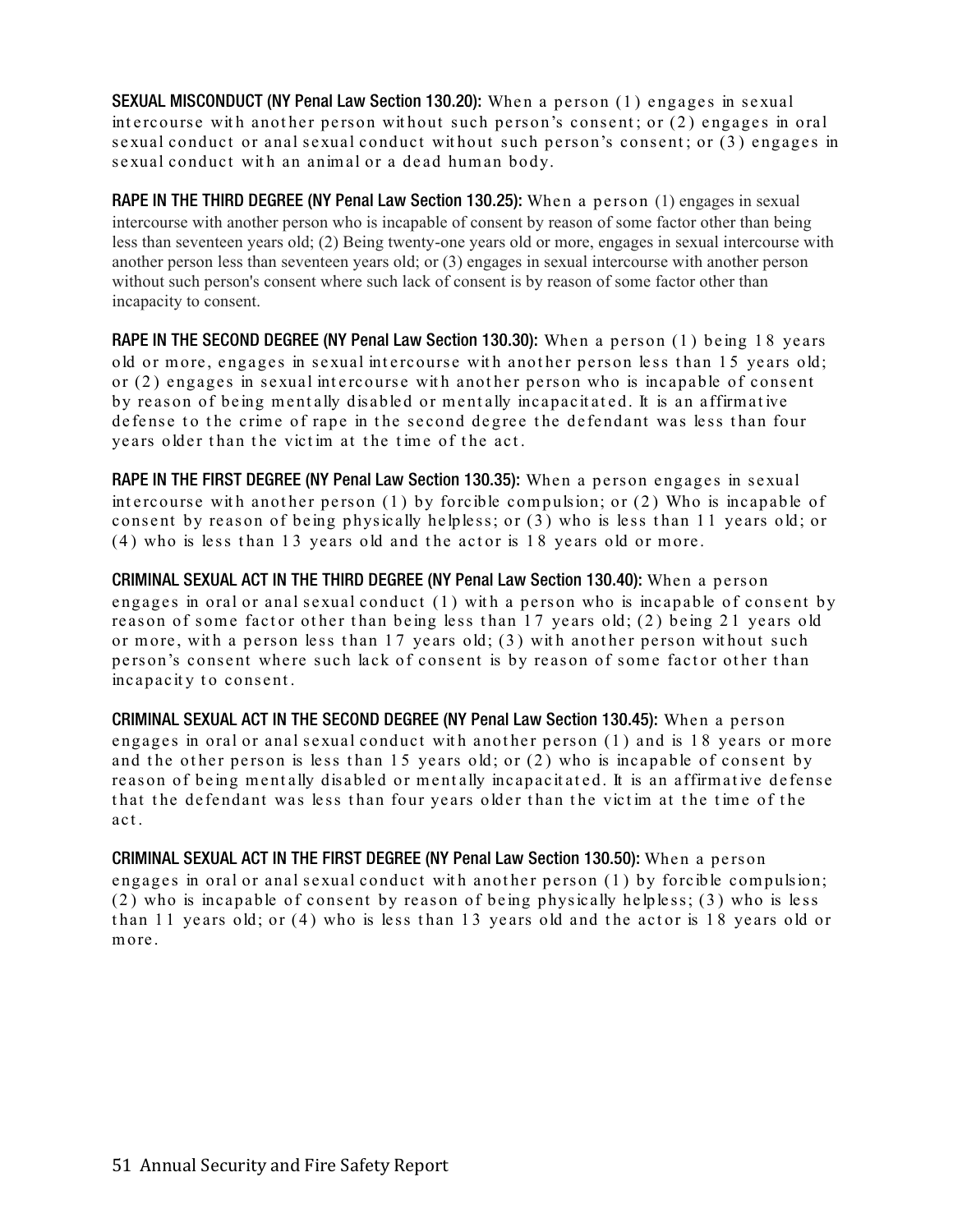FORCIBLE TOUCHING (NY Penal Law Section 130.52): When a person intentionally, and for no legit imate purpose, forcibly touches the sexual or other intimate parts of another person for the purpose of degrading or abusing such person; or for the purpose of gratifying the actor's sexual desire; or subjects another person to sexual contact for the purpose of gratifying the actor's sexual desire and with intent to degrade or abuse such other person while such other person is a passenger on a bus, train, or subway car operated by any transit agency, authority or company, public or private, whose operation is authorized by New York state or any of its political subdivisions. Forcible touching includes squeezing, grabbing, or pinching.

PERSISTENT SEXUAL ABUSE (NY Penal Law Section 130.53): When a person commits a crime of forcible touching, or second or third degree sexual abuse, and, within the previous ten year period, excluding any time during which such person was incarcerated for any reason, has been convicted two or more times, in separate criminal transactions for which sentence was imposed on separate occasions, of forcible touching, sexual abuse in the third degree, sexual abuse in the second degree, or any offense in Article 130, of which the commission or attempted commission thereof is a felony.

SEXUAL ABUSE IN THE THIRD DEGREE (NY Penal Law Section 130.55): When a person subjects another person to sexual contact without the latter's consent. It is an affirmative de fense that (1) such other person's lack of consent was due solely to incapacity to consent by reason of being less than  $17$  years old; and  $(2)$  such other person was more than 14 years old and  $(3)$  the defendant was less than five years older than such other person.

SEXUAL ABUSE IN THE SECOND DEGREE (NY Penal Law Section 130.60): When a person subjects another person to sexual contact and when such other person is (1) incapable of consent by reason of some factor other than being less than  $17$  years old; or  $(2)$  less than 14 years old.

SEXUAL ABUSE IN THE FIRST DEGREE (NY Penal Law Section 130.65): When a person subjects another person to sexual contact  $(1)$  by forcible compulsion; or  $(2)$  when the other person is incapable of consent by reason of being physically helpless; or (3) when the other person is less than  $11$  years old; or  $(4)$  when the other person is less than  $13$ years old and the actor it 21 years old or older.

AGGRAVATED SEXUAL ABUSE IN THE FOURTH DEGREE (NY Penal Law Section 130.65-a): When a person inserts a (1) foreign object in the vagina, ure thra, penis, rectum or anus of another person and the other person is incapable of consent by reason of some factor other than being less than 17 years old; or  $(2)$  finger in the vagina, ure thra, penis, rectum or anus of another person causing physical injury to such person and such person is incapable of consent by reason of some factor other than being less than 17 years old. Conduct performed for a valid medical purpose does not violate the provisions of this section.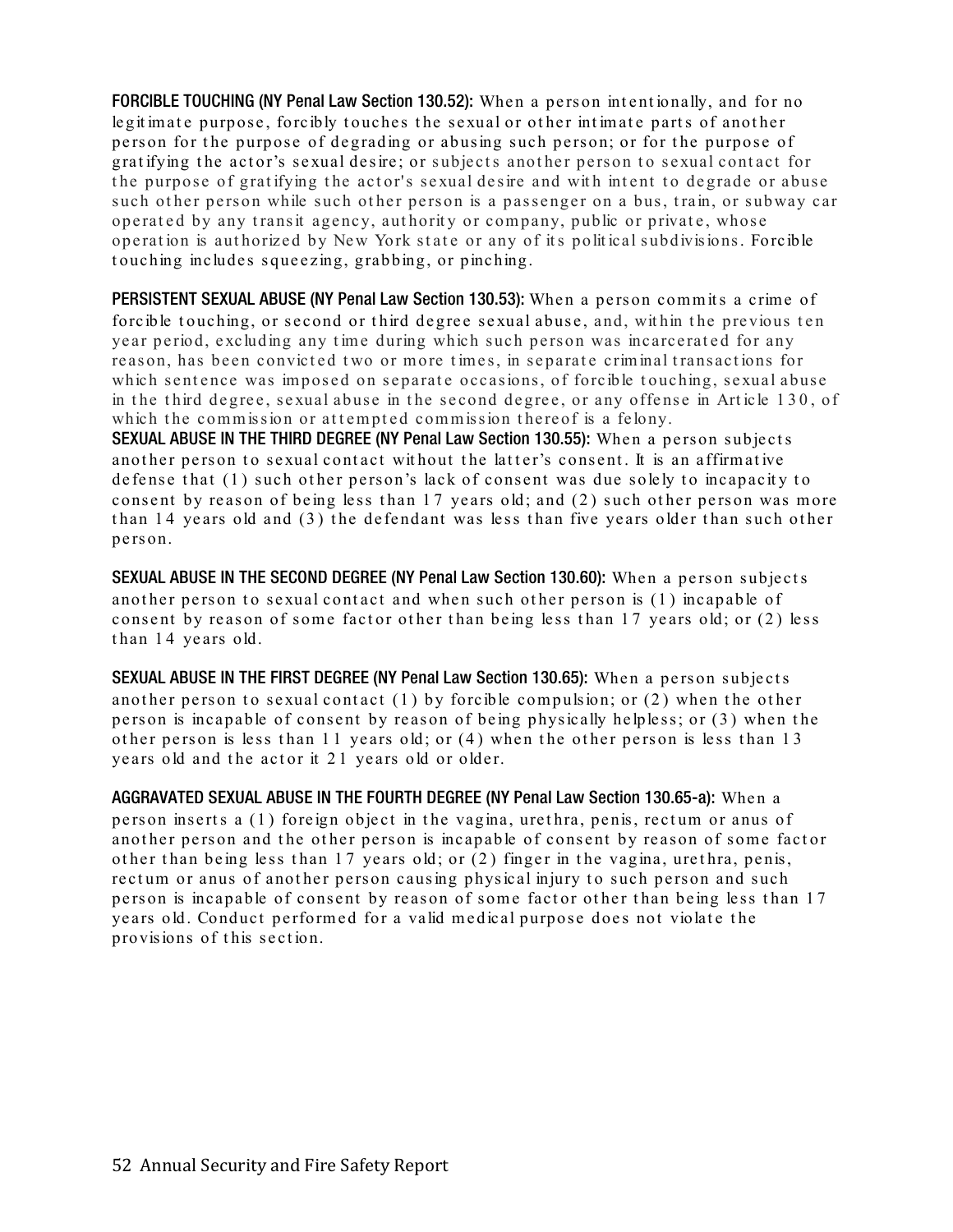AGGRAVATED SEXUAL ABUSE IN THE THIRD DEGREE (NY Penal Law Section 130.66): When a person inserts a foreign object in the vagina, ure thra, penis, rectum or anus of another person  $(1)(a)$  by forcible compulsion; (b) when the other person is incapable of consent by reason of being physically helpless; or (c) when the other person is less than 11 years old; or  $(2)$  causing physical injury to such person and such person is incapable of consent by reason of being mentally disabled or mentally incapacitated. Conduct performed for a valid medical purpose does not violate the provisions of this section.

AGGRAVATED SEXUAL ABUSE IN THE SECOND DEGREE (NY Penal Law Section 130.67): When a person inserts a finger in the vagina, urethra, penis, rectum or anus of another person causing physical injury to such person by  $(1)$  forcible compulsion; or  $(2)$  when the other person is incapable of consent by reason of being physically helpless; or  $(3)$  when the other person is less than 11 years old. Conduct performed for a valid medical purpose does not violate the provisions of this section.

AGGRAVATED SEXUAL ABUSE IN THE FIRST DEGREE (NY Penal Law Section 130.70): When a person inserts a foreign object in the vagina, ure thra, penis, rectum or anus of another person causing physical injury to such person by  $(1)$  forcible compulsion; or  $(2)$  when the other person is incapable of consent by reason of being physically helpless; or (3) when the other person is less than 11 years old. Conduct performed for a valid medical purpose does not violate the provisions of this section.

COURSE OF SEXUAL CONDUCT AGAINST A CHILD IN THE SECOND DEGREE (NY Penal Law Section 130.80): When over a period of time, not less than three months, a person:  $(1)$  Engages in two or more acts of sexual conduct with a child less than 11 years old; or (2) being 18 years old or more engages in two or more acts of sexual conduct with a child less than 13 years old. A person may not be subsequently prosecuted for any other sexual offense involving the same victim unless the other charges offense occurred outside of the time period charged under this section.

COURSE OF SEXUAL CONDUCT AGAINST A CHILD IN THE FIRST DEGREE (NY Penal Law Section 130.75):

When a person over a period of time, not less than three months in duration,:  $(1)$ Engages in two or more acts of sexual conduct, which includes at least one act of s exual intercourse, oral sexual conduct, anal sexual conduct, or aggravated sexual contact, with a child less than 11 years old; or (2) being 18 years old or more engages in two or more acts of sexual conduct, which include at least one act of sexual intercourse, oral sexual conduct, anal sexual conduct, or aggravated sexual contact, with a child less than 13 years old. A person may not be subsequently prosecuted for any other sexual offense involving the same victim unless the other charges offense occurred outside of the time period charged under this section.

FACILITATING A SEX OFFENSE WITH A CONTROLLED SUBSTANCE (NY Penal Law Section 130.90): When a person: (1) knowingly and unlawfully possesses a controlled substance or any preparation, compound, mixture or substance that requires a prescription to obtain and administers such substance or preparation, compound, mixture or substance that requires a prescription to obtain to another person without such person's consent and with intent to commit against such person conduct constituting a felony defined in this Article 130; and (2) commits or attempts to commit such conduct constituting a fe lony de fine d in Art icle 1 3 0 .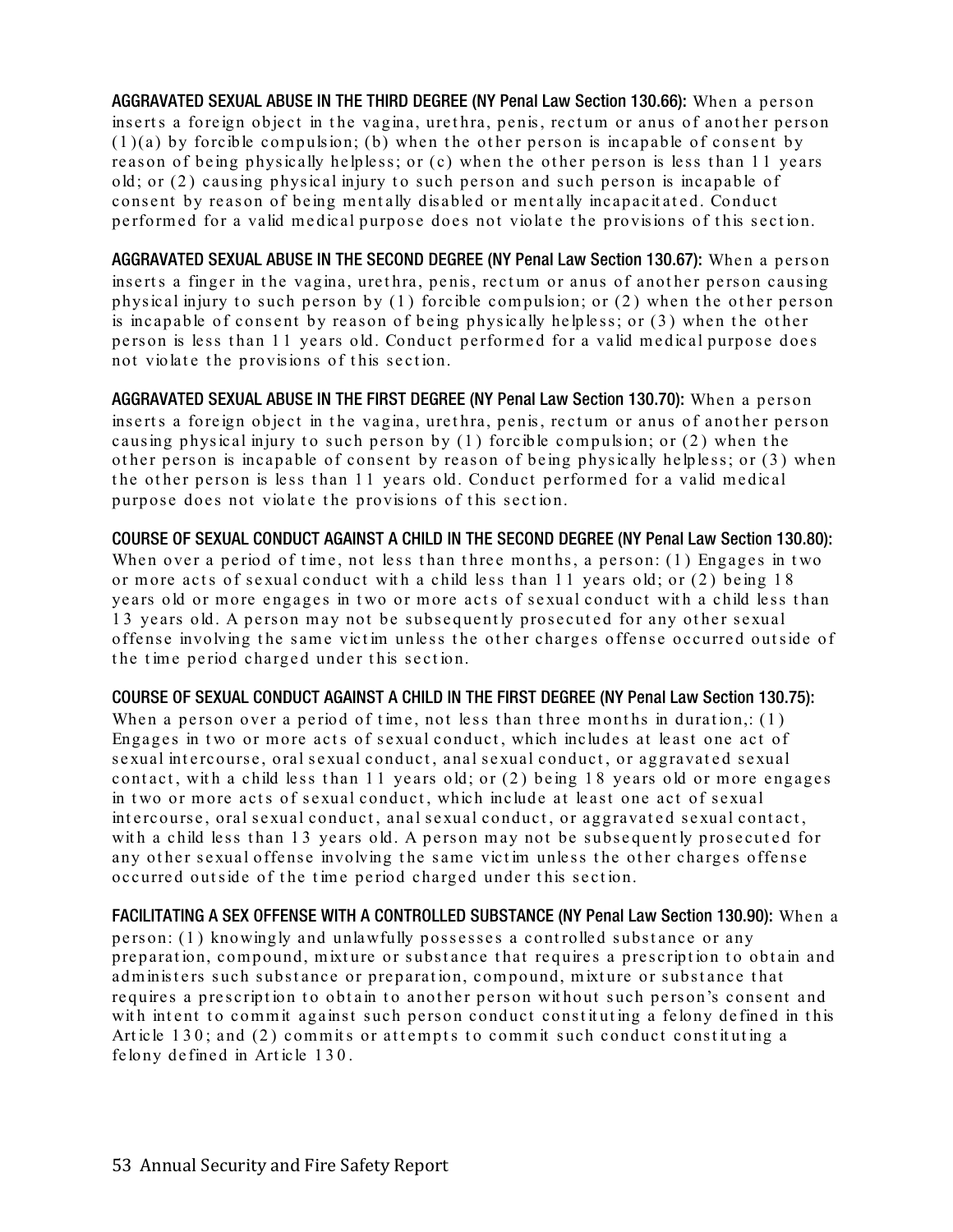**SEXUALLY MOTIVATED FELONY (NY Penal Law Section 130.91):** When a person commits a sexually motivated felony when he or she commits a specified offense for the purpose, in whole or substantial part, of his or her own direct sexual gratification. A "specified offense" is a felony of: assault in the first or second degree, gang assault in the first or second degree, stalking in the first degree, strangulation in the first or second degree, mans laughter in the first or second degree, murder in the first or second degree, aggravated murder, kidnapping in the first or second degree, burglary in the first, second, or third degree, arson in the first or second degree, robbery in the first, second, or third degree, promoting prostitution in the first or second degree, compelling prostitution, disseminating indecent material to minors in the first degree, use of a child in a sexual performance, promoting an obscene sexual performance by a child, promoting a sexual performance by a child, or any felony attempt or conspiracy to commit any of the foregoing offenses.

**INCEST IN THE THIRD DEGREE (NY Penal Law 255.25):** A person is guilty of incest in the third degree when he or she marries or engages in sexual intercourse, oral sexual conduct or anal sexual conduct with a person whom he or she knows to be related to him or her, whether through marriage or not, as an ancestor, descendant, brother or sister of either the whole or the half blood, uncle, aunt, nephew or niece.

**INCEST IN THE SECOND DEGREE (NY Penal Law 255.26):** A person is guilty of incest in the second degree when he or she commits the crime of rape in the second degree, or criminal sexual act in the second degree, against a person whom he or she knows to be related to him or her, whe the r through marriage or not, as an ancestor, descendant, brother or sister of either the whole or the half blood, uncle, aunt, nephew or niece.

**INCEST IN THE FIRST DEGREE (NY Penal Law 255.27):** A person is guilty of incest in the first degree when he or she commits the crime of rape in the first degree, or criminal sexual act in the first degree, against a person whom he or she knows to be related to him or her, whe ther through marriage or not, as an ancestor, descendant, brother or sister of either the whole or half blood, uncle, aunt, nephew or niece.

STALKING IN THE FOURTH DEGREE (NY Penal Law Section 120.45): When a person intentionally, and for no legitimate purpose, engages in a course of conduct directed at a specific person, and knows or reasonably should know that such conduct  $(1)$  is likely to cause reasonable fear of material harm to the physical health, safety or property of such person, a member of such person's immediate family or a third party with whom such person is acquainted; or (2) causes material harm to the mental or emotional health of such person, where such conduct consists of following, telephoning or initiating communication or contact with such person, a member of such person's immediate family or a third party with whom such person is acquainted, and the actor was previously clearly informed to cease that conduct; or  $(3)$  is likely to cause such person to reasonably fear that his or her employment, business or career is threatened, where such conduct consists of appearing, telephoning or initiating communication or contact at such person's place of employment or business, and the actor was previously clearly informed to cease that conduct. "Following" shall include the unauthorized tracking of such person's movements or location through the use of a global positioning system or other device.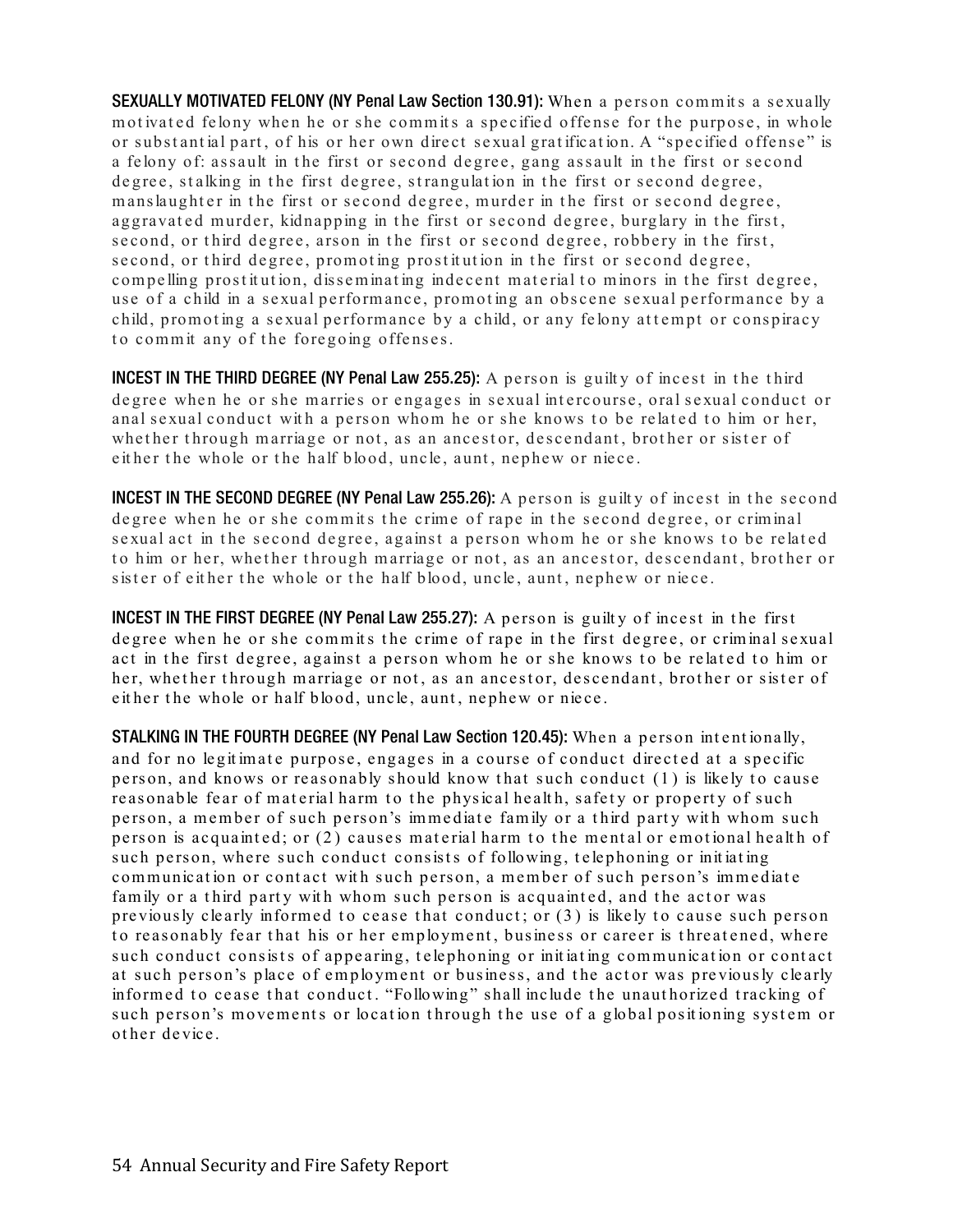**STALKING IN THE THIRD DEGREE (NY Penal Law Section 120.50):** When a person (1) Commits the crime of stalking in the fourth degree against any person in three or more separate trans actions, for which the actor has not been previously convicted; or (2) commits the crime of stalking in the fourth degree against any person, and has previously been convicted, within the preceding ten years of a specified predicate crime and the victim of such specified predicate crime is the victim, or an immediate family member of the victim, of the present offense; or  $(3)$  with an intent to harass, annoy or alarm a specific person, intentionally engages in a course of conduct directed at such person which is likely to cause such person to reasonably fear physical injury or serious physical injury, the commission of a sex offense against, or the kidnapping, unlawful imprisonment or death of such person or a member of such person's immediate family; or (4) commits the crime or stalking in the fourth degree and has previously been convicted within the preceding ten years of stalking in the fourth degree.

STALKING IN THE SECOND DEGREE (NY Penal Law Section 120.55): When a person: (1) Commits the crime of stalking in the third degree and in the course of and furtherance of the commission of such offense: (a) displays, or possesses and threatens the use of, a fire arm, pistol, revolver, rifle, shot gun, machine gun, electronic dart gun, electronic stun gun, cane sword, billy, blackjack, bludge on, plastic knuckles, met al knuckles, chuka stick, sand bag, sand club, slingshot, shuriken, "Kung Fu Star," dagger, dangerous knife, dirk, razor, stiletto, imitation pistol, dangerous instrument, deadly instrument or deadly weapon; or (b) displays what appears to be a pistol, revolver, rifle, shot gun, machine gun or other fire arm; or  $(2)$  commits the crime of stalking in the third degree against any person, and has previously been convicted, within the preceding five years, of a specified predicate crime, and the victim of such specified predicate crime is the victim, or an immediate family member of the victim, of the present offense; or (3) commits the crime of stalking in the fourth degree and has previously been convicted of stalking in the third degree against any person; or  $(4)$  being 21 years of age or older, repeatedly follows a person under the age of fourteen or engages in a course of conduct or repeatedly commits acts over a period of time intentionally placing or at t empting to place such person who is under the age of fourteen in reasonable fear of physical injury, serious physical injury or death; or (5) commits the crime of stalking in the third degree, against ten or more persons, in ten or more separate transactions, for which the actor has not been previously convicted.

STALKING IN THE FIRST DEGREE (NY Penal Law Section 120.60): When a person commits the crime of stalking in the third degree or stalking in the second degree and, in the course and furtherance thereof, he or she intentionally or recklessly causes physical injury to the victim of such crime or commits a misdemeanor sex offense, a felony rape in the second or third degree, a felony criminal sexual act in the second or third degree, or a fe lony fe m ale ge nit al m ut ilat ion.

DATING VIOLENCE: New York State does not specifically define "dating violence." However, under New York Law, intimate relationships are covered by the definition of domestic violence when the act constitutes a crime listed elsewhere in this document and is committed by a person in an "intimate relationship" with the victim. See "Family or Household Member" for definition of "intimate relationship."

DOMESTIC VIOLENCE (NY Social Services Law 459-a; NY Criminal Procedure Law Section 530.11): Ne w York state does not specifically define "domestic violence" within its Penal Law.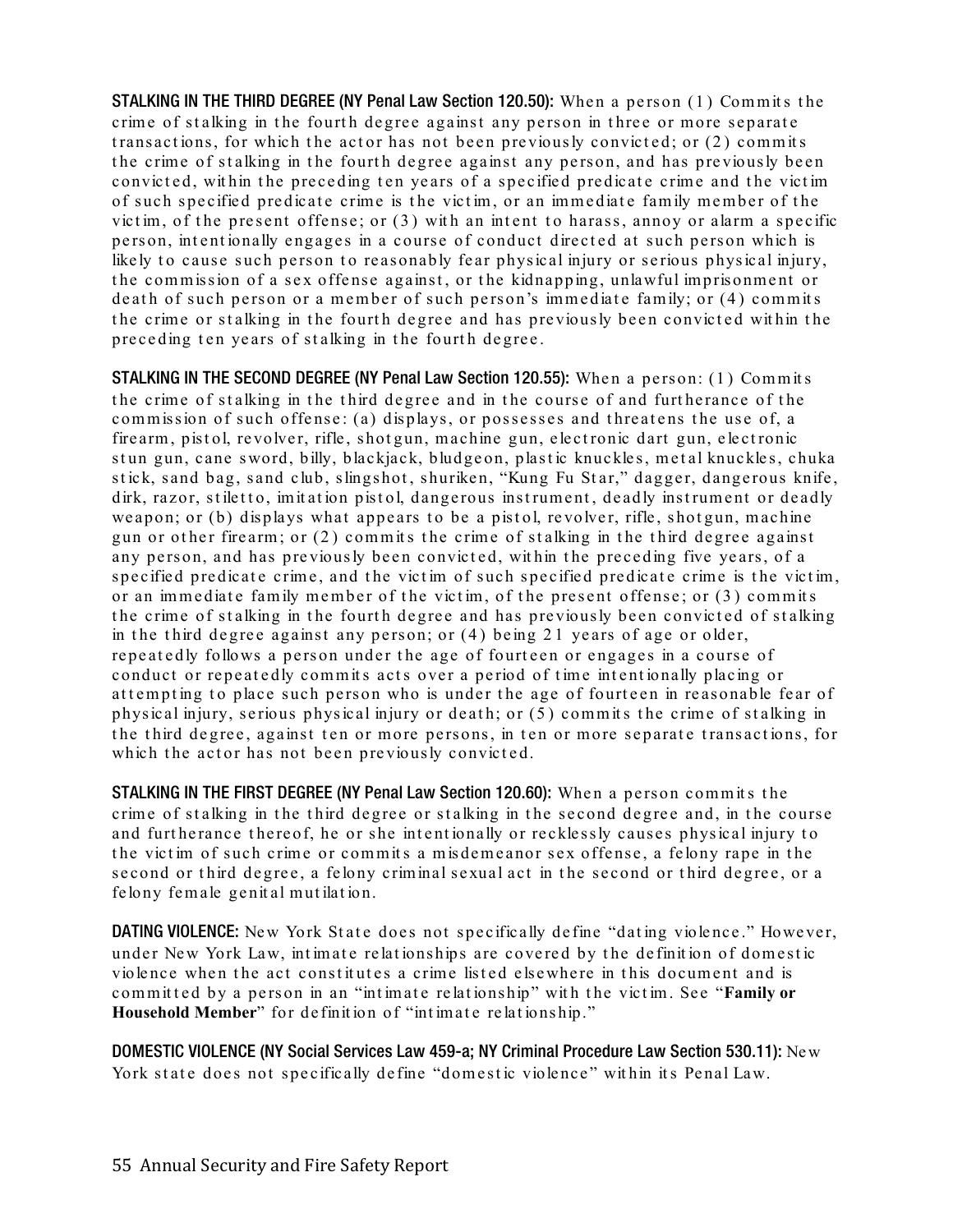However, it does define domestic violence in the Social Services Law under the Dom est ic Violence Prevention Act. A "victim of domestic violence" under that law means any person over the age of sixteen, any married person or any parent accompanied by his or her minor child or children in situations in which such person or such person's child is a victim of an act which would constitute a violation of the penal law, including, but not limited to acts constituting disorderly conduct, harassment, aggravated harassment, sexual misconduct, forcible touching, sexual abuse, stalking, criminal mischief, menacing, reckless endangerment, kidnapping, assault, attempted assault, attempted murder, criminal obstruction of breathing or blood circulation, or strangulation; and (i) such act or acts have resulted in actual physical or emotional injury or have created a substantial risk of physical or emotional harm to such person or such person's child; and (ii) such act or acts are or are alleged to have been committed by a family or household member.

- A **family or household member** is defined as persons related by consanguinity or affinity; Persons legally married to one another; Persons formerly married to one another regardless of whether they still reside in the same household; Persons who have a child in common regardless of whether such persons are married or have lived together at any time; Unrelated persons who are continually or at regular intervals living in the same household or who have in the past continually or at regular intervals lived in the same household; Persons who are not related by consanguinity or affinity and who are or have been in an intimate relationship regardless of whether such persons have lived together at any time; or any other category of individuals deemed to be a victim of domestic violence as defined by the office of children and family services in regulation. Factors that may be considered in determining whether a relationship is an "intimate relationship" include, but are not limited to: the nature or type of relationship regardless of whether the relationship is sexual in nature; the frequency of interaction between the persons; and the duration of the relationship. Neither a casual acquaintance nor ordinary fraternization between two individuals in business or social contexts shall be deemed to constitute an "intimate relationship".
- A parent means natural or adoptive parent or any individual lawfully charged with a m inor child's care or custody.

Further, under the NY Criminal Procedure Law Section 530.11, the family courts and the criminal courts have concurrent jurisdiction over any proceeding concerning: acts which would constitute disorderly conduct (including disorderly conduct not in a public place), harassment in the first degree, harassment in the second degree, aggravated haras sment in the second degree, sexual misconduct, for cible touching, sexual abuse in the third degree, sexual abuse in the second degree, stalking in the first degree. stalking in the second degree, stalking in the third degree, stalking in the fourth degree, criminal mischief, menacing in the second degree, menacing in the third degree, reckless endangerment, strangulation in the first degree, strangulation in the second degree, criminal obstruction of breathing or blood circulation, assault in the second degree, assault in the third degree, an attempted assault, identity theft in the first degree, identity theft in the second degree, identity theft in the third degree, grand larceny in the fourth degree, grand larceny in the third degree or coercion in the second degree, between spouses or former spouses, or between parent and child, or bet ween members of the same family or household except that if the respondent would not be criminally responsible by reason of age, then the family court shall have exclusive jurisdiction over such proceeding. Not withstanding a complainant's election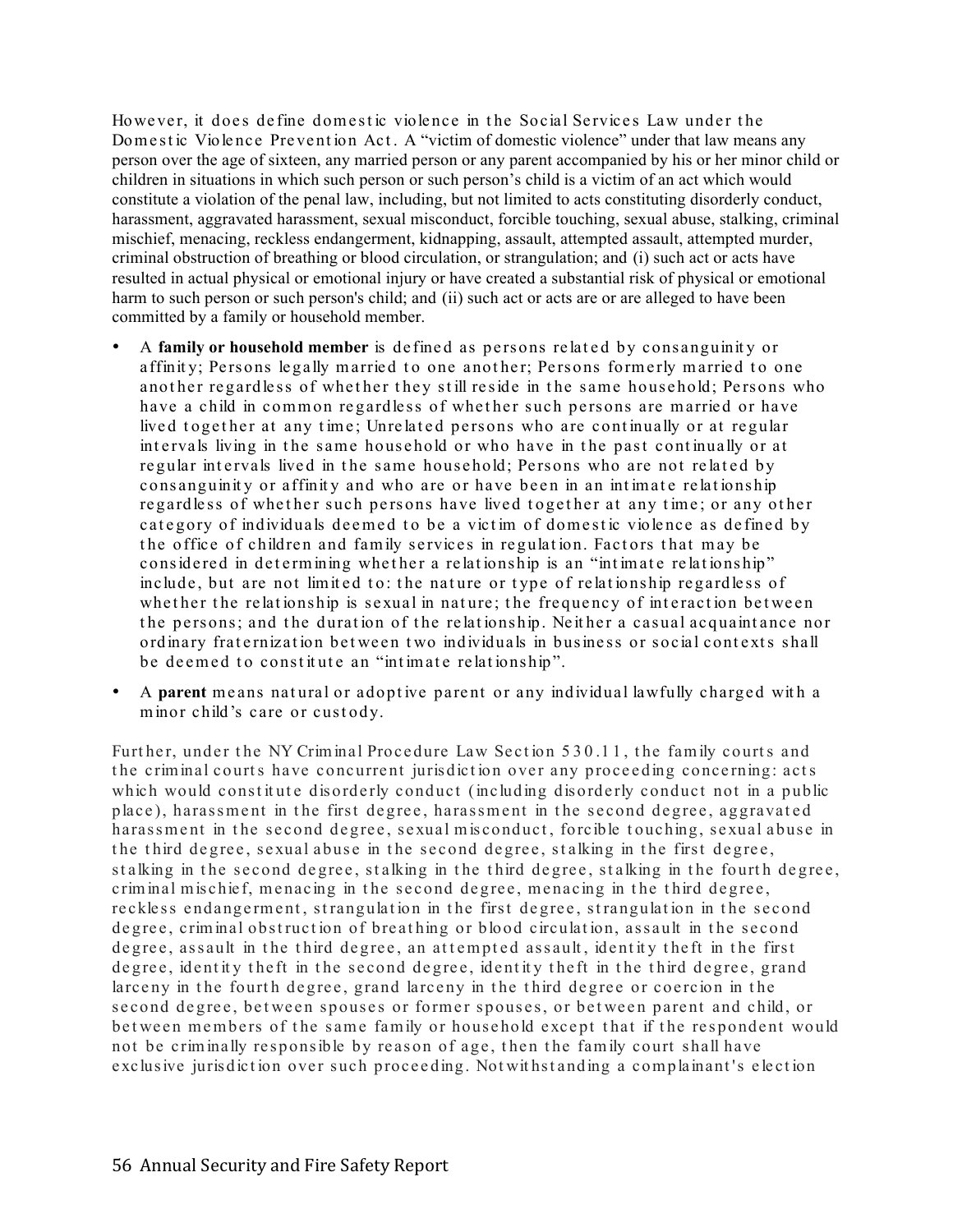to proceed in family court, the criminal court shall not be divested of jurisdiction to hear a family offense proceeding pursuant to this section.

- Members of the same family or household with respect to a proceeding in the criminal courts means: persons related by consanguinity or affinity; persons legally married to one another; persons formerly married to one another regardless of whether they still reside in the same household; persons who have a child in common, regardless of whether such persons have been married or have lived together at any time; and persons who are not related by consanguinity or affinity and who are or have been in an intimate relationship regardless of whether such persons have lived together at any time. Factors the court may consider in determining whether a relationship is an "intimate relationship" include but are not limited to: the nature or type of relat ionship, regardless of whet her t he relat ionship is sexual in nat ure; t he frequency of interaction between the persons; and the duration of the relationship. Neither a casual acquaintance nor ordinary fraternization bet ween two individuals in business or social contexts shall be deemed to constitute an "intimate relationship".
- More information on New York's special courts for domestic violence and int egrat ed domest ic violence is available online at : https://www.nycourts.gov/courts/family-violence/index.shtml.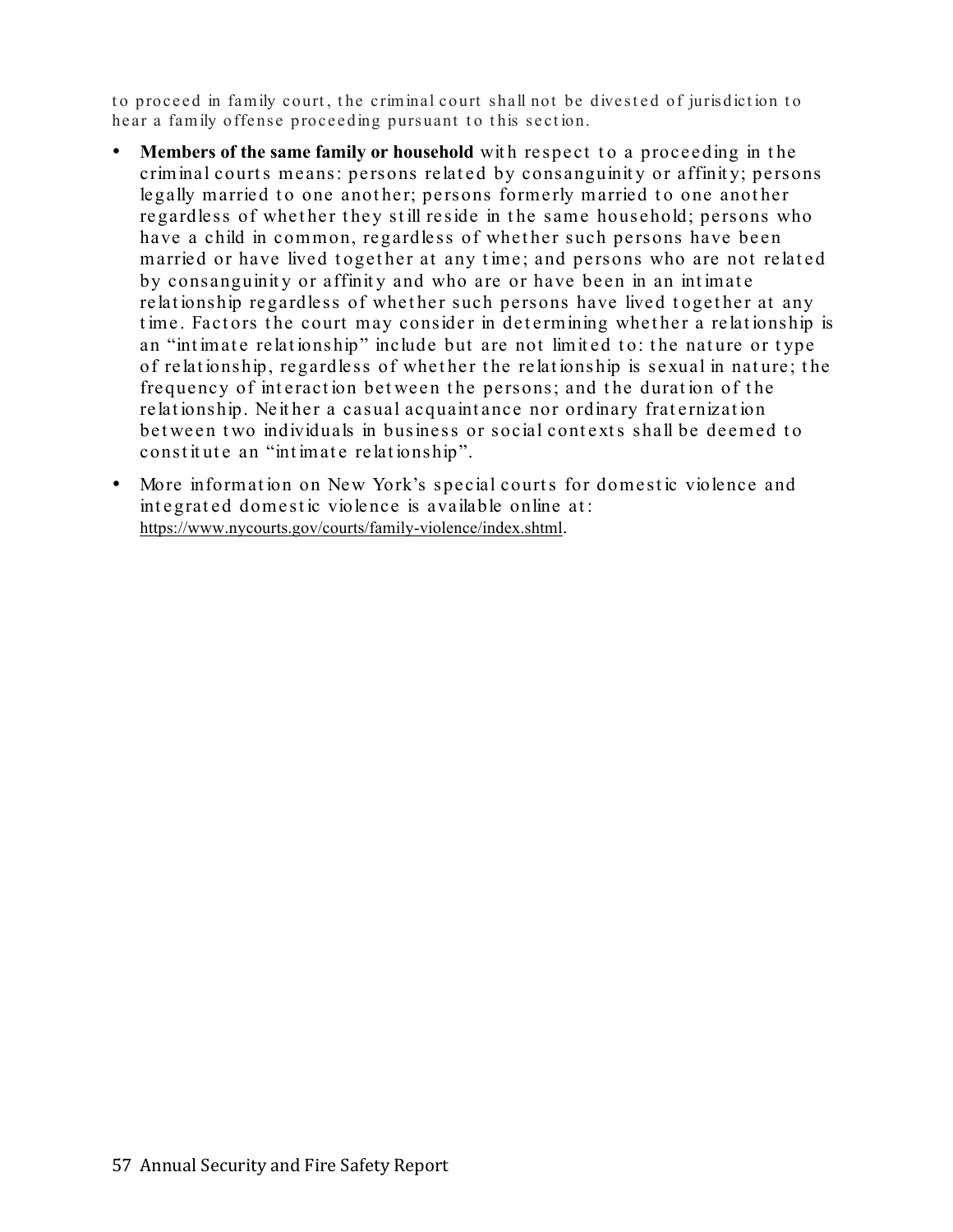# APPENDIX B – CLERY ACT REPORTABLE CRIMES

The definitions that follow are the definitions used for reporting statistics in compliance with the Clery Act. Please note that these definitions are standardized for use by all reporting institutions across the country to comply with the Clery Act; therefore, these definitions may differ both from how FIT policies define certain offenses and/or how local jurisdictions may define criminal offenses.

### 1. Criminal Offenses Definitions

**Criminal Homicide – Murder and Non-negligent Manslaughter:** The willful (non-negligent) killing of one human being by another. It includes any death caused by injuries received in a fight, argument, quarrel, assault, or the commission of a crime.

**Criminal Homicide – Manslaughter by Negligence:** The killing of another person through gross negligence. It includes any death caused by the gross negligence of another. In other words, it's something that a reasonable and prudent person would not do.

**Sexual Assault:** Any sexual act directed against another person, without consent of the victim, including instances where the victim is incapable of giving consent. Under the Clery Act, there are four types of sexual assault, defined as follows:

- **Rape:** The penetration, no matter how slight, of the vagina or anus, with any body part of object, or oral penetration by a sex organ of another person, without the consent of the victim. This offense includes the rape of both males and females. It includes, regardless of the age of the victim, if the victim did not consent or if the victim was incapable of giving consent.
- **Fondling**: The touching of the private body parts of another person for the purpose of sexual gratification, without the consent of the victim, including instances where the victim is incapable of giving consent because of his/her age or because of his/her temporary or permanent mental incapacity.
- **Incest**: Sexual intercourse between persons who are related to each other with the degrees wherein marriage is prohibited by law.
- **Statutory Rape:** Sexual intercourse with a person who is under the statutory age of consent.

Robbery: The taking or attempting to take anything of value from the care, custody, or control of a person or persons by force or threat of force or violence and/or by putting the victim in fear. The essential elements of a robbery are that it is committed in the presence of a victim (usually the owner or person having custody of the property), the victim is directly confronted by the perpetrator, the victim is threatened with force or put in fear that force will be used, and involves a Theft or Larceny.

**Aggravated Assault:** An unlawful attack by one person upon another for the purpose of inflicting severe or aggravated bodily injury. It includes assaults or attempts to kill or Murder; poisoning (including the use of date rape drugs); assault with a dangerous or deadly weapon; maiming; mayhem; assault with explosives; and assault with disease (as in cases when the offender is aware that he or she is infected with a deadly disease and deliberately attempts to inflict the disease by biting, spitting, etc.).

**Burglary:** The unlawful entry of a structure to commit a felony or theft. There must be evidence of unlawful entry (trespass). This means that the person did not have the right to be in the structure at the time the incident occurred. The unlawful entry must occur within a structure, which is defined as having four walls, a roof, and a door. The structure must have been unlawfully entered to commit a felony or a theft. If the intent was not to commit a felony or a theft, the incident is not a Burglary.

**Motor Vehicle Theft:** The theft or attempted theft of a motor vehicle. It includes theft of any self-propelled vehicle that runs on land surface and not on rails. It includes incidents where automobiles are taken by persons not having lawful access even if the vehicles are later abandoned.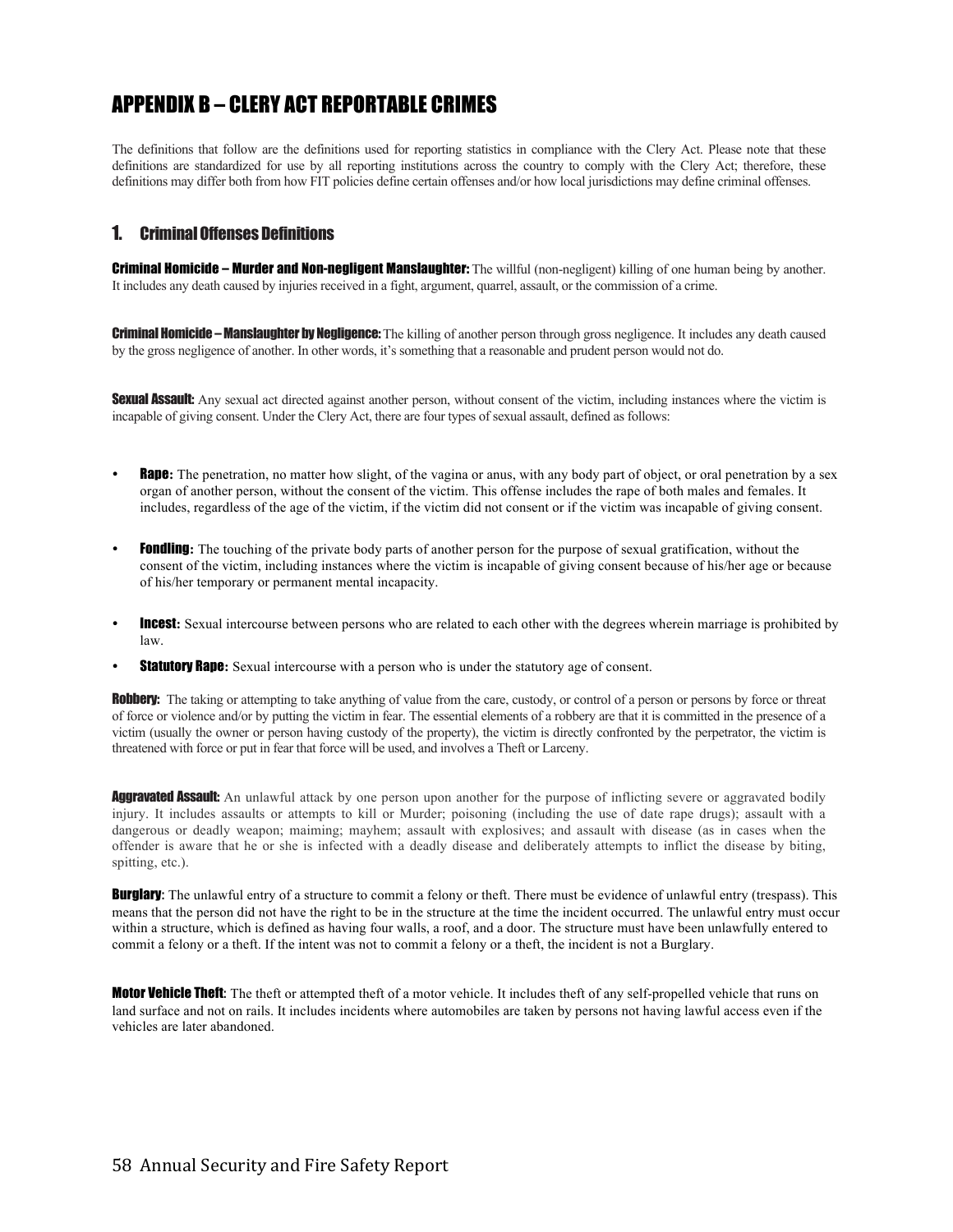Arson**:** Any willful or malicious burning or attempt to burn, with or without intent to defraud, a dwelling house, public building, motor vehicle or aircraft, personal property of another, etc. Arson only includes fires determined to have been willfully or maliciously set. Arson includes attempts to burn, any fire that investigation determines to meet this definition regardless of property damage value, and incidents where an individual willfully or maliciously burns his or her own property.

### 2. Hate Crimes Definitions

**Hate Crime:** a criminal offense that manifest evidence that the victim was intentionally selected because of the perpetrator's bias against the victim.

Hate Crimes are reported under the Clery Act for any of the Criminal Offenses listed above in Section 1, as well as the following:

- **Larceny-Theft:** The unlawful taking, carrying, leading, or riding away of property from the possession or constructive possession of another. Constructive possession is the condition in which a person does not have physical custody or possession but is in a position to exercise dominion or control over a thing.
- **Simple Assault:** An unlawful physical attack by one person upon another where neither the offender displays a weapon, nor the victim suffers obvious severe or aggravated bodily injury involving apparent broken bones, loss of teeth, possible internal injury, severe laceration, or loss of consciousness. It includes all assaults that do not involve the use of a firearm, knife, cutting instrument or other dangerous weapon, and in which the victim did not sustain serious or aggravated injuries.
- **Intimidation:** To unlawfully place another person in reasonable fear of bodily harm through the use of threatening words and/or other conduct, but without displaying a weapon or subjecting the victim to actual physical attack. A person is assumed to be in "reasonable fear" if he or she reports threatening words or other conduct to law enforcement personnel.
- **Destruction/Damage/Vandalism of Property:** To willfully or maliciously destroy, damage, deface, or otherwise injure real or personal property without the consent of the owner or the person having custody or control of it.

Hate Crimes are reported under the Clery Act on the following categories of bias:

- **Race:** A preformed negative attitude toward a group of persons who possess common physical characteristics, e.g., color of skin, eyes, and/or hair; facial features, etc., genetically transmitted by descent and heredity which distinguish them as a distinct division of humankind, e.g., Asians, blacks or African Americans, whites.
- **Religion:** A preformed negative opinion or attitude toward a group of persons who share the same religious beliefs regarding the origin and purpose of the universe and the existence or nonexistence of a supreme being, e.g., Catholics, Jews, Protestants, atheists.
- **Sexual Orientation**: A preformed negative opinion or attitude toward a group of persons based on their actual or perceived sexual orientation. Sexual Orientation is the term for a person's physical, romantic, and/or emotional attraction to members of the same and/or opposite sex, including lesbian, gay, bisexual, and heterosexual (straight) individuals.
- **Gender**: A preformed negative opinion or attitude toward a person or group of persons based on their actual or perceived gender, e.g., male or female.
- **Gender Identity**: A preformed negative opinion or attitude toward a person or group of persons based on their actual or perceived gender identity, e.g., bias against transgender or gender non-conforming individuals. Gender non-conforming describes a person who does not conform to the gender-based expectations of society, e.g., a woman dressed in traditionally male clothing or a man wearing makeup. A gender non-conforming person may or may not be a lesbian, gay, bisexual, or transgender person but may be perceived as such.
- **Ethnicity**: A preformed negative opinion or attitude toward a group of people whose members identify with each other, with each other, through a common heritage, often consisting of a common language, common culture (often including a (often including a shared religion) and/or ideology that stresses common ancestry. The concept of ethnicity differs from the ethnicity differs from the closely related term "race" in that "race" refers to a grouping based mostly upon biological criteria,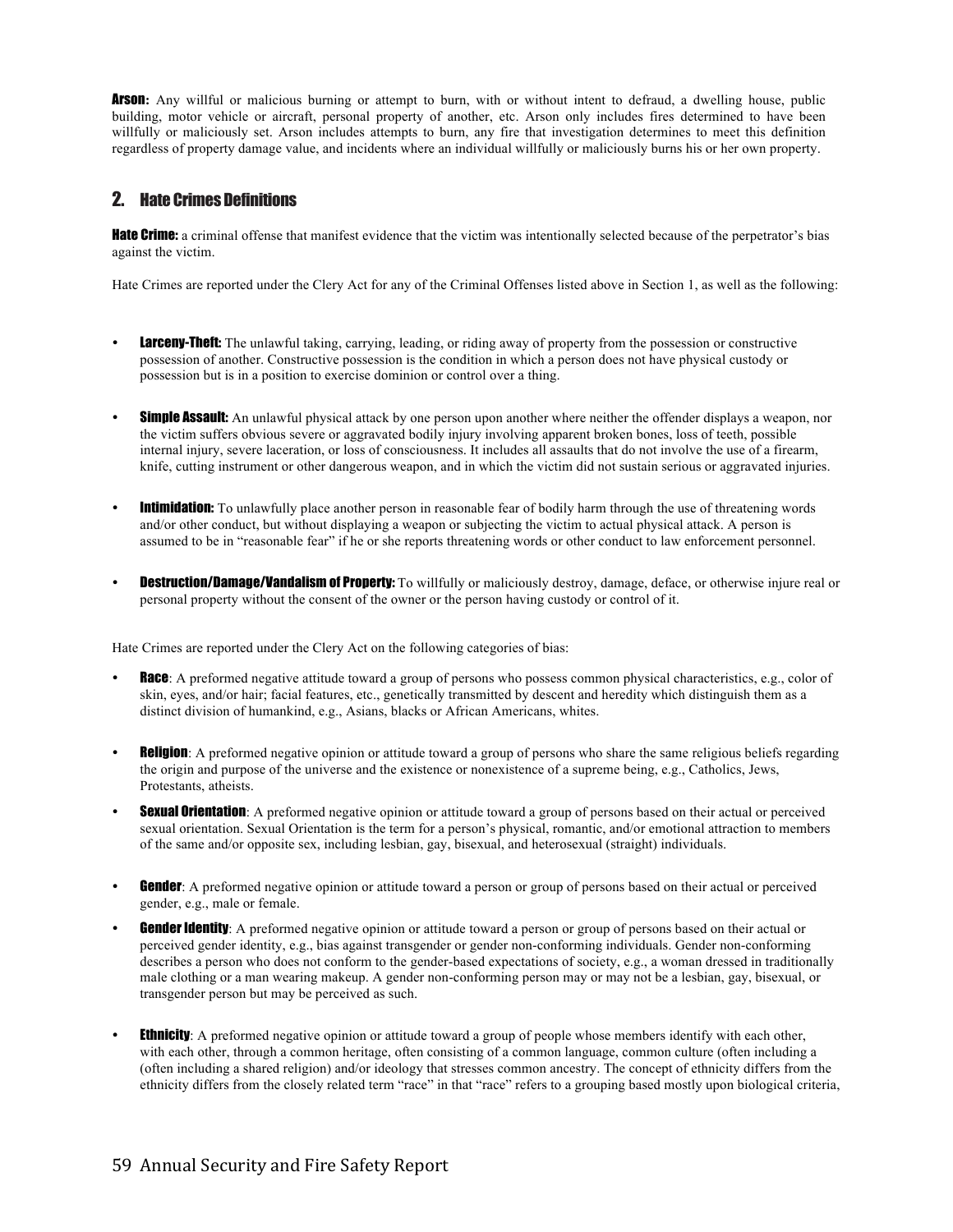upon biological criteria, while "ethnicity" also encompasses additional cultural factors.

- National Origin: A preformed negative opinion or attitude toward a group of people based on their actual or perceived country of birth. This bias may be against people that have a name or accent associated with a national origin group, participate in certain customs associated with a national origin group, or because they are married to or associate with people of a certain national origin.
- **Disability**: A preformed negative opinion or attitude toward a group of persons based on their physical or mental impairments, whether such disability is temporary or permanent, congenital or acquired by heredity, accident, injury, advanced age or illness.